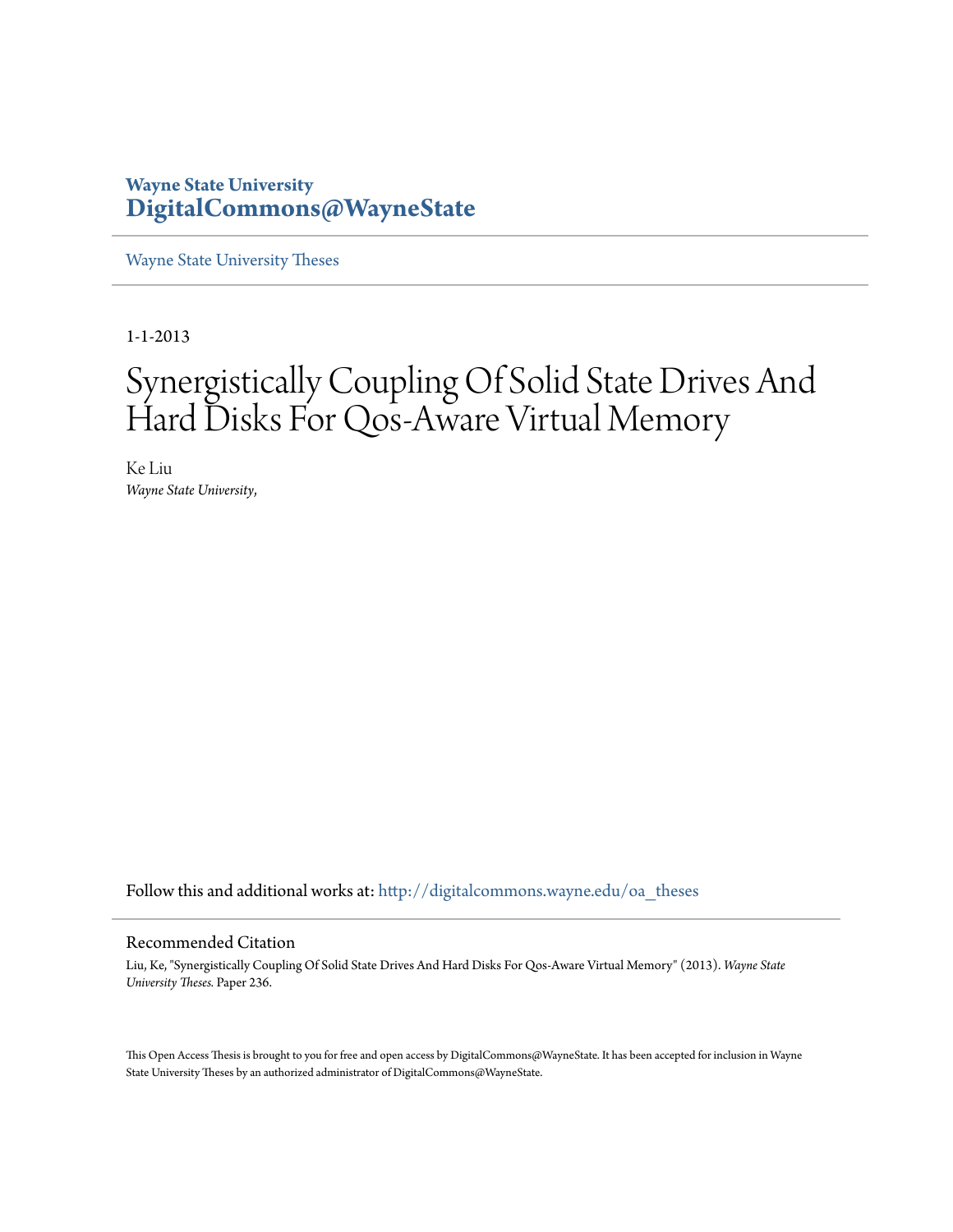#### SYNERGISTICALLY COUPLING OF SOLID STATE DRIVES AND HARD DISKS FOR QOS-AWARE VIRTUAL MEMORY

by

KE LIU

#### THESIS

Submitted to the Graduate School

of Wayne State University,

Detroit, Michigan

in partial fulfillment of the requirements

for the degree of

#### MASTER OF SCIENCE

2013

MAJOR: COMPUTER ENGINEERING

Approved by:

Advisor Date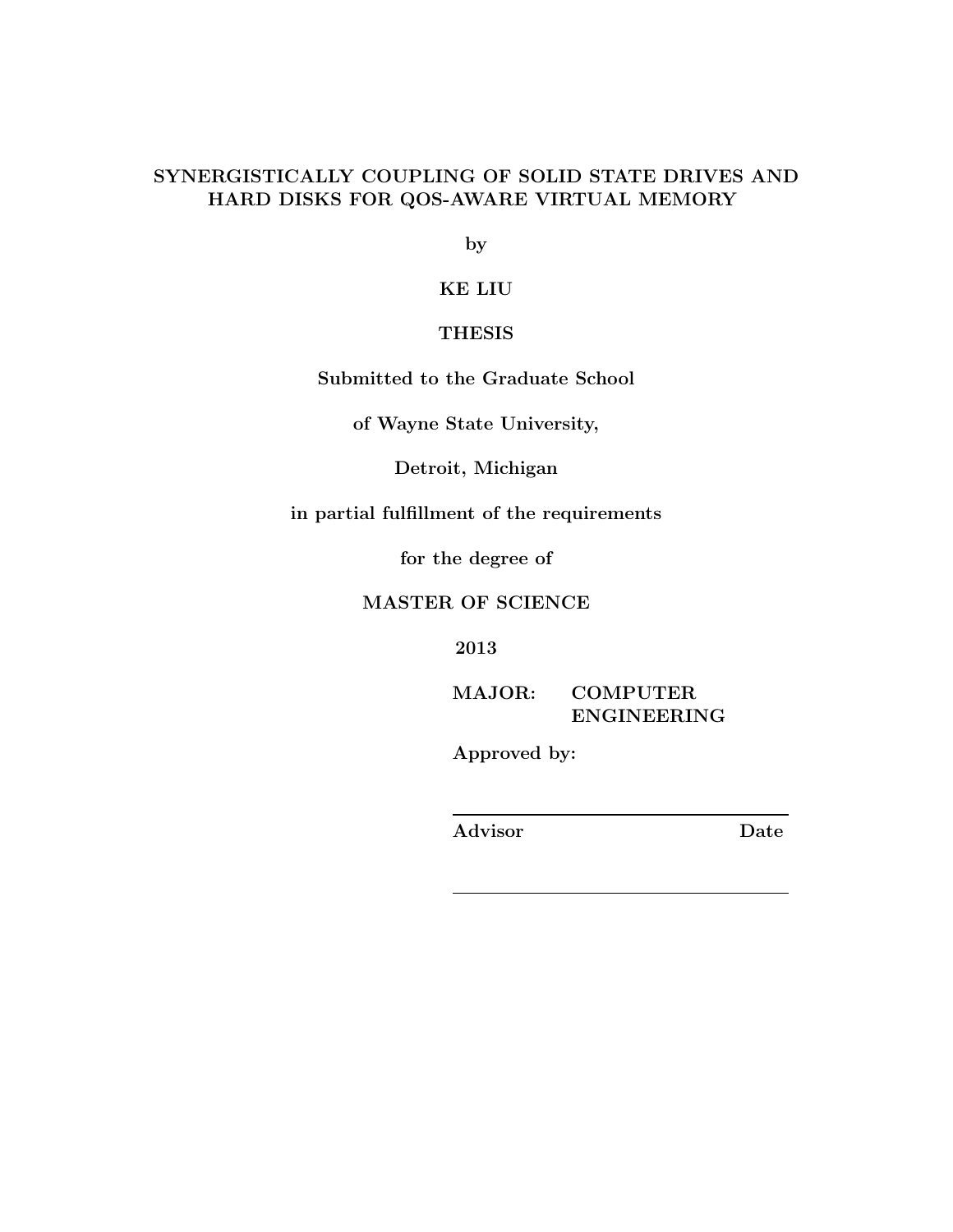#### ACKNOWLEDGEMENTS

The two years study at Wayne State University is very interesting and full of challenges. This thesis could not be achieved without help from many people in my life. I am very grateful to my advisor, Dr. Song Jiang, for his guidance, support, encouragement all the time. His guidance and extensive knowledge help me get through all the hard times of this work. Thanks to Dr. Kei Davis, who provided me an internship and a fantastic trip at Los Alamos National Laboratory, as his insightful comments on my work help it improved a lot. I would also like to thank the rest of my thesis committee, Prof. Cheng-zhong Xu and Prof. Weisong Shi, for their encouragement, suggestions, and hard questions to improve this work. I am very thankful to my friends Dr. Xuechen Zhang, Yuehai Xu, Jianqiang Ou, Dr. Jia Rao, Xiangping Bu, Kun Wang, Yudi Wei, who made weekly discussion with me and helped me a lot in daily life.

Lastly, I would like to thank my entire family, for their understanding, support and love for my over twenty years of study.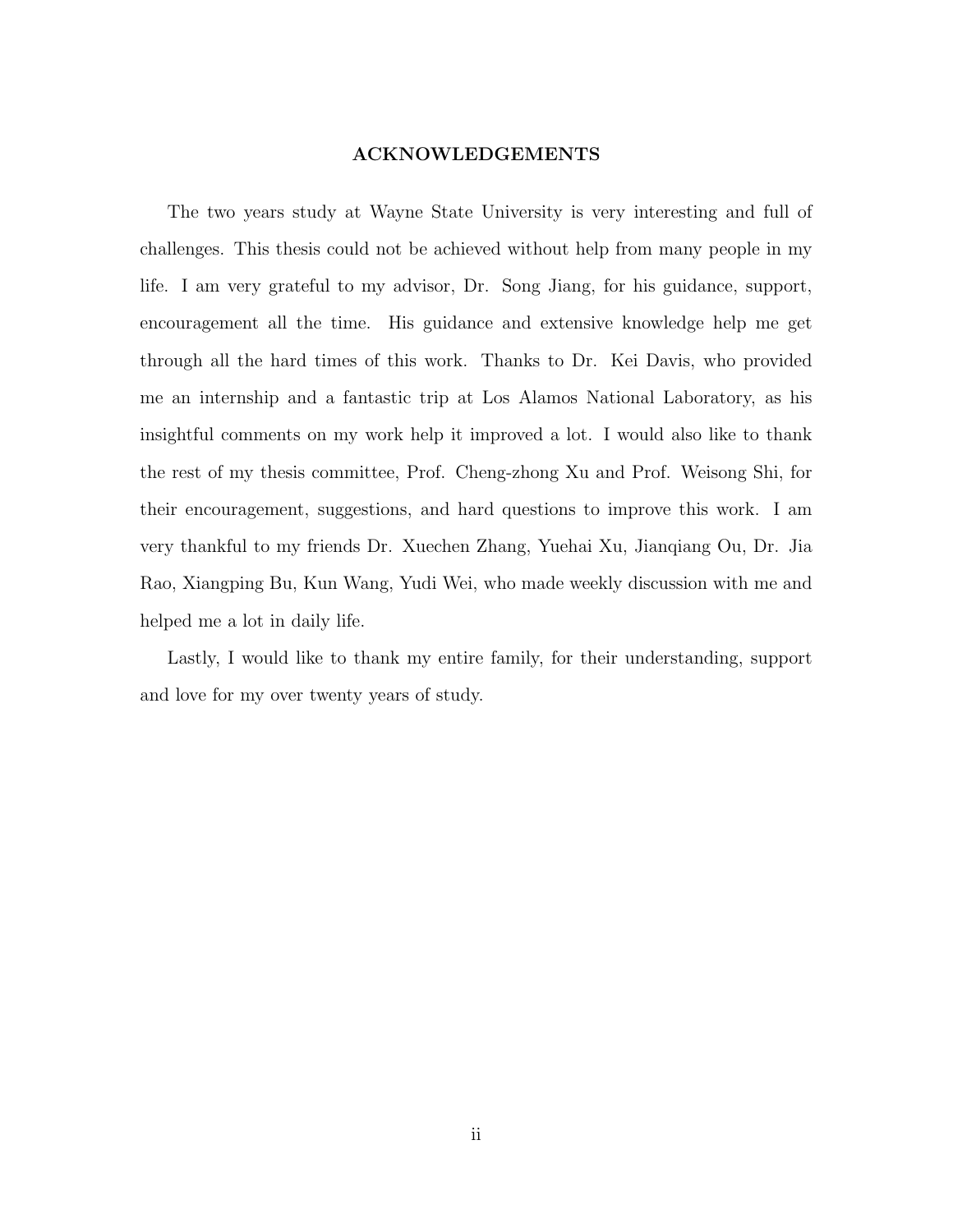### TABLE OF CONTENTS

|     |       |                                                                   | ii             |
|-----|-------|-------------------------------------------------------------------|----------------|
|     |       |                                                                   | $\mathbf{v}$   |
|     |       |                                                                   | vii            |
|     |       |                                                                   | $\mathbf{1}$   |
| 1.1 |       | Using Solid State Drive as Swapping Device                        | $\mathbf{1}$   |
| 1.2 |       |                                                                   | 3              |
| 1.3 |       |                                                                   | $\overline{4}$ |
|     |       | Chapter 2 Background on Virtual Memory                            | $\bf{5}$       |
| 2.1 |       |                                                                   | $\overline{5}$ |
|     | 2.1.1 |                                                                   | $\overline{7}$ |
|     | 2.1.2 |                                                                   | 9              |
| 2.2 |       |                                                                   | 10             |
|     | 2.2.1 |                                                                   | 11             |
|     | 2.2.2 | Page Management in the Linux Kernel $\ldots \ldots \ldots \ldots$ | 13             |
| 2.3 |       |                                                                   | 14             |
|     | 2.3.1 |                                                                   | 15             |
|     | 2.3.2 |                                                                   | 18             |
|     | 2.3.3 |                                                                   | 19             |
|     |       |                                                                   | 21             |
| 3.1 |       |                                                                   | 21             |
| 3.2 |       | Linux Swap Management for Hard Disks                              | 23             |
| 3.3 |       |                                                                   | 25             |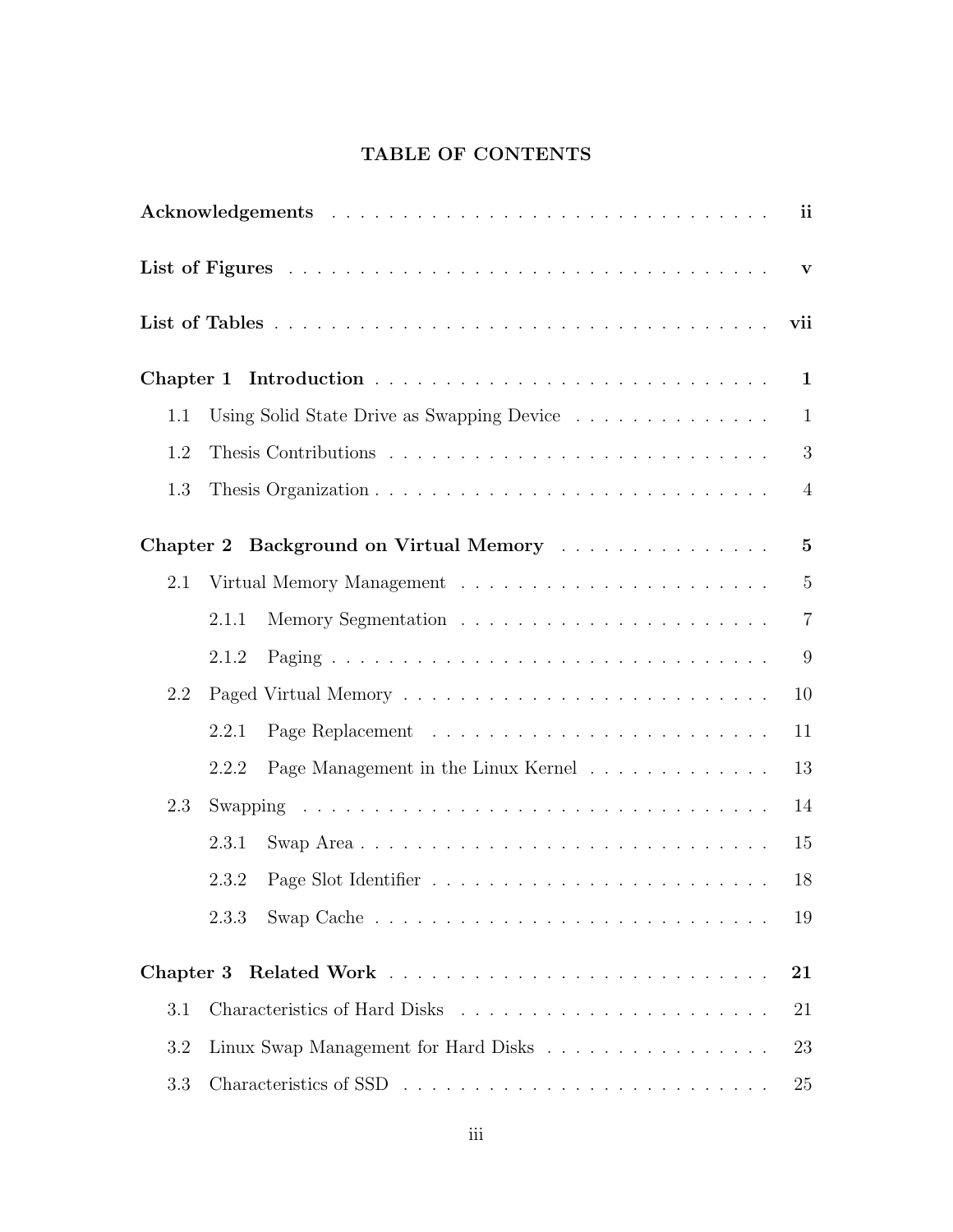| 3.4 | Related Work on Reducing Writes to SSD           | $29\,$ |  |  |
|-----|--------------------------------------------------|--------|--|--|
|     |                                                  | 35     |  |  |
| 4.1 |                                                  | 35     |  |  |
| 4.2 | Evaluation of Spatial Locality of Page Sequences | 37     |  |  |
| 4.3 |                                                  | 40     |  |  |
| 4.4 | Building QoS Assurance into HybridSwap           | 42     |  |  |
|     |                                                  | 44     |  |  |
| 5.1 |                                                  | 44     |  |  |
| 5.2 |                                                  | 46     |  |  |
| 5.3 |                                                  | 47     |  |  |
| 5.4 | Effectiveness of Sequence-based Prefetching      | 50     |  |  |
| 5.5 |                                                  | 51     |  |  |
| 5.6 |                                                  | 52     |  |  |
| 5.7 |                                                  | 54     |  |  |
| 5.8 |                                                  | 55     |  |  |
| 5.9 |                                                  | 58     |  |  |
|     | Chapter 6 Conclusions and Future Work            | 60     |  |  |
|     | 6.1 Contributions.                               | 60     |  |  |
| 6.2 |                                                  | 61     |  |  |
| 62  |                                                  |        |  |  |
|     |                                                  |        |  |  |
| 70  |                                                  |        |  |  |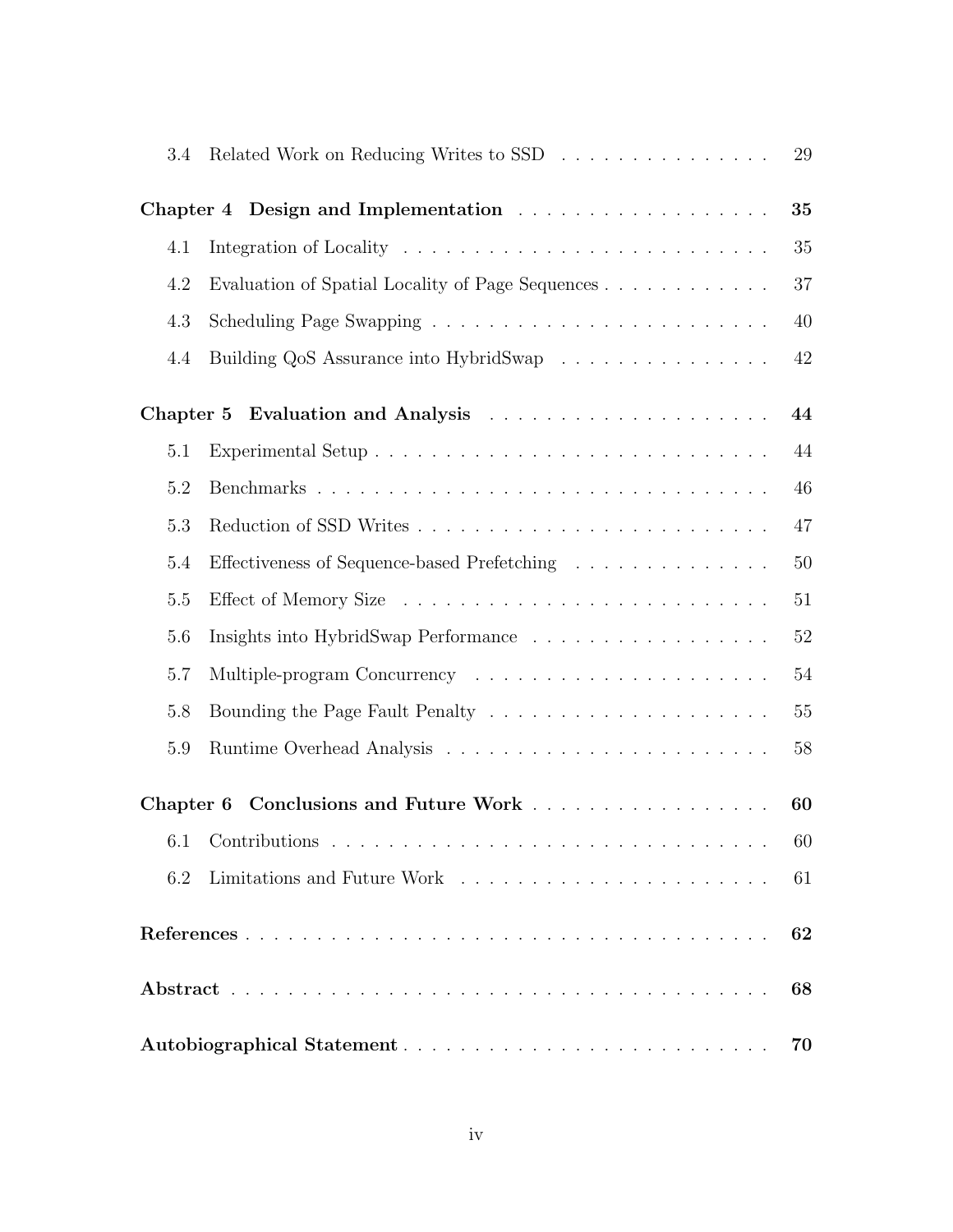### LIST OF FIGURES

| Figure 2.1 | An example of program address space in segmentation                  | $\overline{7}$   |
|------------|----------------------------------------------------------------------|------------------|
| Figure 2.2 | An example of program address space in paging.                       | $\boldsymbol{9}$ |
| Figure 4.1 | An example of grouping pages at the tail of inactive list. $\dots$ . | 37               |
| Figure 4.2 | Illustration of SSD Segment and Disk Segment                         | $41\,$           |
| Figure 5.1 | An illustration of HybridSwap configuration.                         | $45\,$           |
| Figure 5.2 | An illustration of SSD-Swap configuration.                           | $45\,$           |
| Figure 5.3 | An illustration of RAID-Swap configuration.                          | $46\,$           |
| Figure 5.4 | Cumulative distributions of sequence sizes for the Image and CC      |                  |
|            |                                                                      | $50\,$           |
| Figure 5.5 | Number of major faults when running the CC benchmark with            |                  |
|            | SSD-Swap, RAID-Swap, and HybridSwap. For SSD-Swap and                |                  |
|            | RAID-Swap we use the Linux default read-ahead policy. $\dots$ .      | 51               |
| Figure 5.6 | Memcached throughput in terms of average number of queries           |                  |
|            | served per second with different memory sizes and different swap-    |                  |
|            |                                                                      | $52\,$           |
| Figure 5.7 | Disk addresses, in terms LBNs of data access on the hard disk in     |                  |
|            | a sampled execution period with HybridSwap (a) and with RAID-        |                  |
|            |                                                                      | 54               |
| Figure 5.8 | Major faults (a) and total $I/O$ time (b) spent on the swapping      |                  |
|            | in the running of the Matrix benchmark with varying degrees of       |                  |
|            |                                                                      | 56               |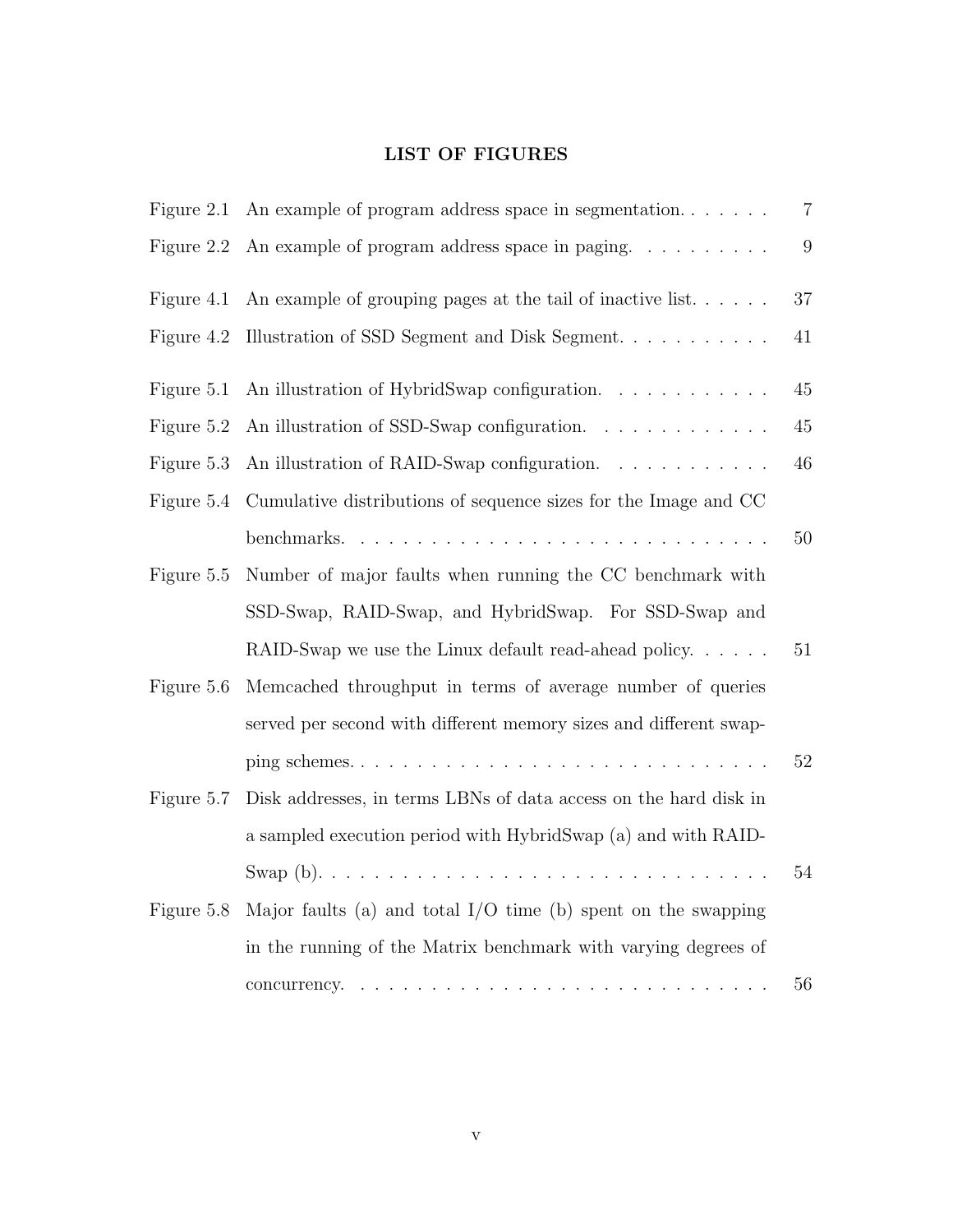| Figure 5.9 Running three instances of the Image benchmark with HybridSwap |  |
|---------------------------------------------------------------------------|--|
| when a QoS requirement in terms of a bound on the ratio of the            |  |
| aggregate page fault penalty and (a) run time is not specified, or        |  |
|                                                                           |  |
| Figure 5.10 Run times of the Image, CC, and Matrix benchmarks with and    |  |
|                                                                           |  |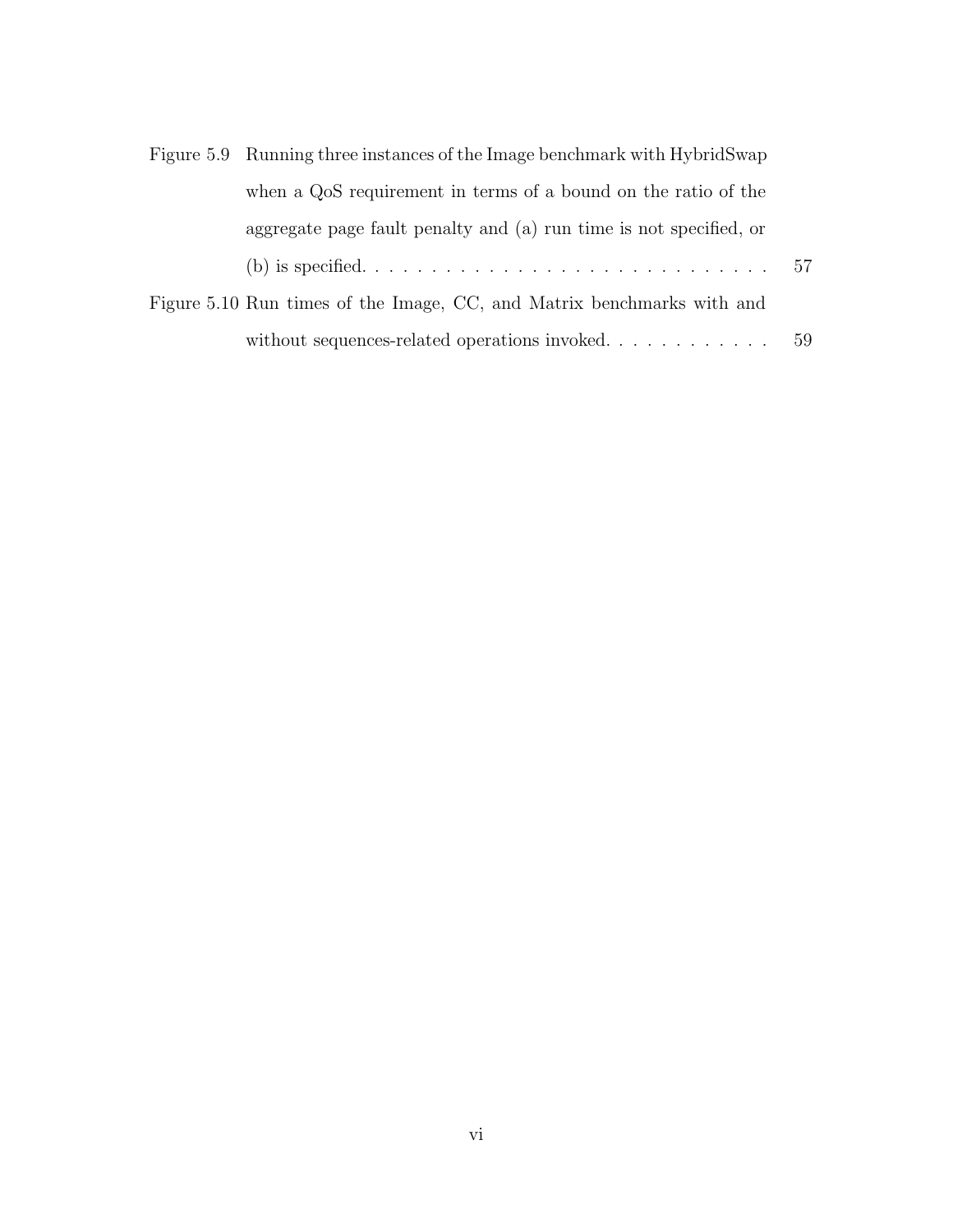#### LIST OF TABLES

| Table 5.1 | Capacities and sequential/random read/write throughput of the     |    |
|-----------|-------------------------------------------------------------------|----|
|           | two SSDs and the hard disk. The measurements are for 4KB re-      |    |
|           | quests. Random access throughput indicates access latency, which  |    |
|           | is relatively very large for the hard disk. In contrast, the hard |    |
|           | disk's sequential throughput is not much lower than the SSDs'     | 47 |
| Table 5.2 | Number of writes to the SSD with and without use of the hard disk |    |
|           | managed by HybridSwap. The number of concurrent instances is      |    |
|           | given in parentheses                                              | 48 |
| Table 5.3 | Performance of the benchmarks when either SSD-Swap or Hy-         |    |
|           | bridSwap is used. Memcached's performance is in terms of through- |    |
|           | put (packets/s), and the other benchmarks use run time (s) as the |    |
|           |                                                                   | 49 |
| Table 5.4 | Run time/number of major faults during the executions of the      |    |
|           | Image benchmark with different swapping schemes and different     |    |
|           |                                                                   | 53 |
|           |                                                                   |    |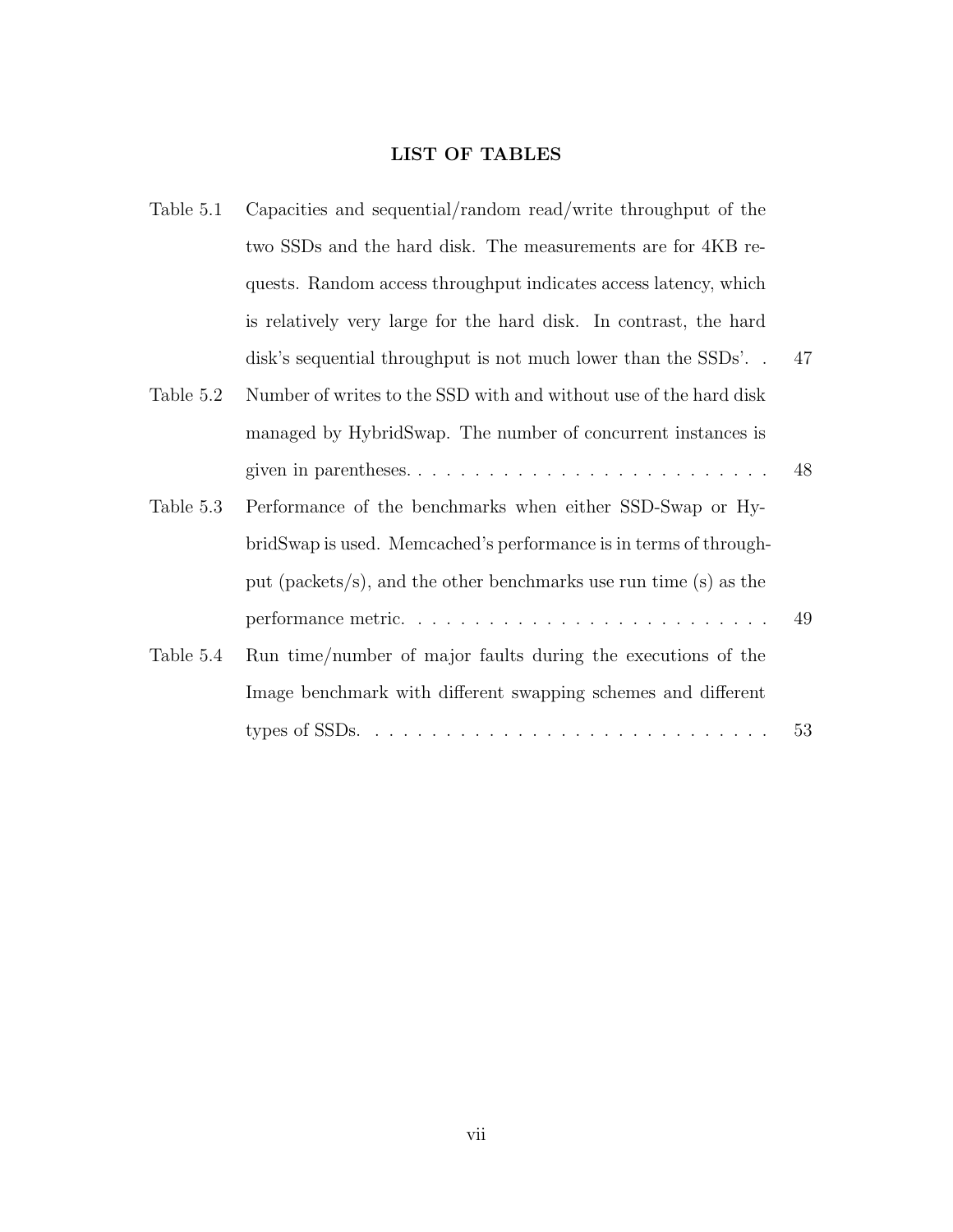## Chapter 1 Introduction

Normally, desktops and laptops are statically configured with fixed size of dynamic random-access memory (DRAM). Although the price of DRAM per Gigabytes (GB) becomes increasingly lower and the size of DRAM on each desktop and laptop machine becomes larger and larger, the memory needs of applications grow dramatically too. The growing speed of memory demands for applications running on desktops and laptops is much faster than the increasing speed of DRAM size on desktops and laptops. When applications are demanding more memory than DRAM size, system would come into swapping. Typically, hard disks would be used as swapping devices and user experience might be deteriorated during swapping.

## 1.1 Using Solid State Drive as Swapping Device

Given the large performance gap between DRAM (memory) and hard disk, flash memory (flash)—with access latency much less than hard disk, with performance much less sensitive to random access than hard disk and with performance much better to sequential access than hard disk —has been widely employed to accelerate access of data normally stored on hard disk, or by itself to provide a fast storage system. Another use of flash is as an extension of memory, so that working sets of memoryintensive programs can overflow into the additional memory space [39, 12, 28, 33, 42]. This latter application is motivated by the exponential cost of DRAM as a function of density (e.g., ∼\$10/GB for 2GB DIMM, ∼\$200/GB for 8GB DIMM, and hundreds or even thousands of dollars per GB for DIMM over 64GB) and its high power consumption. In contrast, flash is much less expensive, has much greater density, and is much more energy efficient both in terms of energy consumption and needed cooling.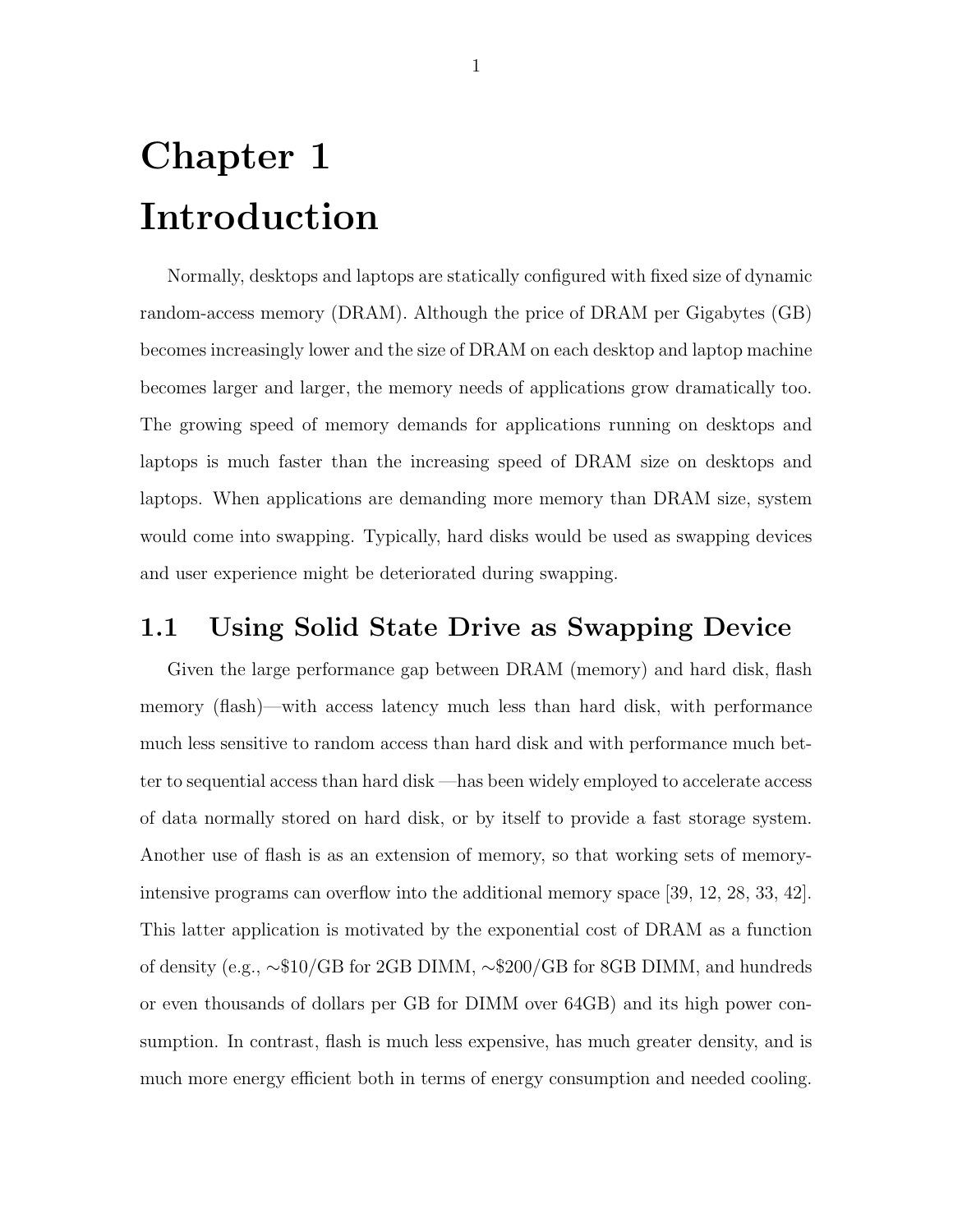A typical approach for inclusion of flash in the memory system is to use it as swap space and map virtual memory onto it [39, 12, 28]. Much effort has been made to address the particular properties of flash for use in this context, such as access at page granularity, the write-before-erasure requirement, asymmetric read and write performance, and limited write cycles. The most challenging issue is flash's endurance—the limited number of write-erase cycles each flash block can perform before failure. A block of MLC (multi-level cell) NAND flash—the less expensive, higher density, and more widely used type—may only be erased and rewritten approximate 5000-10,000 times before it has unacceptably high bit error rates [23, 32]. Though SLC (singlelevel cell) flash can support a higher erasure limit (around 100,000) per flash block, increasing flash density can reduce this limit [24].

When the flash-based solid state drive is used for file storage, the limited number of write cycles that flash can endure may not be a significant issue because frequently accessed data is usually buffered in memory. However, if solid state drive is used as a memory extension with memory-intensive applications, the write rate to the solid state drive can be much higher and solid state drive longevity can be a serious concern. For example, for a program writing to its working set on a 64GB solid state drive of MLC flash at a sustained rate of 128MB/s, the slid state drive can become unreliable after about two months. Considering the write-amplification effect due to garbage collection at the flash translation layer (FTL), the lifetime could be reduced by a factor of up to 1000 [26]. To improve solid state drive's lifetime when used as swap space for processes' virtual memory, researchers have tried to reduce write traffic to solid state drive by using techniques such as minimizing the replacement of dirty pages [39], detecting pages containing all zero bytes to avoid swapping them [39], and managing swap space at the granularity of custom objects [12]. In these prior works, when solid state drive is proposed to serve as swap space, the conventional host, hard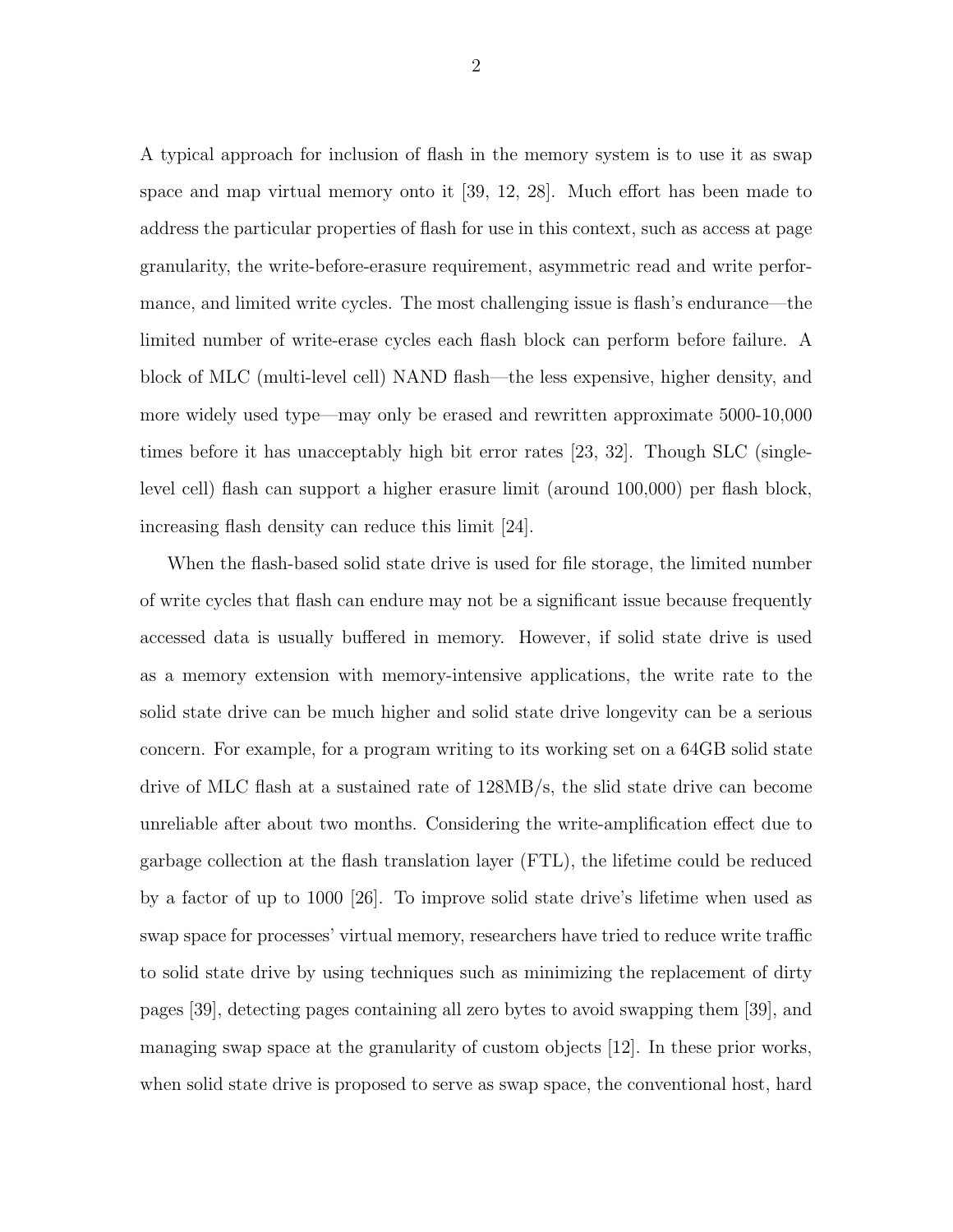disk, is excluded from consideration for use for the same purpose. This is in contrast to the scenario where solid state drive is used as file storage, wherein hard disk is often also used to provide large capacity and to reduce cost.

## 1.2 Thesis Contributions

In this thesis, we propose a page-swapping management scheme, *HybridSwap*, to reduce solid state drive writes in its use as a memory extension. In this scheme, we track page access patterns to identify pages of strong spatial locality to form page sequences and accordingly determine the destinations of pages to be swapped out. In this work, we make the following contributions.

- We propose to introduce the hard disk into the use of solid state drive for memory extension. We show that in representative memory-intensive applications, there is substantial sequential access that warrants the use of hard disk to significantly reduce solid state drive writes without significant performance loss compared to solid state drive-only swapping.
- We develop an efficient algorithm to record memory access history and to identify page access sequences and evaluate their locality. Swapping destinations are accordingly determined for the sequences to ensure that both high disk throughput and low solid state drive latency are exploited while high latency is avoided or hidden.
- We build a QoS-assurance mechanism into HybridSwap to demonstrate the flexibility of the system in bounding the performance penalty due to swapping. It allows users to specify a bound on the program stall time due to page faults as a percentage of the program's total run time.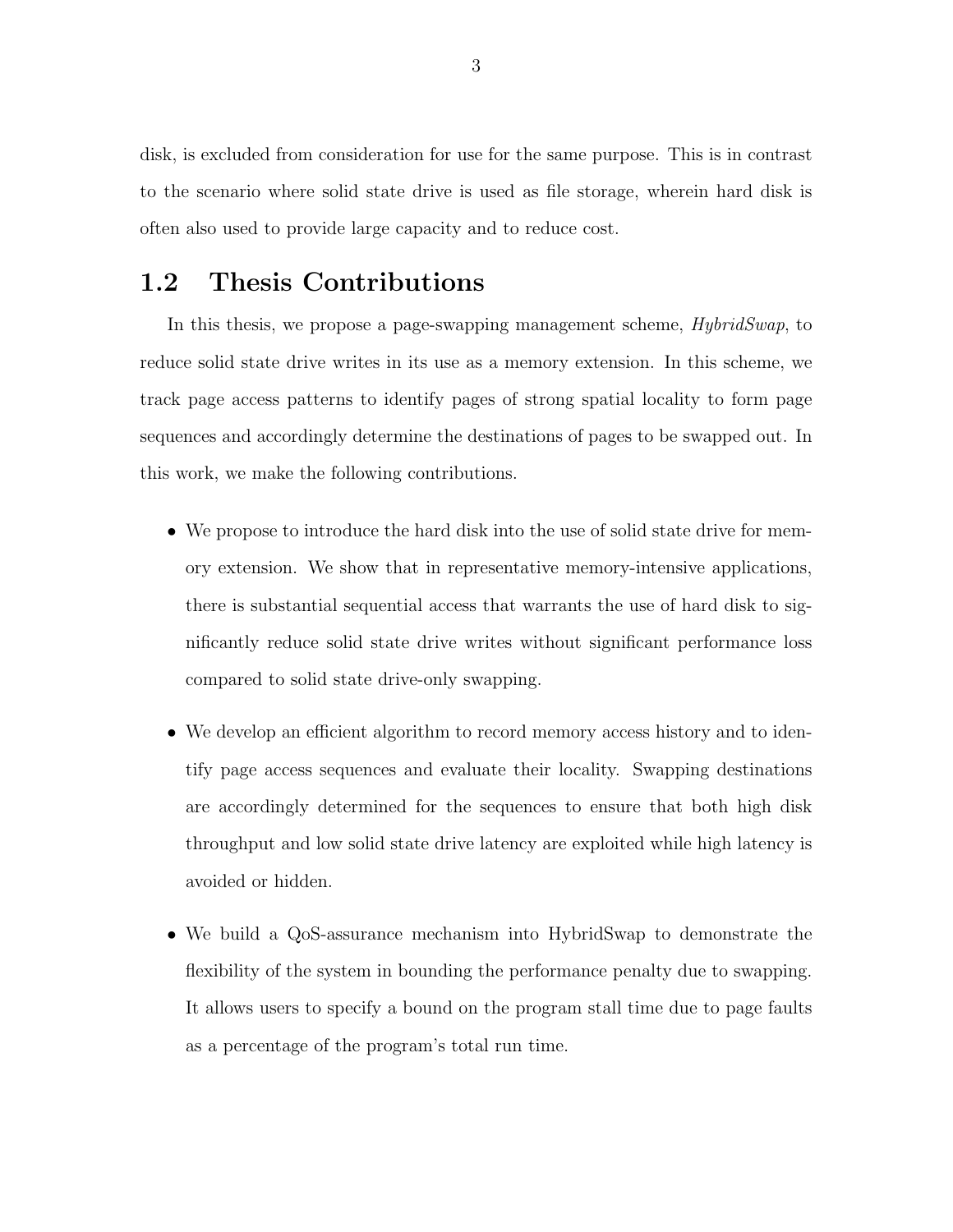• We have implemented the hybrid swapping system in the Linux kernel and have conducted extensive evaluation using representative benchmarks including key-value store for in-memory caching, image processing, and scientific computations. The results show that HybridSwap can reduce solid state drive swapping writes by 40% with performance comparable to that of using a solid state drive-only solution.

## 1.3 Thesis Organization

The rest of the dissertation is organized as follows:

Chapter 2 describes how virtual memory, especially paging virtual memory and swapping, works on modern computer architecture.

Chapter 3 first gives an overview about characteristics of hard disks and how existing Linux operating system making use of these characteristics for hard disks as its swapping device. Then we present the characteristics of solid state drives and the existing work on incorporating solid state drives for virtual memory.

Chapter 4 describes the design and implementation of HybridSwap which takes spatial and temporal locality into considerations for selecting pages to be swapped to an assigned destination (hard disks or solid state drives) with low overhead and high efficiency. Also, we take QoS-assurance mechanism into our design.

Chapter 5 describes the experimental setup, evaluates HybridSwap with representative benchmarks and analyzes the experiment results which showed that Hybrid could save writes to solid state drives without compromising the performance.

Chapter 6 summarizes our contributions and limitations in this work and propose directions for future work.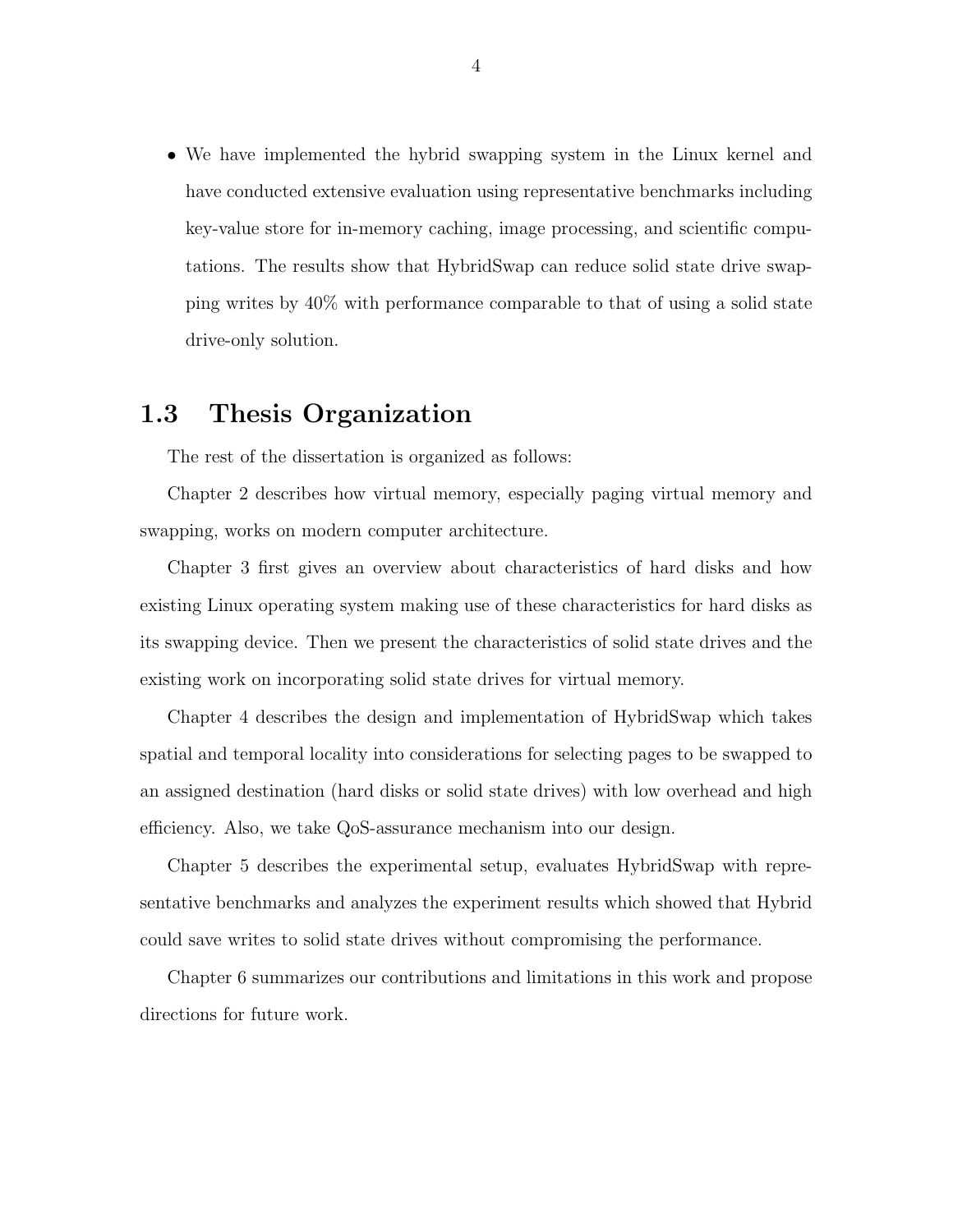# Chapter 2 Background on Virtual Memory

This chapter first introduces virtual memory technology, the segmented virtual memory, the paged virtual memory and we compare the advantages and disadvantages of paged virtual memory technology with segmented virtual memory technology. After that, we introduce the background of swapping.

## 2.1 Virtual Memory Management

Virtual memory is a modern memory management technique which allows programs load part of its data and code into the memory first, and then requesting other data in on demand fashion. This technique makes programmers have the illusion that they have a wide range of contiguous addressable memory space, virtual memory, which can be read/write directly. With the help of virtual memory, programmers do not have to worry about memory hierarchy. Programmers do not have to modify the programs even when the capacity of memory changes or the content of a program module changes or the network configuration changes. Virtual memory has the following advantages [17]:

- With the advent of virtual memory, programmers don't have to worry about the overlay problems which happen at when the an application needs more memory than the computing system currently has. It also helps solve the issues of partitioning and relocation which happen at when it comes with multiprogramming. Computer algorithms can be designed without considerations of the parameters of the memory configuration.
- Virtual memory brings very good protection to the operating system. A process can only access a limited number of objects which is defined in its protection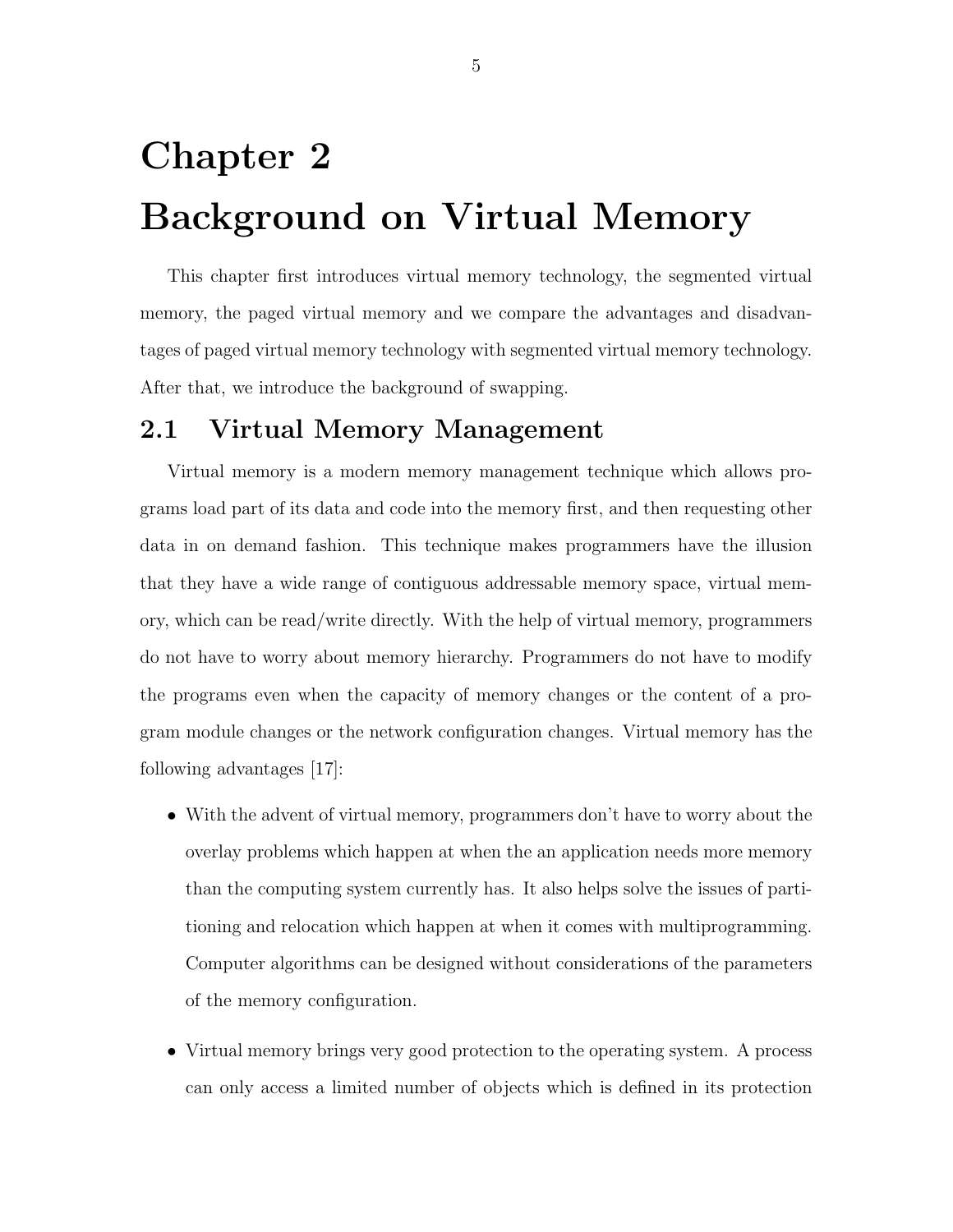domain. The operating system will enforce a process can only reference to a memory region which is stated in its protection domain. This check could be done by hardware easily and it is very efficient.

- With the help of virtual memory, it is possible for programmers to combine separately compiled, sharable software components into their programs without worrying about arrangements other than interfaces, and without linking the software components into an address space manually.
- Virtual memory shares the same idea of object oriented programming. With virtual memory, program objects can be provided in on demand fashion. They are able to be separately designed, compiled and freely shared and resued throughout a distributed system [16, 41].
- Virtual memory is very helpful for parallel computation among machines and multicore computers. Virtual memory help reduce communication costs in distributed system. If programmers don't have a common address space, program data can only be passed through message passing. For message operations, the same data need be copied at least three times: first from the sender's process local memory to a local system buffer, second copy the data from sender's system buffer to a receiver's system buffer by the network, third copy the data from the receiver's system buffer to receiver's process local memory. With virtual memory, communication costs can be reduced by two-thirds as it only needs copy the data when the data is referenced.

The predictions that one day, main memory would be large enough to hold all the data has never come true and there is little hope and reason to believe they ever will. For scientific comptutation, it is common for them to have Tera Bytes for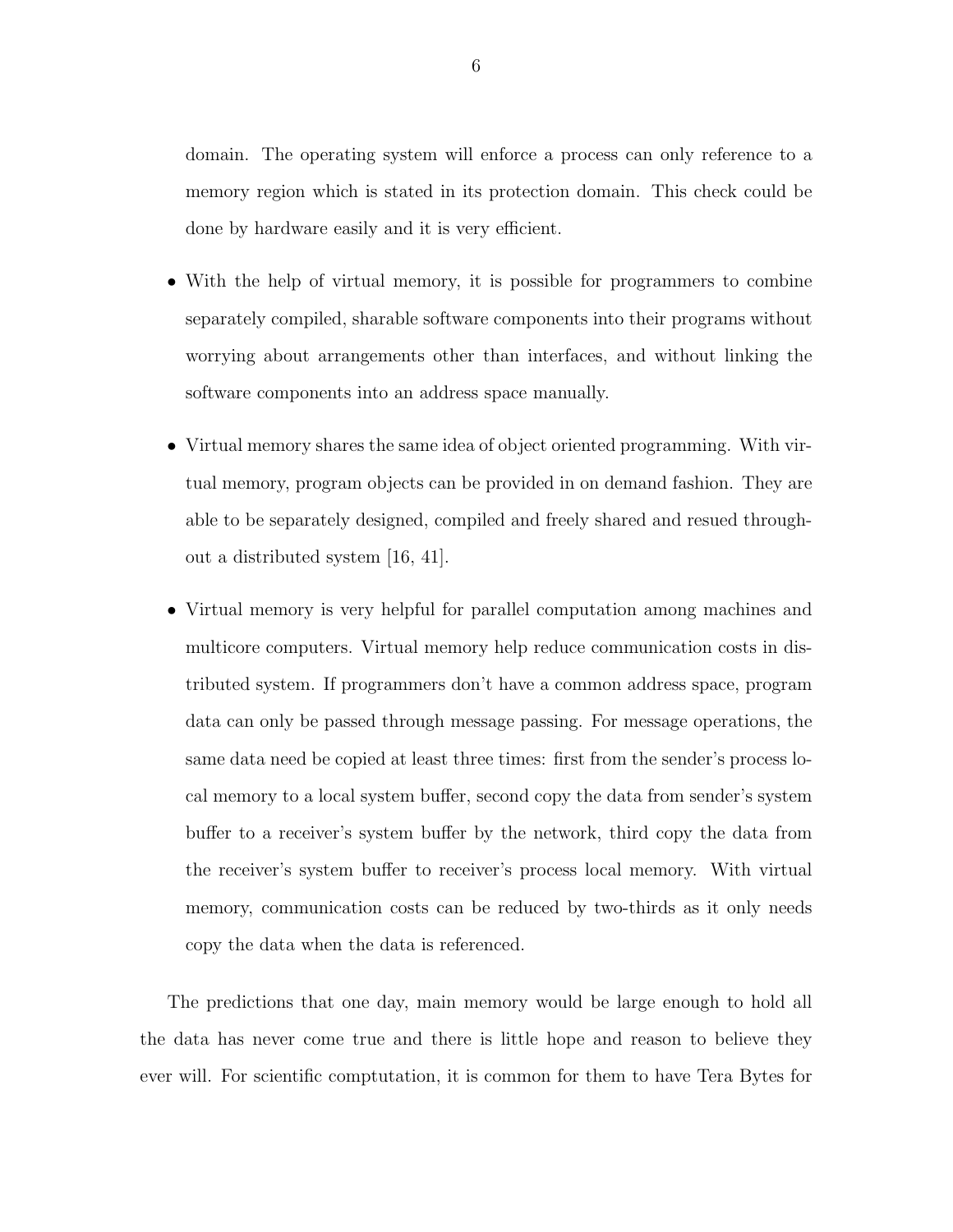computation. For personal computers, all applications's demand grow exponentially. Virtual memory is mainly designed as an extension of primary memory designed for multiple programs run concurrently. Memory segmentation and paging are two main techniques for virtual memory management. In the following sections, we will introduce about memory segmentation and paging.

#### 2.1.1 Memory Segmentation



Figure 2.1: An example of program address space in segmentation.

Memory segmentation divides the virtual address spaces into several variablelength chunk of memory and the size of a memory segment can be even as small as one byte. Typically, as shown in Figure 2.1, a program address space is divided into several segments such as code segment, heap segment, stack segment. These segmentations represent a natural partition of a program, so this partition is viable to programmers [19, 43].

Each segment has the following attributes, a base address, a size and a set of permission bits. The permission bits specify which kind of access can be made by the program such as read, write, execute and etc. A virtrual address consists of a segment number and an offset. A process can only access an address within the range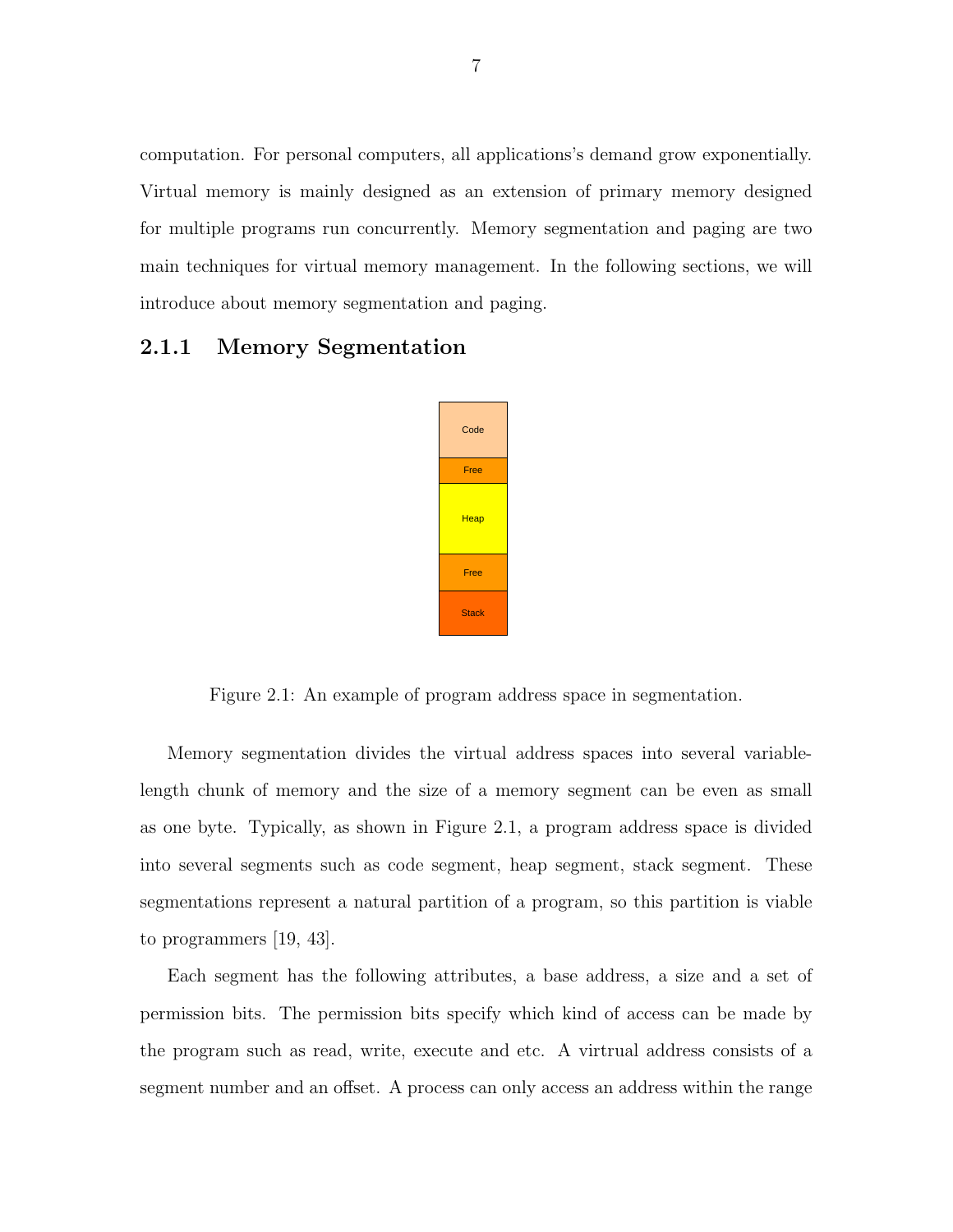of the segment specified by the virtual address and this access should be allowed by the permissions bits. Otherwise, an exception like a segmentation fault would be generated. A memory management unit (MMU) is responsible for translating a virtual address into physical address, and performens permission checks for the address to make sure the address has the permission to be assessed.

Also, a segment has a flag which indicates whether the segment is in the main memory or not. If the process wants to access a segment that is not in the main memory, an exception would be raised and the operating system would try to read the content from the secondary storage such as hard disks, solid state drives, and etc.

Memory segmentation technique has a lot of advantages. For example, segmentation is a very nice abstraction for sharing data, makes it convenient to share memory between processes with appropriate protections. Each segment can move independently and one segment move into secondary storage will not interfere with other segments. However, it has the following disadvantages. Segmentation might make serious fragmentation in the memory and makes the memory management too complicated as the size of each chunk is different. Also, as the whole segment must be present in the main memory or in the secondary storage together, the memory utilization might be very inefficient. For example, there might be only a very small fraction of data in a very large segment needs to be accessed frequently. It is a huge waste of memory to keep a large segment in the memory just in order to read only a samll fraction of it and to read the whole segment into main memory from the secondary storage in order to read such a small fraction of data is very low efficient and user experience might be seriously deteriorated. To cope with these issues, modern computer architectures usually use paging in virtual memory management.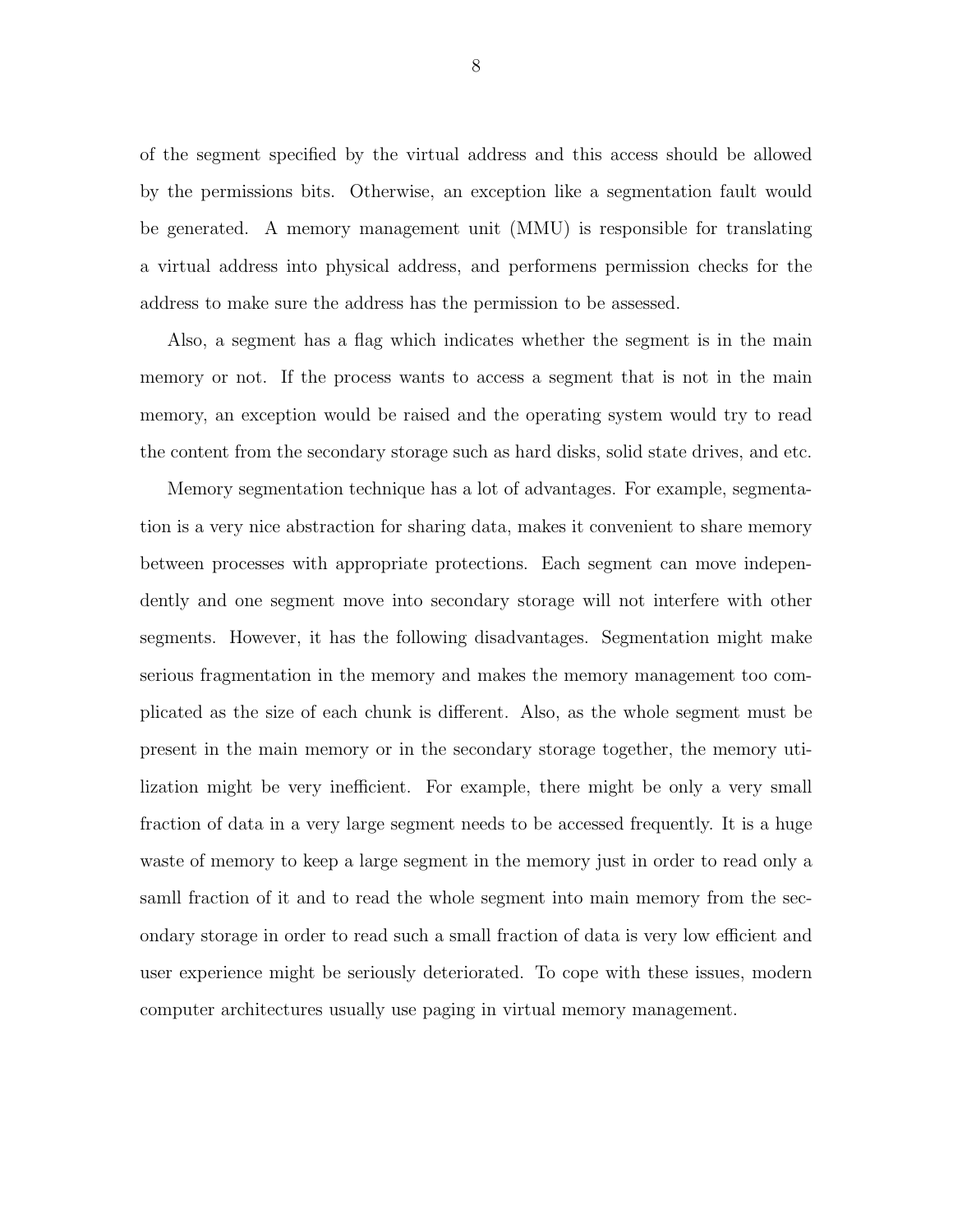#### 2.1.2 Paging

Paging is a memory management technique used in modern computer operating systems by which a computer can move data between secondary storage and main memory. The smallest unit of data in paging is a page, a fixed size contiguous chunk of virtual memory addresses. It is also the smallest unit of data move between main memory and secondary storage, such as a solid state drive, a hard disk drive and etc. The size of a page depends on computer processor architecture. Typically, the size of a page in a computer system is the same, for example, 4KB. However, page sizes in a computer may have several different page sizes, such as 8KB [43, 4].



Figure 2.2: An example of program address space in paging.

Compared with memory segmentation, the most advantage of paging is that it allows the physical memory address allocated to a process not necessarily to be contiguous. For example, in Figure 2.2, a program space is devided into five different pages and these pages are mapped into main memory in pages, not necessarily contiguous. In memory segmentation, each segment needs to be physically contiguous on the physical memory. This makes memory segmentation have a serious memory fragmentation problem. Also, a fixed-size for each page makes memory management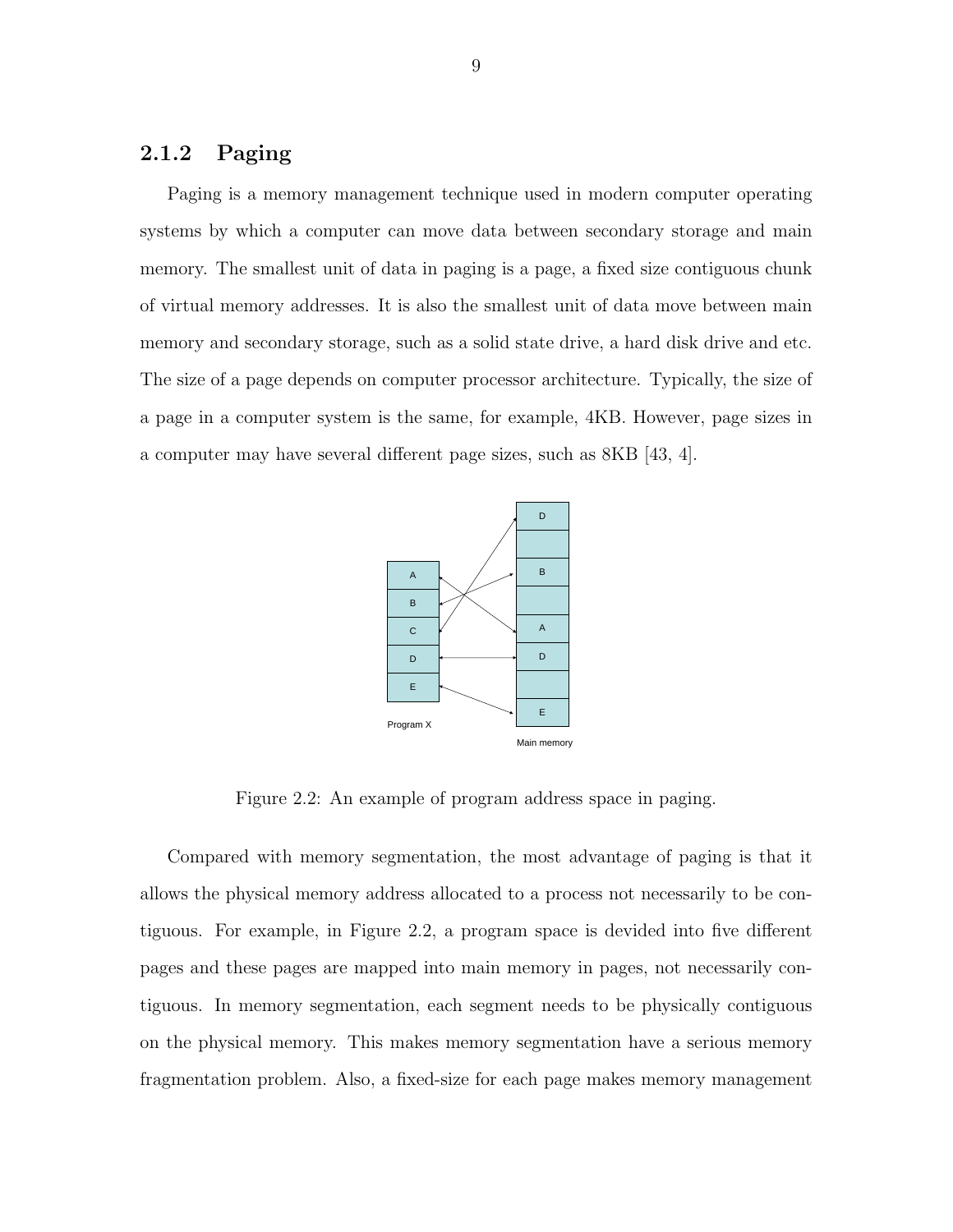easier compared with memory segmentation that has a variable length for each segment.

Many modern operating systems adopt paging for its memory management. As memory segmentation provides a good security protection while paging provides high memory management efficiency, some computer architecture use paging and memory segmentation together. Such a system divides the programming address space into different segments first, and then divide each segment into equal sized pages. Systems with such a design are typically paging predominant, just using memory segmentation for memory protection, such as IBM System/38, Multics [9]. In modern general purpose operating systems all adopt paging and we will just concentrate on paging in our following discussion.

## 2.2 Paged Virtual Memory

Page table is a data structure that is used to translate from the virtual addresses referenced by the processes to the physical addresses used by hardware. It has 2-level or 3-level. In a page table, each entry named Page Table Entry (PTE), represents a mapping between a virtual address and physical address. Each entry in the page table has a flag indicating whether the corresponding page is in the physical memory or not.

A computer system can have only one page table for the whole system or each different process has its own page table. If there is only one page table for the whole system, then different processes running at the same time should not use the same virtual address ranges, each one should use a different virtual address ranges. If each process has its own page table, then their virtual address ranges could be overlapped, as the same virtual address of different processes could be redirected to different physical addresses.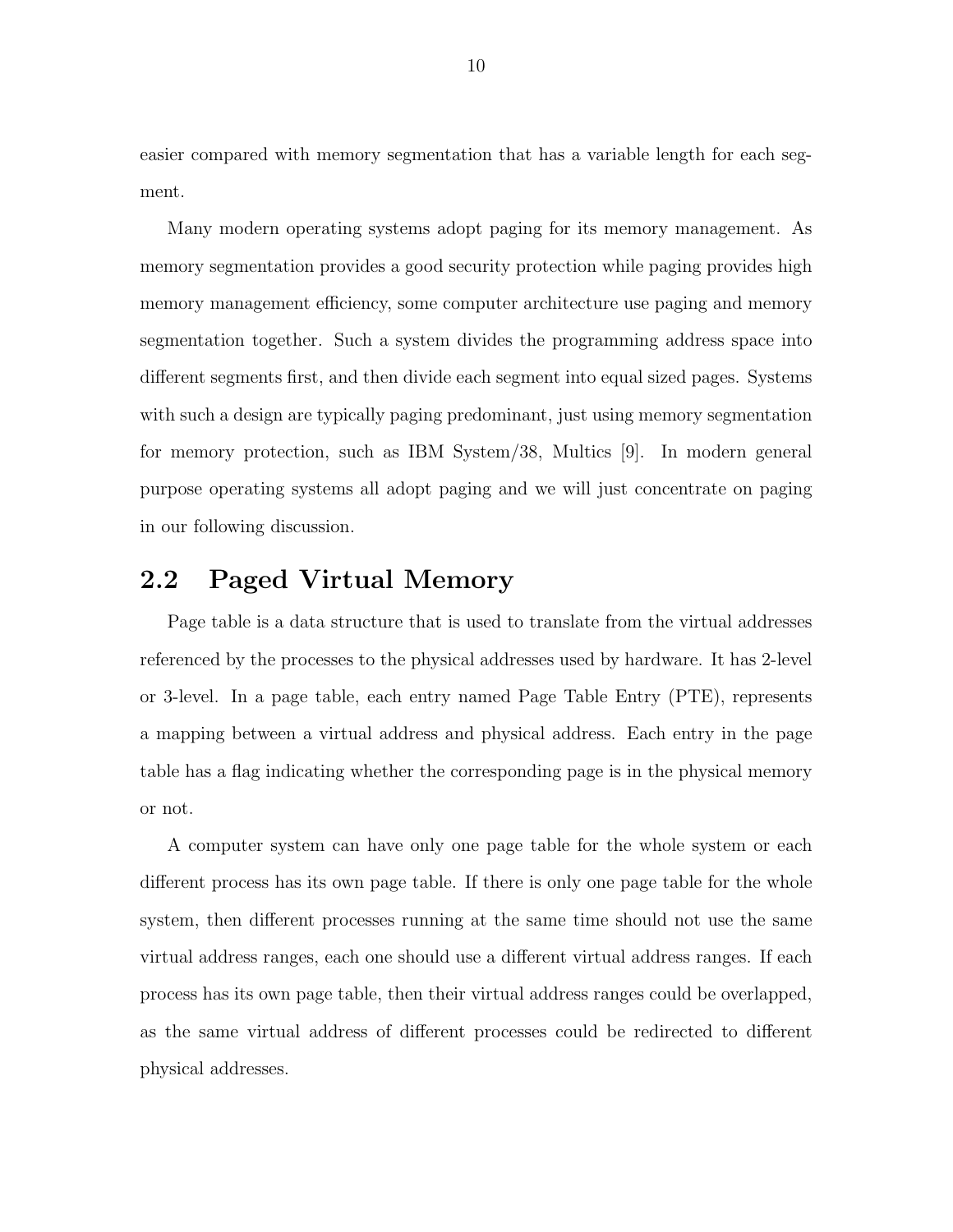When a process try to access a virtual address, it first needs to determine the physical address and this is typically done by hardware like memory management unit. If the requested page is in the main memory, the process can simply continue execute. Otherwise, a page fault exception is raised and the operating system needs to select an empty page in the main memory to hold data reading from the secondary storage. Then operating system will load the requested data from the secondary storage to the prepared empty page and update the corresponding page table entry. After this, the operating system will return control to the process, retrying the instruction that caused the page fault.

If there is enough physical memory holding all processes data, there is no problem in selecting an empty page for loading data. However, if there are not enough pages to store all data or the empty pages is below some threshold, some pages should be selected to go to the secondary storage. If the data in the page belongs to some files on the secondary storage, and the data is different from the version on the secondary storage, for example, the data has been modified since it is read into memory or writing new data into a new file, then the data on this page needs first write onto the secondary storage before free this page. If a program wants to access a paged out page again, then a page fault would be generated to read the requested data into memory again.

#### 2.2.1 Page Replacement

Page replacement algorithms are used to select the memory pages to paging out or swapping out to secondary storage such as hard disks, solid state drives when the number of empty memory page is less than a threshold or there is no empty memory page in the computer system. As reading/writing page from/to secondary storage needs a lot of I/O stall time and read/write performance on secondary storage is orders of magnitude slower than CPU (Central Processing Unit), if paging in/out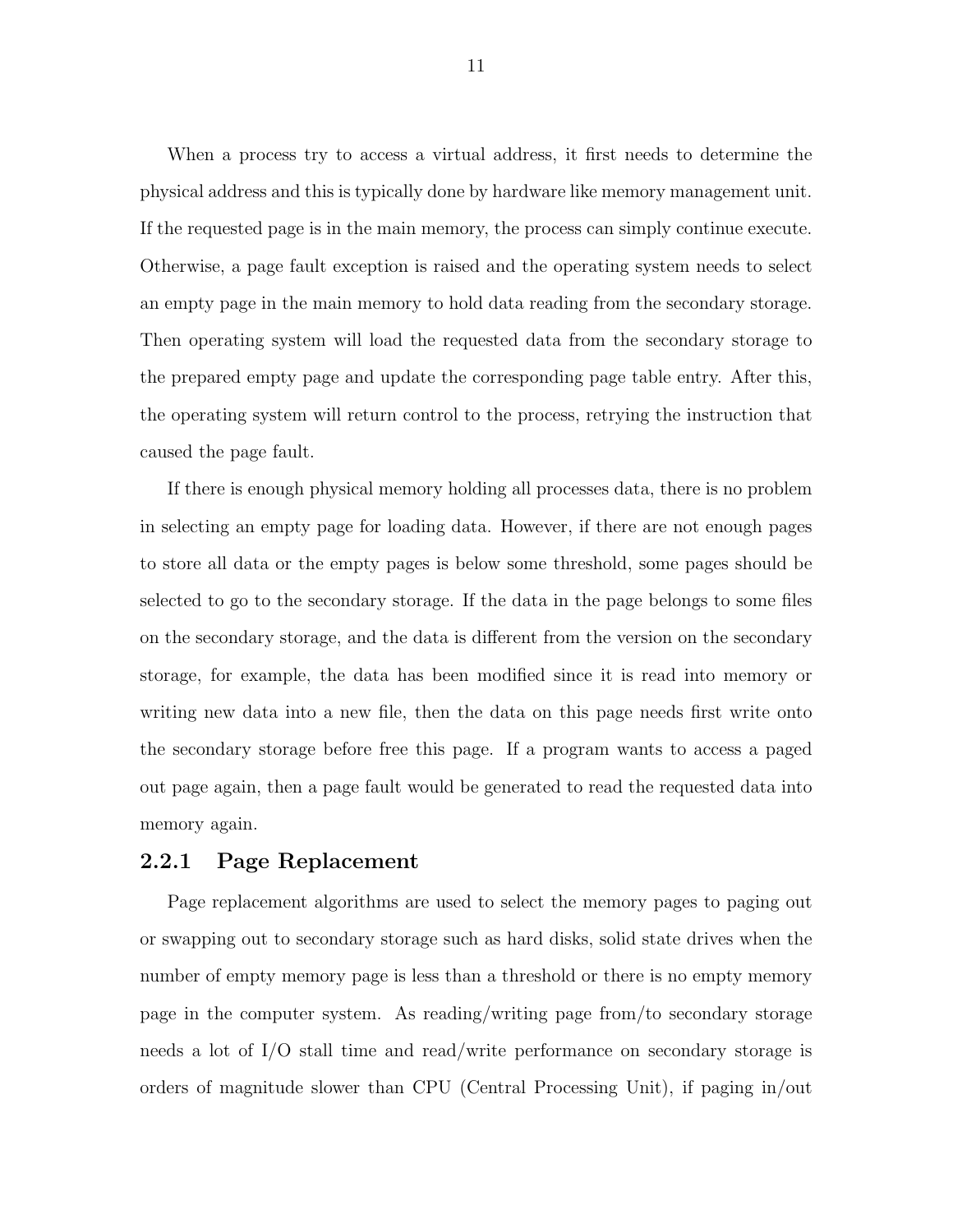happens too much, user experience would be seriously deteriorated. If the page replacement algorithm is not well designed, the computer system might come into a problem named thrashing.

Thrashing, when a computer does not have enough main memory and main memory could not efficiently hold programs' working set, the computer system might come into a state which the computer system has a high rate of writing pages into swapping device and reading pages from it. This leads to very low CPU utilization and the throughput, responsiveness and latency of a computer system might degrade by multiple orders of magnitude. Hence user experience is seriously deteriorated. Even if we simply enlarge the main memory, the number of page fault generated during programs running might not necessarily reduced. This phenomenon is called Belady's anomaly [10].

Hence, an efficient page replacement algorithm must be chosen for the computer system. A simple metric for a page replacement algorithm is the less time needed waiting for paged in, the better the algorithm is. Typically, a page replacement algorithm uses a limited set of information to the pages provided the hardware to select which pages to swap out to minimize the total  $I/O$  stall time during programs running. As most of the time, it is impossible to know which pages are going to be accessed for a computer system running many different applications. Usually, a page replacement algorithm is an online algorithm and the computation and memory cost of the page replacement itself should be low.

Many computer systems adopt an approximation of the least recently used (LRU) algorithm, such as LIRS [29], 2Q [30]. Some replacement algorithms add user-level hints to improve efficiency, such as adding application controlled file caching, application informed prefetching and caching schemes. Some replacement algorithms record and utilize history information, such as LRFU which combines recency and frequency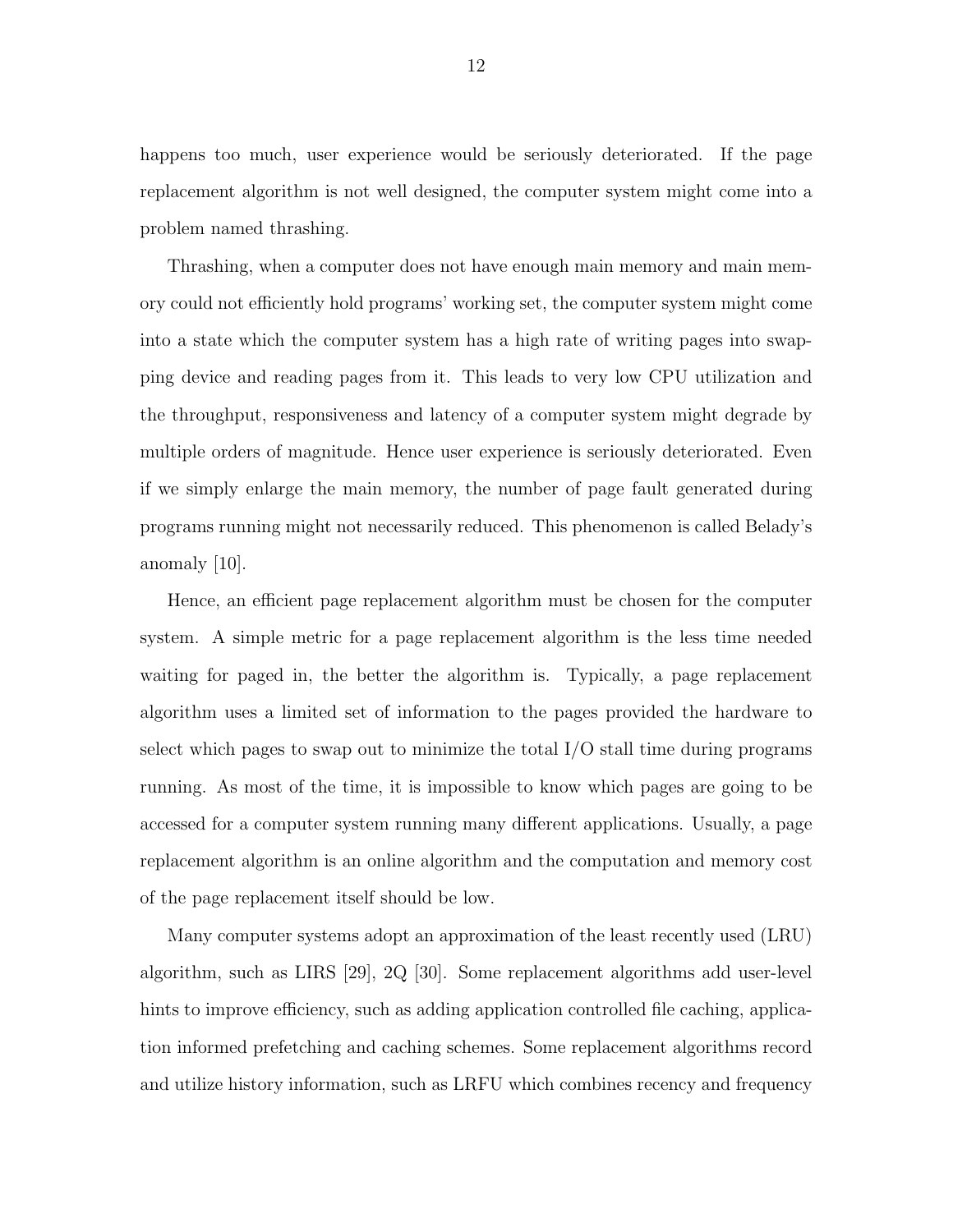information of a block together with LRU. Some replacement algorithms are based on the detection and adaptation of access regularities detections, different schemes will appllied according to reference patterns, such as EELRU [31].

#### 2.2.2 Page Management in the Linux Kernel

The Linux kernel [11, 19] needs to track each page frame's current status, such as whether a page is free or not, whether a page is in the main memory or on the secondary storage right now. Also, the Linux kernel needs to determine what's the data in a page frame, such as data of a user mode process, data of kernel data structure, cached data of a software cache and buffered data for a device. All such state information is stored in a data structure called page in the Linux kernel.

The Linux kernel uses an LRU approximation algorithm, 2Q, for page management. This is not a strictly speaking LRU algorithm as strict LRU is difficult to implement and costs would be high. There two type of lists in the Linux kernel, active list and inactive list. The active list contains pages that are currently in the main memory and recently haven been referenced. The inactive list contains pages that are currently in the main memory too but are relatively not as active as pages in the active list, that is, they have been referenced in a short time period recently. These pages contain useful data for the system but might be get out of the main memory at any time. There is another list named free list, which contains empty pages. When the operating system needs to allocate an empty page for the system, it will search the free list first. When the number of empty pages in the free list is lower than a threshold, the system would try to free some pages from the pages that are containing useful data currently. The system will select some pages from the inactive list to page. If the selected page contains data but the data has the same version as the file it comes from, the content of the page would be just discarded and the page enters into free list. If the selected page contains data but different from the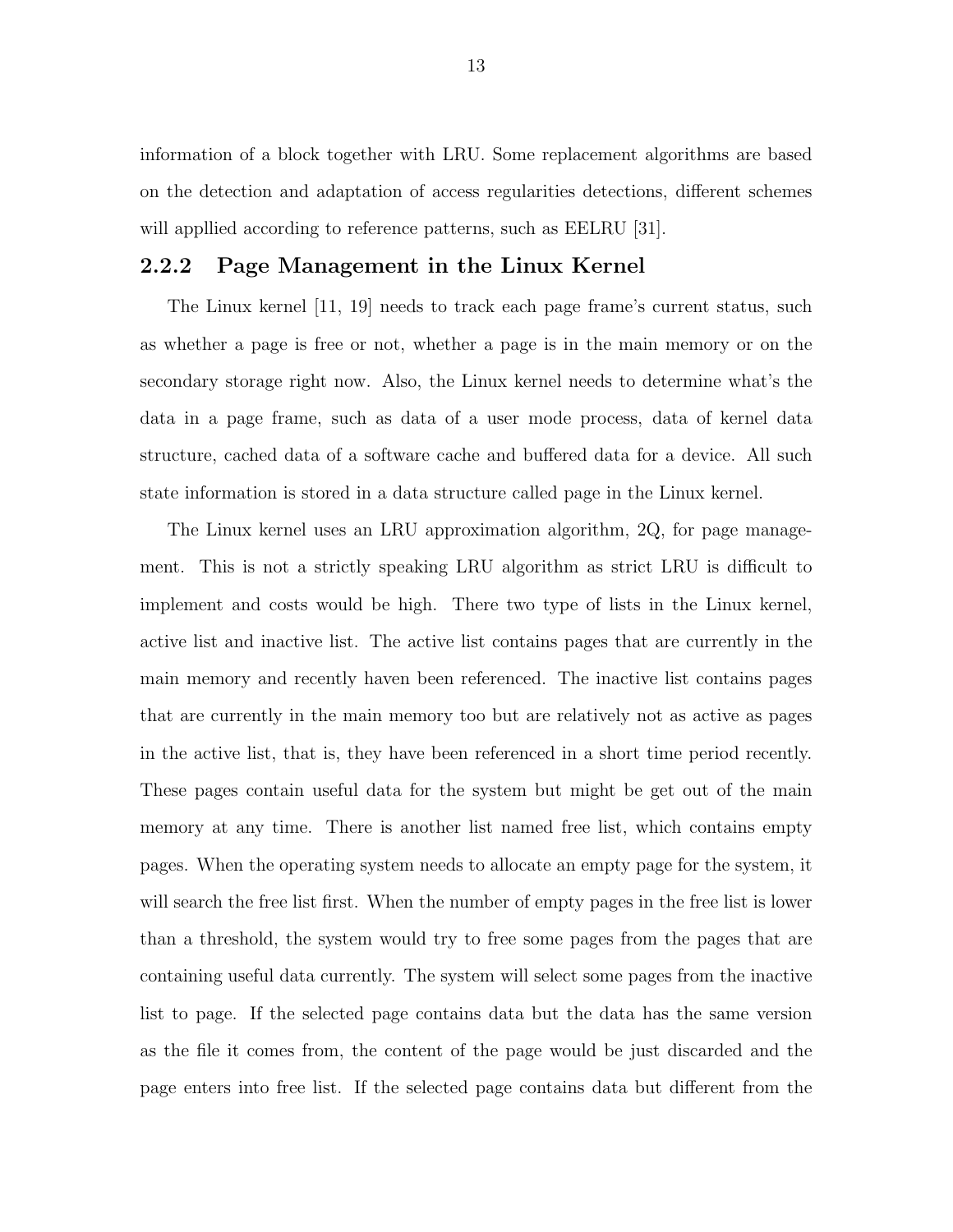content it comes from, the content of the page needs to written into the file first. If the page contains data belonging to a process and do not belong to any file on the secondary storage system, this kind of pages named anonymous page, and it must be saved for future programs running and it will written into s special device name swapping device. After this, the page would be added into the free list for future use.

When a new page is reading into the system, it will first put into the end of the inactive list. If this page is referenced by the system in a short time, this page will be moved to the tail of the active list. If a page in the active list is referenced in a short time, it will be moved to the head of the active list. If a page in the active list has not been referenced for a long time, it will be moved to the head of the inactive list. The operating system selects pages for paging out from the tail of the inactive list.

## 2.3 Swapping

As mentioned in last section, anonymous pages belong to no file on the secondary storage and they will be written into a special device named swapping device. More specifically, anonymous pages include pages:

- Pages that are belonging to the anonymous memory mapping part of a process, such as stack, heap.
- Pages that are belonging to the private memory mapping part of a process.
- Pages that are belonging to an IPC shared memory part.

These pages are private to processes and they can not just be discarded to read from a file later. Instead, they need to be saved into swapping devices.

The existence of swapping devices is very helpful for computer systems.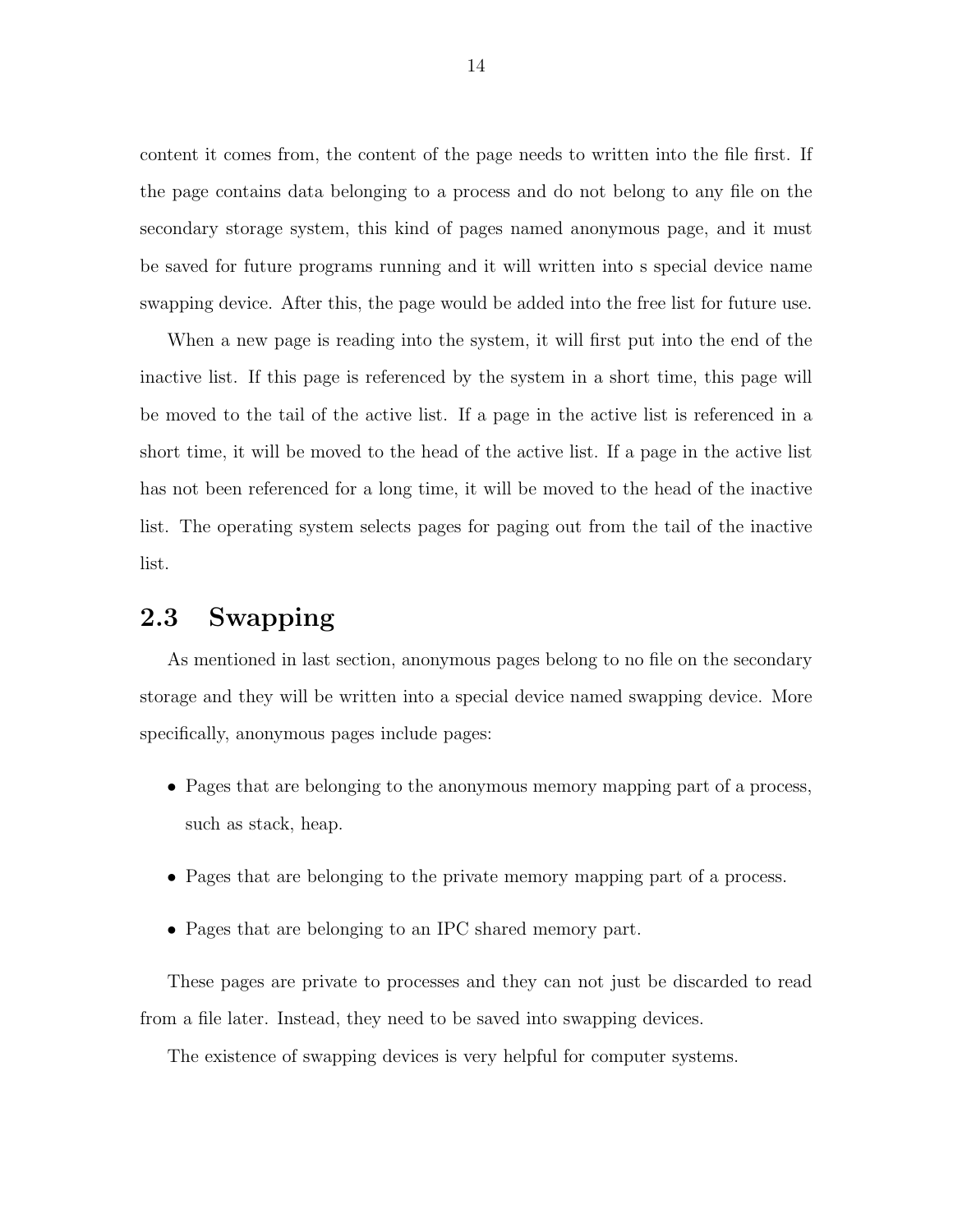First, it enlarges the amount of memory to the computer system. Without swapping, it is impossible for a program running on a computer system with physical memory less than it needs during running. With the help of virtual memory and swapping, a large program is able to run even if just partial of its data is in the main memory.

Second, a large number of pages are only useful for a process initialization and system initialization. After that, they will never be used. Putting these kinds of pages onto the secdondary device will not compromise the system performance but also enlarge the available memory for all processes. It is better to put them on the secdondary device than keeping them in the main memory but never used in the future.

However, swapping has a major flaw. It needs to read/write from/to a secondary storage. The access time of a secondary storage is much slower than that of main memory. If a process involves a lot of swapping during its running, it will run much slower than its running in main memory and its response to users would be very poor.

#### 2.3.1 Swap Area

The pages that are swapping out to the swapping device are saved in an area named swapping area. Swapping area can be a special disk partition or a large special file on a secondary device. Users can define several swapping area in their system, the maximum number of swapping area is confined by a macro MAX SWAPFILES (defined in include/linux/swap.h), typically setting to 32. Spreading a large swapping space on multiple swapping devices that could run concurrently could help improve system performance when swapping is needed.

On each swap area, there are sequences of page slots which are used to store the swapped out page. Typically, the size of a page slot is the same size as the page in the main memory, 4K bytes. A page on the swapping device maps to a page from the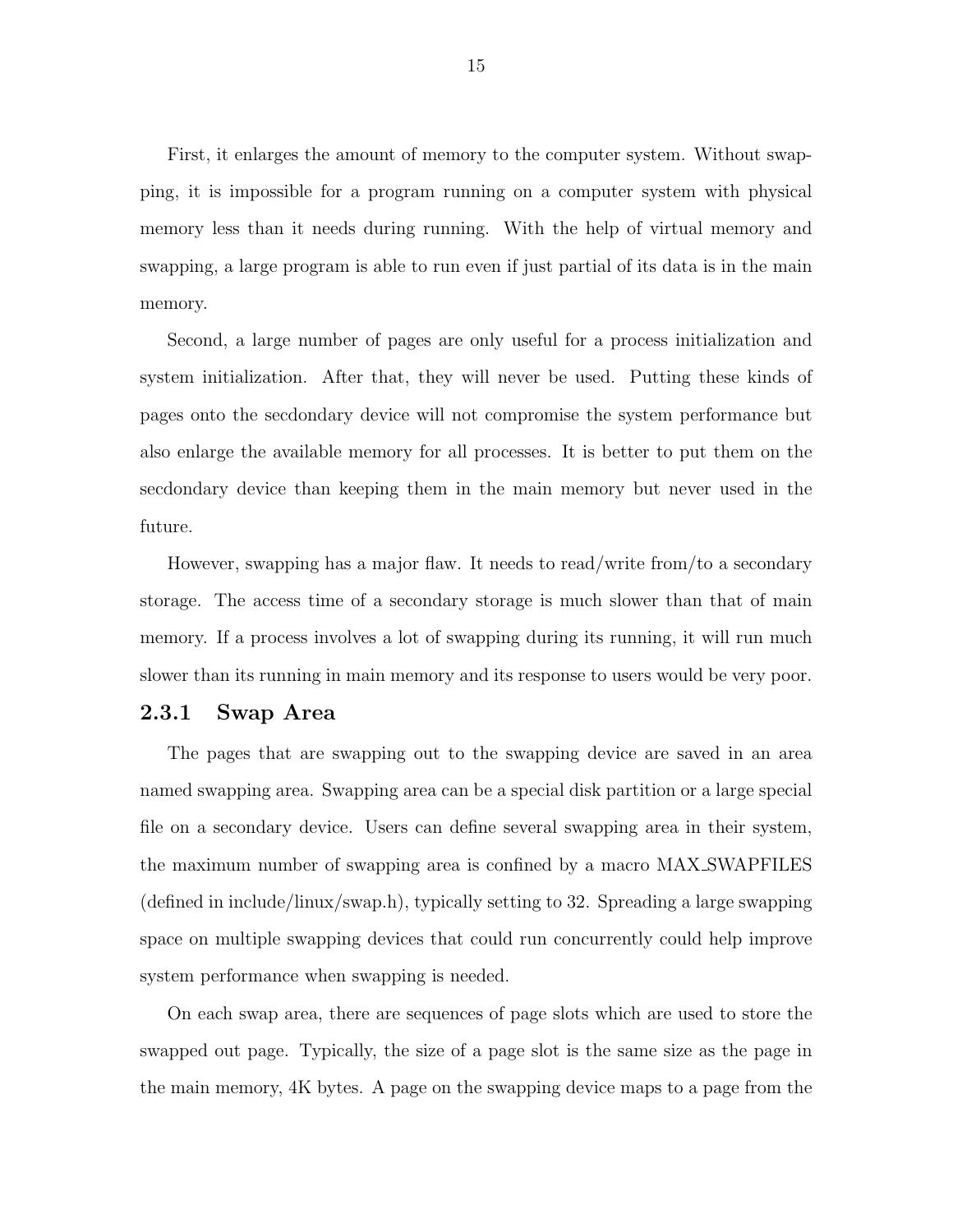system. On the first page slot of a swap area, there stores some information about the swapping area persistently even if the computer system is shutdown. Those information is defined by the swap header union (defined in include/linux/swap.h) consists of two structures, info and magic. The info structure part includes information about partition information, disk labels information, swapping algorithm chosen by the system, the last page slot that is effectively usable on the swapping device, number of bad page slots on the swapping device, padding information and so on. The magic structure part includes a character string to unambiguously indicate the swapping area and a magic string "SWAPSPACE2" at the end of the first page slot to indicate the end of the first page.

The data stored on the swapping device are only meaningful when the system is on. When the system is turned off, or the swapping device is switched off, or the process that own the data is killed, the corresponding data on the swapping device is no longer useful and can be simply discarded.

When a swap area is created, those fields in the first page slot described above will be initialized. Because it is common for a secondary device has some defective blocks, the program will search all the bad page slots to calculate bad page slots in the assigned area.

In each swap area, there is one or more swap extents. Each swap extent is described by a data structure named swap extent. Actually, each extent is a group of adjacent pages on the disk. Thus, the swap extent structure contains the index of the first page of the swap extent in the swap area, the number of pages in the extent, the starting sector number of disk containg the swap extent. For a swap area consists of a disk partition, only one swap extent. For a swap area consists of a regular swap file, there might be several swap extents as the file system might not create the swap area on only one contiguous area on the disk.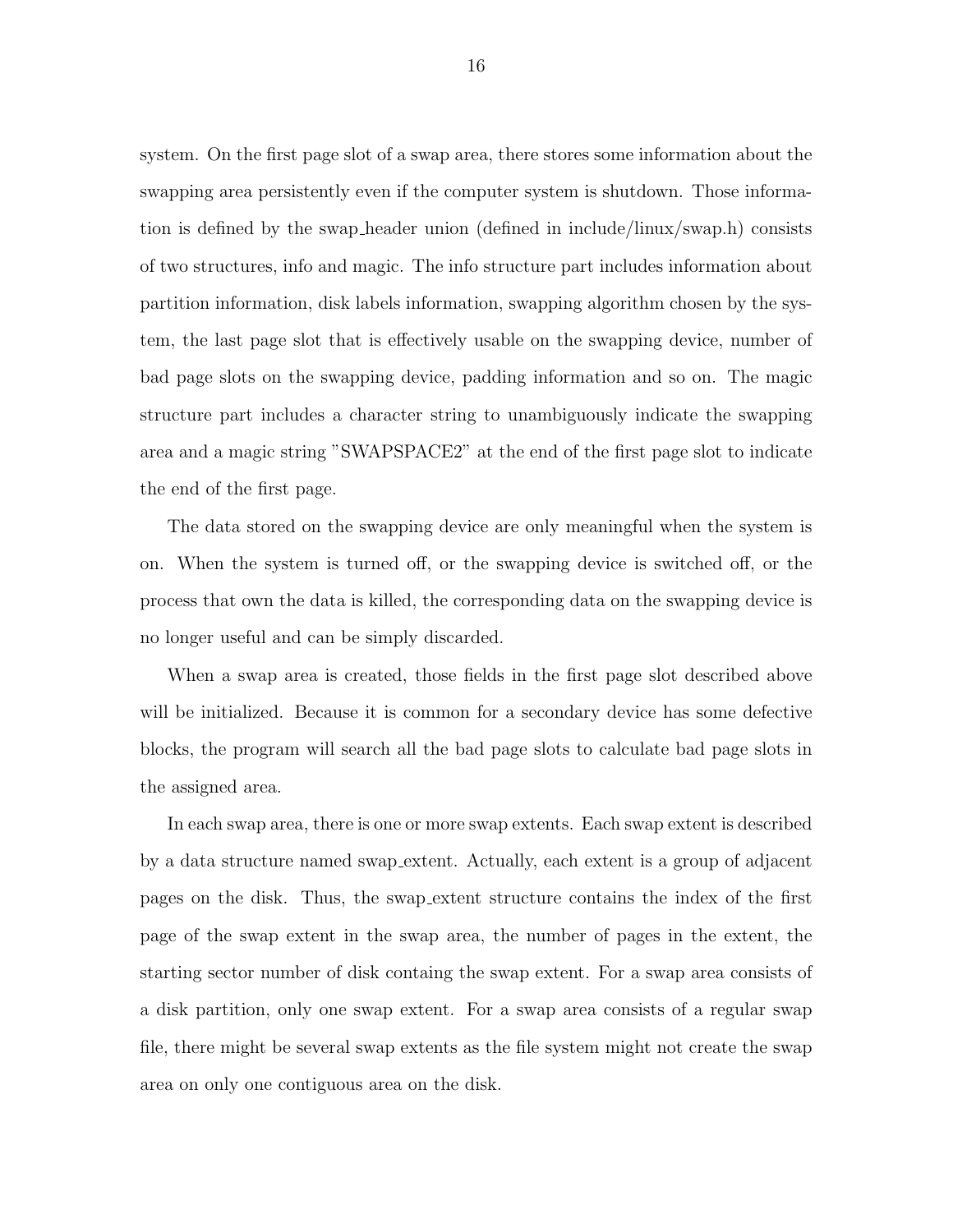When more than one swap area is configured on the computer system, the system administrator has two choices. If all the swap area has the same or almost the same I/O performance, the system administrator could set all the swap areas have the same priority. In this case, the swapping out pages will be spread equally into each device cyclically without worrying about putting too much data on one swap area where might be the bottleneck in the future. Or, if the  $I/O$  performance of the swap areas has a huge difference, for example, if one swap area is on a hard disk while the other one is on the solid state drive, the I/O performance of solid state drive typically would be much better than hard disk. In this case, the system administrator could set the solid state drive has a higher priority than the hard disk has. When searching for a free page slot, the system will first search the swap area that has the highest priority. If no free page slot is found, the system will continue to search on the swap area has a lower priority. If no free page found on all the swap area, then the system will crash for outing of memory. But typically, this would not happen, as we can usually set the swap area of huge size, tens of GB.

Each swap area uses a data structure named swap info struct (defined in include/linux/swap.h) to describe the swap area information. This data structure includes information about the number of swap extents on this swap area, a linked lists of swap extents, descriptor of blocking device which contains this swap area, priority of this swap area, number of pages slots in this swap area and so on.

The swap area also contains a pointer which points to an array of page slots of a maximum size MAX SWAPFILES (usually is 32768) on this swap area. There is a counter on the page slot to indicate how many processes using that page slot. If the counter on a page slot is zero, this page slot is free, available for swapping. If the counter on a page slot is large than zero and less than a macro SWAP MAP MAX (typically equal to 32767), this page slot has been shared by the value of counter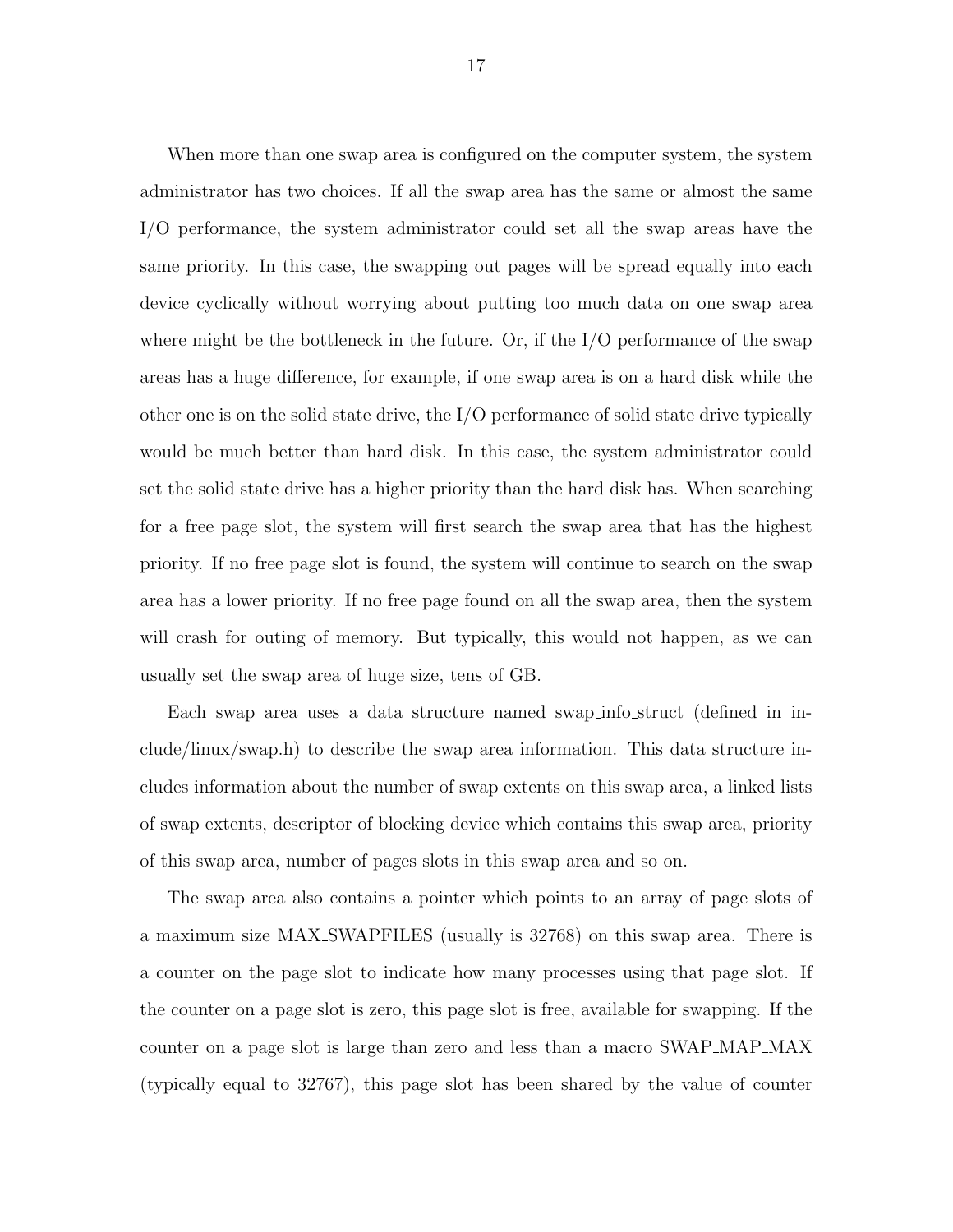processes. If the value comes to SWAP MAP MAX, then the page slot will store the content permanently and never be changed any more. If the value of the counter on a page is SWAP MAP BAD, then the page is defective and never will be used.

#### 2.3.2 Page Slot Identifier

When a page is swapping out, its corresponding address will be written into its corresponding page table entry so that the page could be found quickly when used next time. A swapped out page can be unambiguous determined by the swap area index in the swap area array and the page slot index in the swap area. As the first page of a swap area is always reserved to store some swap area configuration information, the first available page slot can be start at the first non-defective page slot in the page area which might be as small as 1.

The page slot identifier consists of the following information, page slot index and swap area index. The least significant bit of this data structure is always 0, which is also the place of the present flag in the page table entry. With this design, the operating system can always figure our whether a page is in the main memory or not in  $O(1)$  time. There three possible cases to identify the value in a page table entry:

- The value of the page entry is 0. This means the corresponding page does not belong to the process address space at all, or the corresponding page has not been assigned to the process yet.
- Least significant bit is 0 but the value of the entry is not 0. This means that the corresponding page is swapped out.
- Least significant bit is not 0. This means that the corresponding page is in the main memory.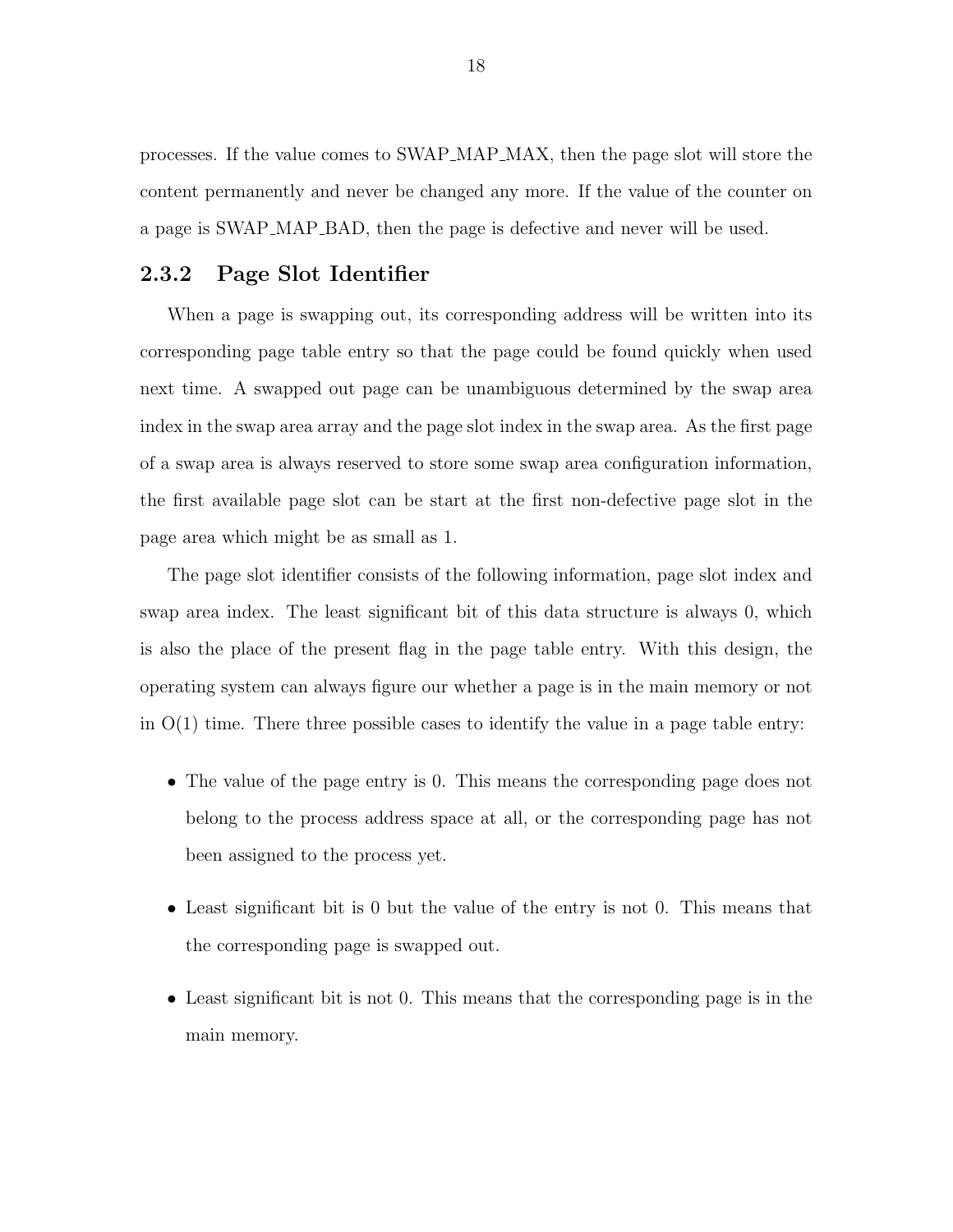The number of bits that is available for identifying a page slot determines the maximum size of a swap area. Usually, there is 24 bits available for identifying a page slot on the swap area on the 80\*86 computer architecture. Thus, the maximum size of a swap area on a 80\*86 computer is 64GB, typically large enough for personal uses.

#### 2.3.3 Swap Cache

With the help of swap cache, many difficult synchronization problems, such as, multiple processes might try to read in the same swapped out page at the same time, a process that might read in a page that is being swapped out by the oeprating system, has been solved.

The key design is that every process must check whether the swap cache contain the affected page before they start to read in a swapped out page or swap out a page. With this design, all concurrent swap operations performed on the same page will always affect the same page frame.

For example, consider the case that two processes sharing the same swap page and all tries to read in this swapped out page at concurrently. The first process first tries to read in the swapped out page and the system will start the swap in operation. For a swap in operation, first, it will check whether the corresponding page frame is in the swap cache or not. If the page is included in the page cache, then the system will simply use the page frame descriptor and put the process into sleep until the read in data I/O operation has already been completed. If the page frame is not included in the swap cache, the kernel system will allocate a new page frame and put it into the swap cache. Then, the system will start to read in the page from the swap devices. Meanwhile, if the second process begin to issue swap in operation to read in this shared page. The system will first check swap cache too. As right now, this shared page is already included in the swap cache, the system will simply put the second process into sleep until the read in I/O operation finished.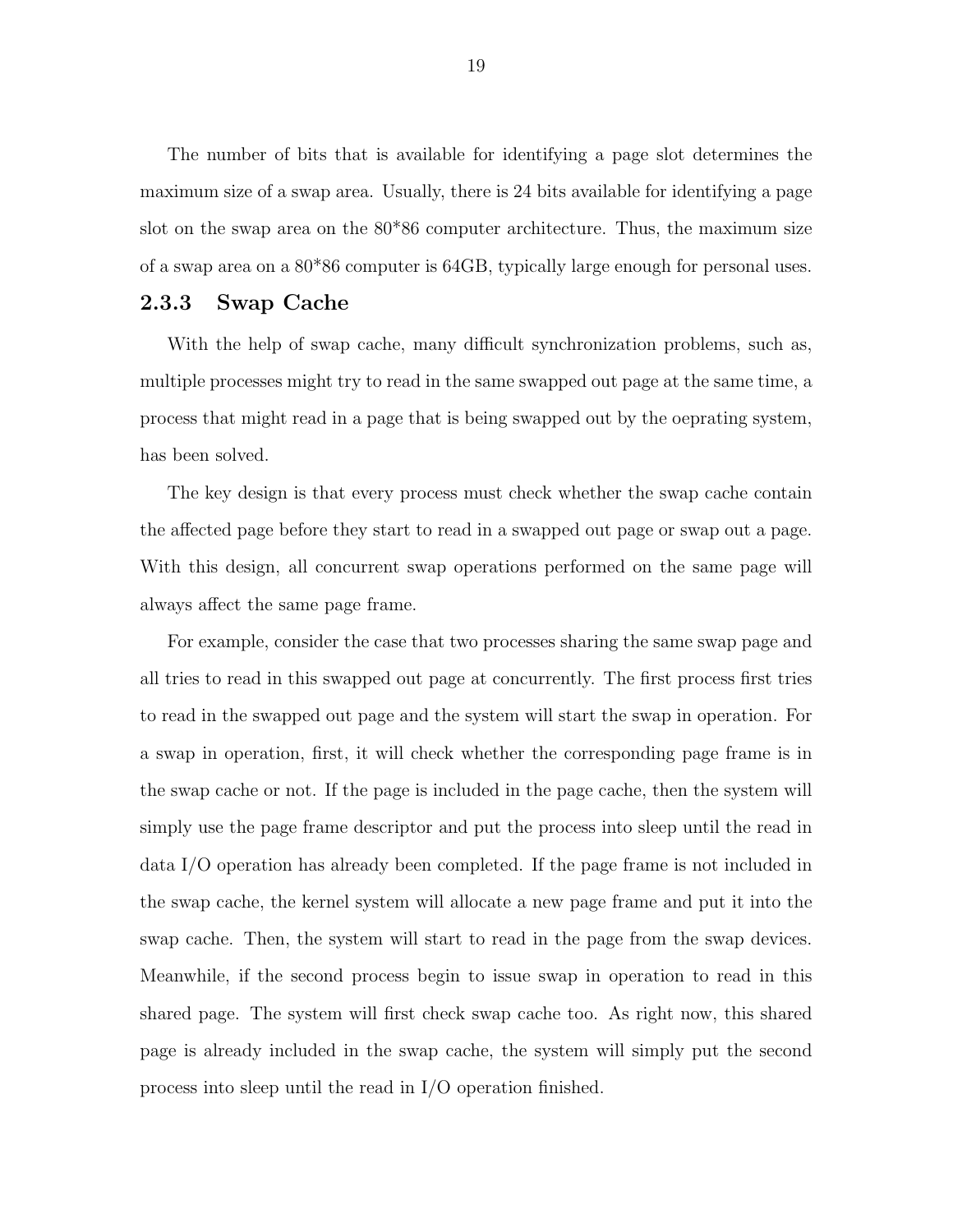Before a page actually is actually swapped onto the swapping device, every page needs to be first put into the swap cache. With this design, it solves the problem of multiple processes try to swap in and swap out the same page concurrently beautifully. Let us consider the case when two processes share one page frame. At first, this shared page has two owners and the reference to this page frame is put into the page table entries of both processes. When the kernel system choosees this page for swapping out, this page will be put into swap cache first. Right now, this shared page has three owners, while only the page slot in the swap cache is referenced solely by the swap cache. Then, the kernel system will try to remove the ownership of the two processes to make the swap cache as the only owner for this page. If this operation is completed, swap cache becomes the only owner of this page and the kernel system will remove the page from the swap cache and put the page frame into the free page list. Let us consider the case that while the page is being swapped out to the swapping device, one process tries to read this page. Thus, one page fault is raised. The page fault hander finds out that the desired page frame is in the swap cache and it will update its page table entry back to its physical address of the process issuing the read in operation.

Simply speaking, swap cache can be viewed as a transit center contain the page descriptors of the swapping pages that are currently swapped in or swapped out. When the swap I/O operation is completed, the page frame descriptor will be removed from the swap cache.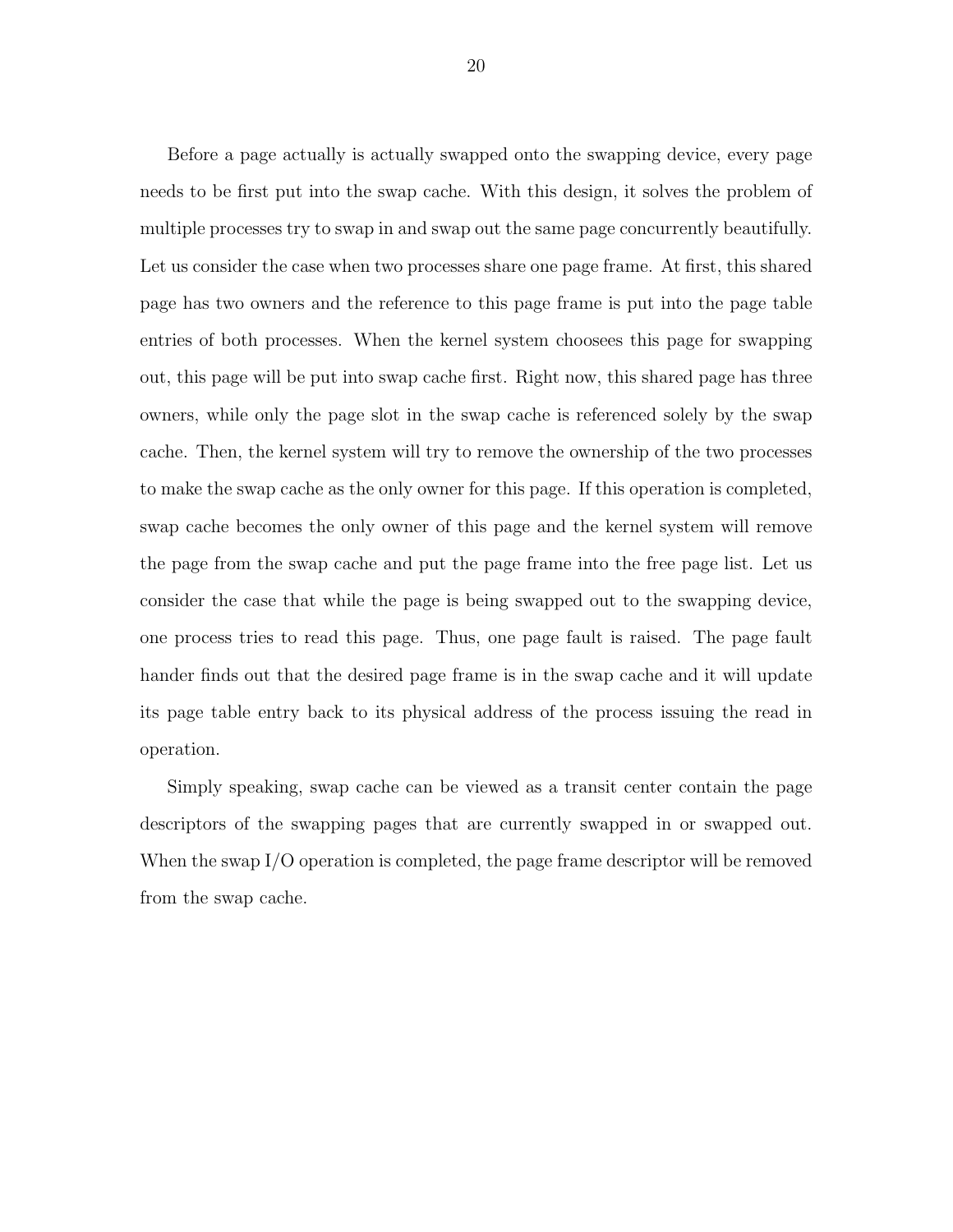## Chapter 3 Related Work

This chapter talks about the characteristics of hard disks and solid state drives, how Linux operating taking the characteristics of hard disks into consideration for its swapping and the existing work on making use of solid state drives for swapping.

## 3.1 Characteristics of Hard Disks

Hard disk has been used as the main storage medium for couples of years. It is the main storage medium for computing servers and personal computers. More than 200 companies in the world are producing hard disks, and the main manufactures are Toshiba, Seagate and Western Digital [3].

A hard disk drive, essentially consists of a spindle holding a couple of platters, is mainly used for storing and retrieving information on it. A hard disk drive could retain the data on it even when power if off. A platter is a flat circular disk made from non-magnetic materials covered with magnetic materials which record data on it. On each platter, there are thousands of concentric circles named tracks. Each track is divided into thousands of sections. A sector is the minimum data storage unit on hard disks and each sector stores 512 bytes of data. Each sector might have a different length with the same size. The density of sectors on the tracks decides the capacity of a hard disk drive. As the outer track is longer than inner track, the outer track might have much more number of sectors than inner sector has or each track has the same number of sectors which are depends on manufacturers' implementation. There are a lot of read/write heads on an actuator where read/write information from/to disk tracks. The platter spins at an extremely high speed, such as 7200 Rotations Per Minute (RPM), 15000 RPM, which has the effect of presenting the data to disk head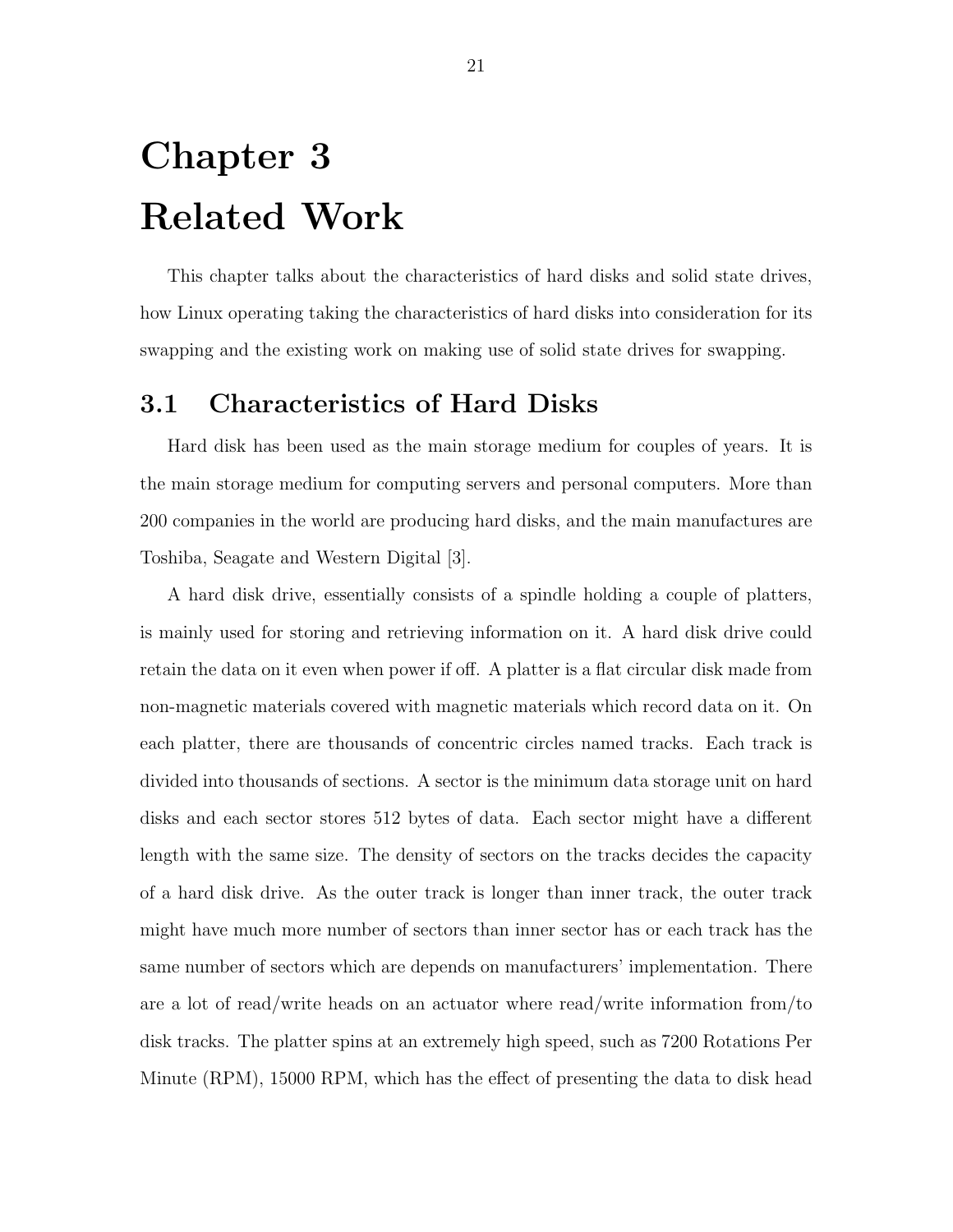at a terrific speed. That's why hard disk drives have a very high efficiency under sequential reads or writes. However, for random read/write access, the disk head needs to move from one track to another track first, then wait disk head comes to the specific sector. The disk head might have to move as far as the radius of the platter in order to move to the right track. And even on the right track, the disk head might have to wait as long as half disk rotation. Thus, the efficiency of random access on hard disk drives is relatively low compared with sequential access.

Today, the price of a common hard disk is very cheap. A hard disk of one Terabytes (TB) now sold on market less than 200 dollars. Capacity is very redundant for a hard disk. Typically, a hard disk could enough for a common user. The main limit of a hard disk drive is due to its mechanical nature. It's access time is relatively slow especially compared with CPU. With Moores Law, the microprocessors improved dramatically, they become smaller, denser and more powerful. From 1970 to 2005, the functions that a CPU could perform is increased over 40% per year on average, the clock rate is increased over 30% per year on average. While the hard disk drive, with capacity increased by 1000 times from 1985 to 1995, its access speed is improved by 2 times. In the 1980, the average SRAM access time would take 0.3 CPU cycles, the average DRAM access time would take 0.37 CPU cycles. While the average hard disk seek time is 87000 CPU cycles. In 2000 year, the average SRAM access time would take 1.25 CPU cycles, the average DRAM access time would take 37.5 CPU cycles, while the average hard disk seek time is 5000000 CPU cycles. From this point of view, the hard disks in 1980 are even more than 57 times faster than their descendant in 2000.

Right now, for a typical 500 GB Seagate hard disk with a 7200 RPM, its average latency is 4.17 ms, seek time is 11ms, however, its internal I/O data transfer speed has around 150MB/s. Although the access time of hard disk is relatively slow, the hard disk has a relatively high throughput in its sequential access. If we can use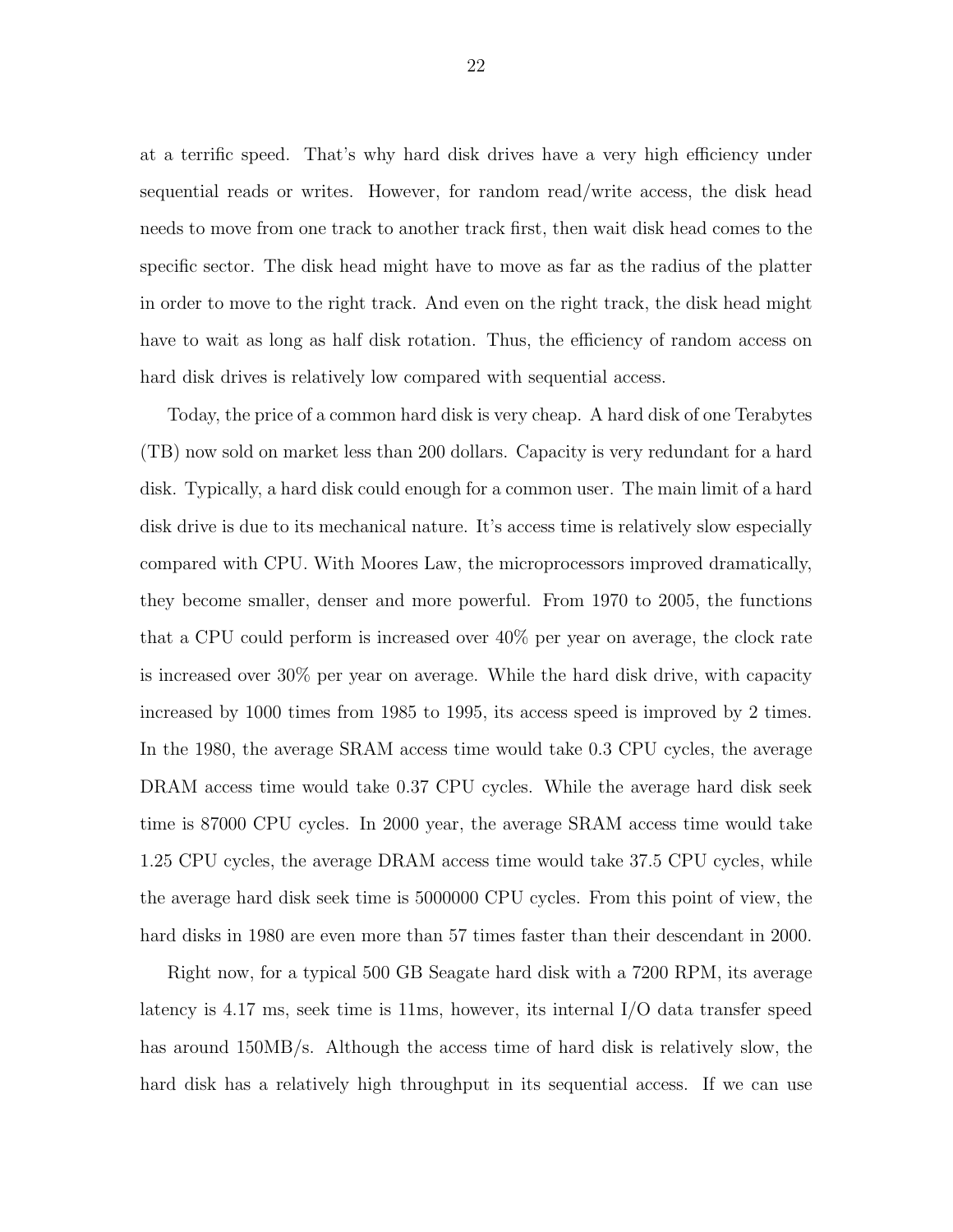the hard disk drive in a smart way, the computer system could have a relatively good performance even if we use a device much slower than DRAM. Most of existing technologies about optimizing hard disk drives access performance are all making use of its high throughput sequential access.

## 3.2 Linux Swap Management for Hard Disks

When operating system comes into a situation that has a lot of swapping operations, the operating system needs to wait a page has been successfully wrtten in to the swap device before its next execution and the operating system might need to read the data from the swap devices back to the operating system when programs future demanding on it. To minimize the waiting time for the I/O completion, the Linux kernel has done a lot of special designs for hard disk drives as its swap devices based on the simple observation that the sequential access on hard disk drives are much faster than its random access.

When the Linux operating system plan to reclaim memory page, it will free a lot of memory pages in a short time, that is, the kernel will try to swap out a large number of memory pages in a short time. In order to try to minimize the I/O time to store these pages on the swapping devices and the disk seek time to find these pages when reading them back, the linux operating system tries to store all these pages in a contiguous free page slots.

There are two simple methods to store the swap out pages on the swap devices:

• Always tries to search a free page slot from the beginning of the swap area. With this strategy, the average swapping out operations time might be increased as free page slots might be scatter far away from each other. But if the swap area is not used too much, it might have a benefit of low swapping in operation time as the disk head don't have to move too far away.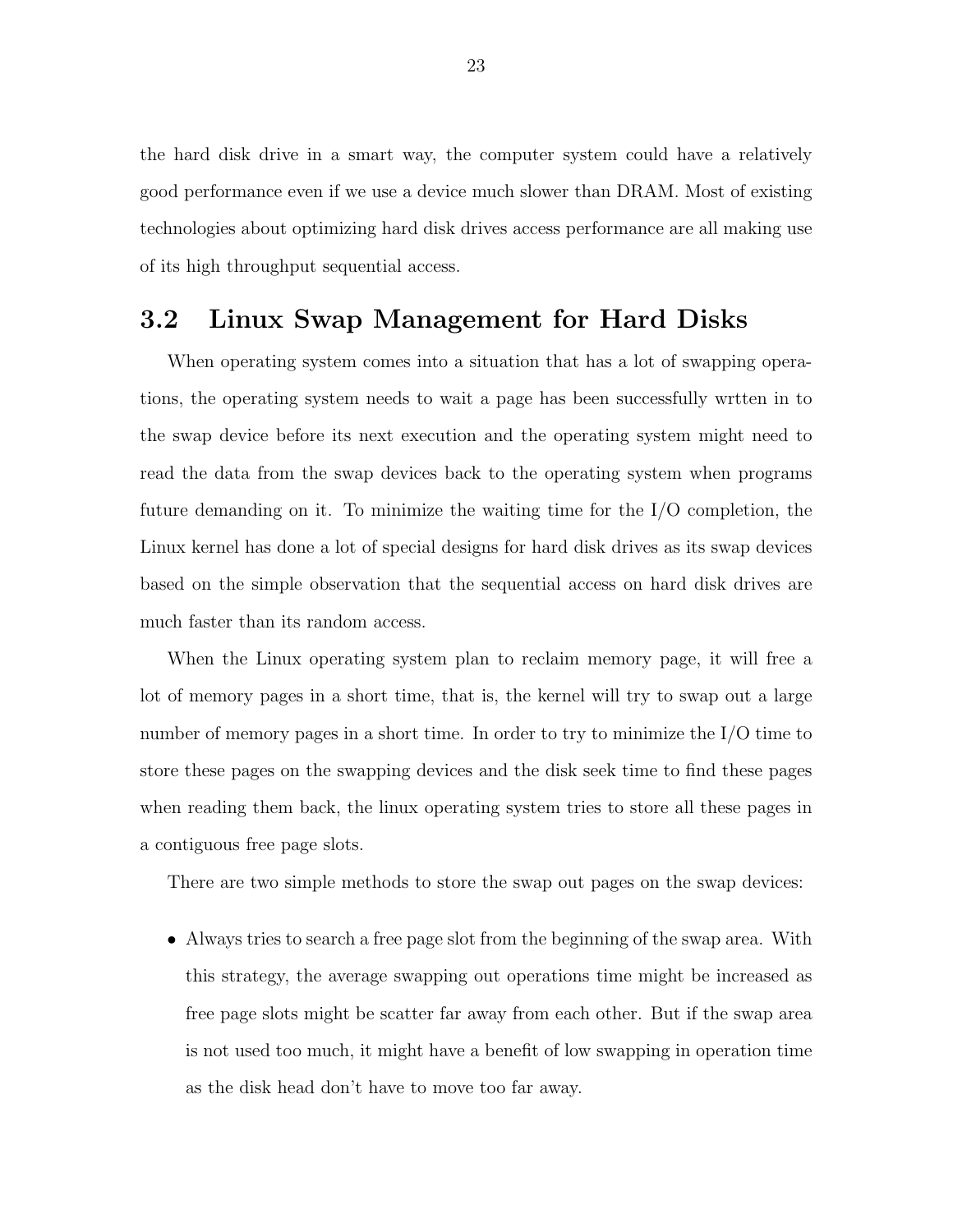• Always tries to search a free page slot from the last allocated free page slot of the swap area. With this strategy, the average swap in operations' time might increase as the page slots that the operating system want to read into memory might be scatted far away from each other. However, usually, the operating could find a contiguous free page slots easily without having to move disk head in a large range.

To take advantage of both strategies, the Linux operating system chooses to use a hybrid strategy. The Linux operating system will always try to search a free page slot from the last allocated page slot until one of the following conditions reaches:

- It comes to the end of a swap area. This strategy tries to make as many as page slots are allocated in the same swap area.
- There are SWAPFILE CLUSTER (typically is 256) free page slots were allocated since last restart to the beginning of the swap area. This strategy tries to make pages are not scatted too far away from each other but also take advantage the high efficiency of allocating free page slots from the last allocated page slot strategy.

If there is only one swap area that has the highest priority and it has free page slots, the operating system will always try to allocate free page slots from this swap area. If there are more than one swap area with the same priority, the operating system will try to allocate free page slots in a round robin fashion from each swap area that has the same priority. If there are several swap devices which are all hard disks, the swapping could get a relative high parallel performance.

Also, when the operating system tries to swap in the swapped out pages on the swap devices, it will try to read some contiguous page slots (typically 8, including the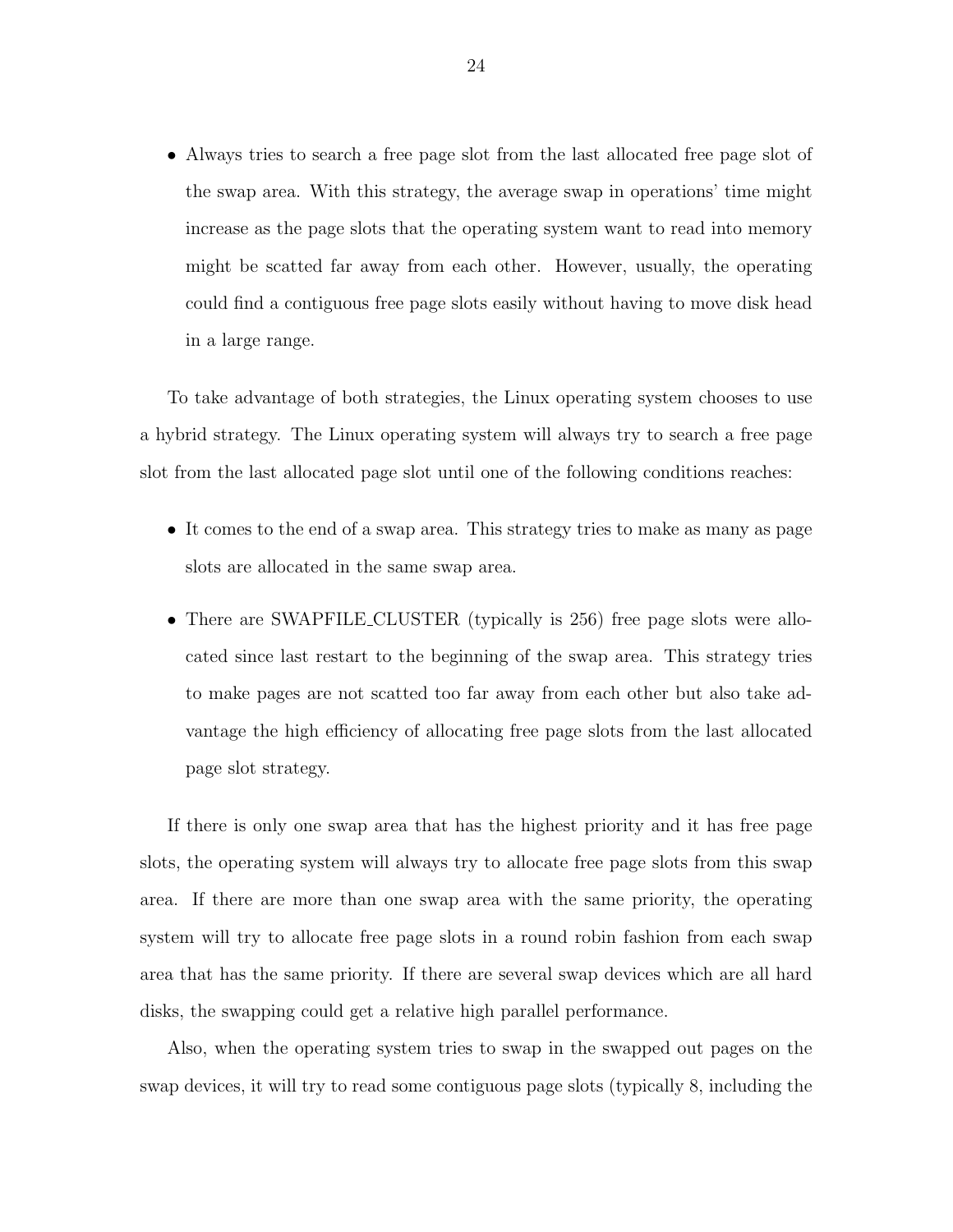requested one) together. This prefetching will read up to 8 contiguous pages from the requested page, stop prefeching when meet a free or defective page slot, or already read 8 pages. This strategy takes advantage of the good sequential read performance of hard disks. If the prefetching pages will be used in near future, it saves additional swap in operations. If the prefetching pages will not be used in the future, actually, it might add more swap in and swap out operations to the system. Typically, as the swap devices contain free page slots and bad page slots, the prefetching mechanism usually could not read 8 pages together making prefetching less efficient.

## 3.3 Characteristics of SSD

Right now, the primary secondary storage is flash memory in the form of solid state drives. Hard disk drives are still the primary secondary storage due to its huge capacity and cheap price per unit. But solid state drives are replacing hard disk drives in areas like portable electronics where physical medium size, speed and durability are more important than capacity and price.

A solid state drive is a data storage device consists of flash memory and integrated circuit to store data permanently. There are mainly two kinds of flash memories, NOR and NAND. NOR flash memory, which was designed as a more economical and efficient rewritable ROM to store code than EPROM (Erasable Programmable Read Only Memory) and EEPROM (Electrically Erasable Programmable Read Only Memory), could support random access in bytes and write operations are relatively slow as it was expecting has much more read operation than write operation. NAND flash memory, which was designed as a more economical and efficient memory to replace current hard disk drives, has a much more dense capacity and only allows access in unit of pages. Solid state drives in the market right now are NAND flash memory based [14].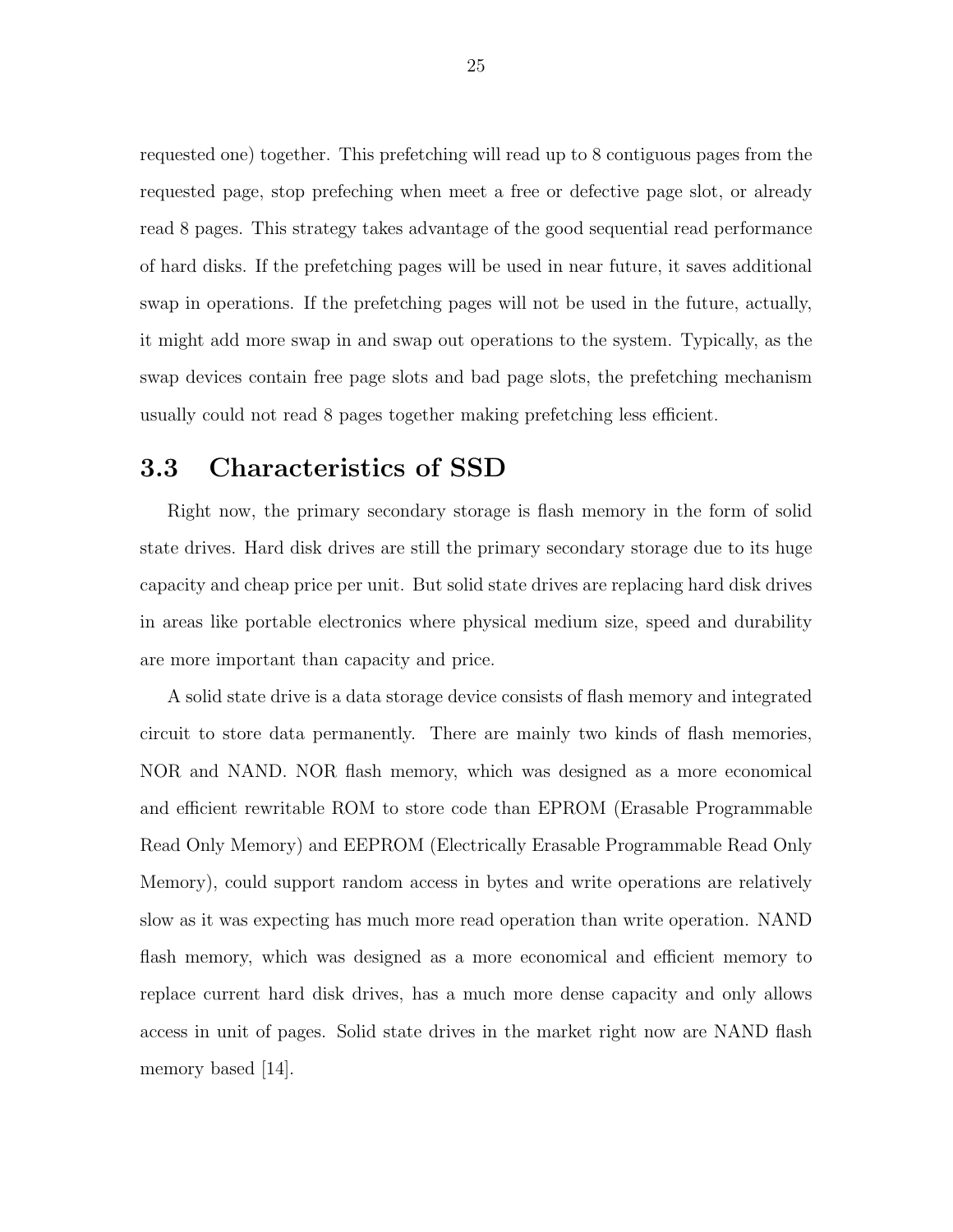There are two types NAND flash memory, Singled Level Cell (SLC) NAND and Multi Level Cell (MLC) NAND. Each cell in a SCL flash memory could only store one bit while each cell in MLC could store two bits and more. Compared with the life expectation, SLC NAND is usually much longer than MLC NAND, while the price of SLC is much more expensive. Considering the price and capacity, most low end and middle end solid state drives are using MLC NAND to produce a high price per unit storage medium, while the high end solid state drives tends to use SLC NAND.

Solid state drives use an electronic interface to compatible with traditional block input/output (I/O) hard disk drives. For most applications, computing equipments could use it as a storage device replacing hard disk drives directly. Solid state drives do not use any moving mechanical parts, which makes it distinguish from traditional mechanical storage medium such as hard disk drives, floppy disks. Because of the mechanical moving head in the hard disk drives, the average latency and average seek time in the hard disk drives are relative large. Compared with them, solid state drives have much lower access time and latency to a block, higher sequential and random throughput, especially the random access. While the price of solid state drives are continuing decrease, the price of solid state drives are still much more expensive than hard disk drives.

In a NAND solid state drive, the flash memory consists of a number of chips, each consists of a number of planes. Each plane typically consists of thousands of blocks and some registers as a buffer. Each block typically contains a number of pages, such as 64 pages, 128 pages. Each page contains a data part typically of size 2KB or 4KB and a metadata part which contains the error check information and other information.

A flash block could not be overwriting in place. Instead, it needs first erase a flash block before the over write. Before erase a block, flash memory needs first copy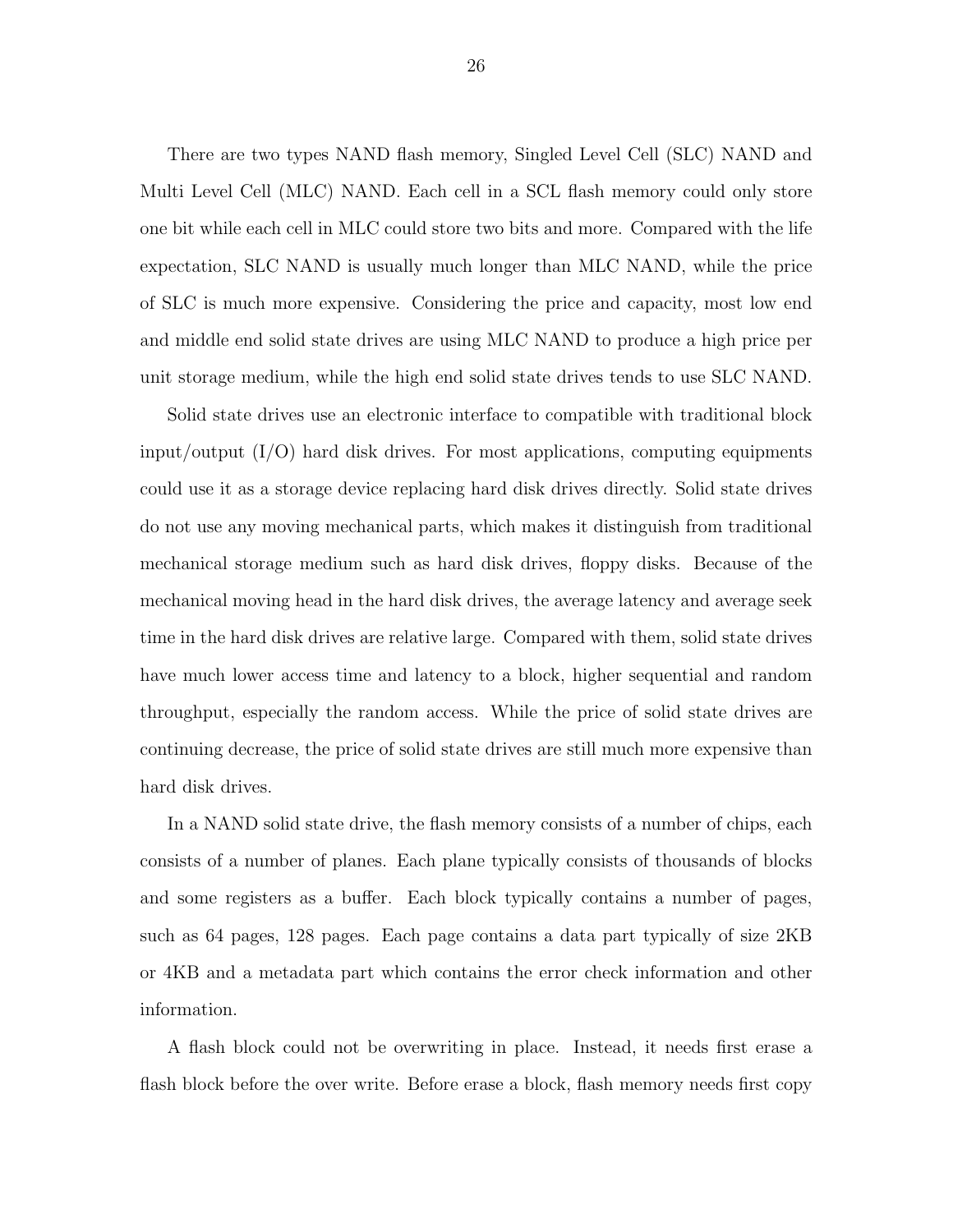the useful data into other pages. A block typically of size between 4KB and 128KB while a page on a flash typically of size from 512B to 2KB. Thus the erase operation is a very slow operation, often an order of magnitude slower than a common write operation. Each flash memory block has a limited erase cycles. Typically, a MLC flash memory has about 10 thousand erase cycles, while a SLC flash memory has about 100 thousand erase cycles. After that, the flash block has been worn out and the cell can no longer store data reliably, the bit error would be extremely once the flash memory block erasure limit is exceeded. Usually, flash memory chip manufacturers will allocate extra flash memory to replace the wear out blocks.

In flash memory, data is written in unit as pages. However, data on the chip can only be erased at the unit of block while each block contains a large number of pages. Some of the pages in the block might no longer need and can be discarded while some of the pages in the block contain useful data and needs to be read from the pages and written into another pages before erase. This process is named garbage collection. A solid state drive will not perform garbage collection until its utilized capacity has reached some threshold. After that threshold, garbage collection will happen time and time with new data written in solid state drive. Each solid state drive employ some kind of garbage collection while they might be different between each other depends on manufacturers. Garbage collection contributes a lot of write amplification in the solid state drive.

Typically, most workloads in real world would exhibit some kind of locality in their access pattern. Some parts of the data would be access much more frequently than other parts of the data, for example, metadata information in the file system. If some blocks are programmed and erased much more frequent than other blocks, then this block would be easily wear out which made the solid state drive ending its life time early. To cope with this problem, many solid state drive manufacturers adopt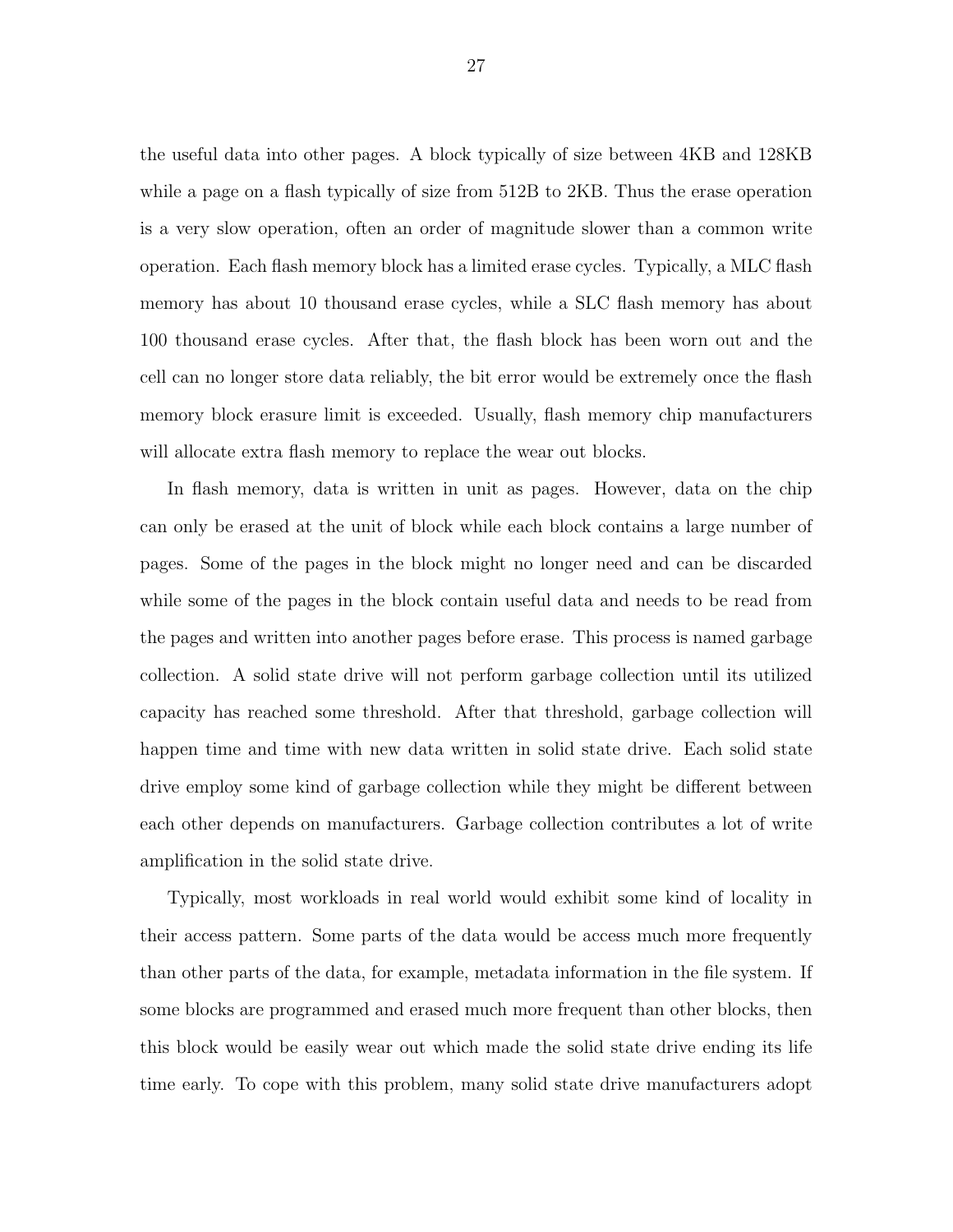a mechanism named wear leveling, aim to make writes to each block in the flash as even as possible. In ideal case, this mechanism would make every block in the solid state drive to its maximum life time so as the flash maximum its lifetime. However, the wear leveling process itself needs to move the data which are not changing into other blocks so that those data which are changing more frequently could be written those blocks which are not using that frequently. This is serious write amplification for solid state drive and could reduce the life time of solid state drive.

Over provisioning is the capacity difference between the physical capacity of a flash memory actually it has and the logical capacity which the users are able to use. Typically, there are three levels of over provisioning in the flash memory:

- The first level of over provisioning comes from computation. Typically, an electronic storage like solid state drive uses  $2^{30}$  bytes to represent one GB while the hard disks and solid state drive vendors uses  $10<sup>9</sup>$  bytes to represent one GB. There is 7.37\%  $(=(2^{30}-10^{9})/10^{9})$  difference between these two values which is not taken into the total over provisioning number.
- The second level of over provisioning comes from the manufacturers. Typically, there is a difference between the physical capacity and the actual available space to the users. For example, for a 128GB physical capacity solid state drive, the manufacturers might report is as a 100GB, 120GB or 128GB solid state drive.
- The third level of over provisioning comes from the users configuration. Typically, the solid state drive manufacturers allow users to set some additional spaces on solid state drive for over provisioning.

Over provisioning does take away additional spaces from users, but it helps to reduce write amplifications during garbage collection, wear-leveling which in fact increases solid state drive life endurance and helps improve performance.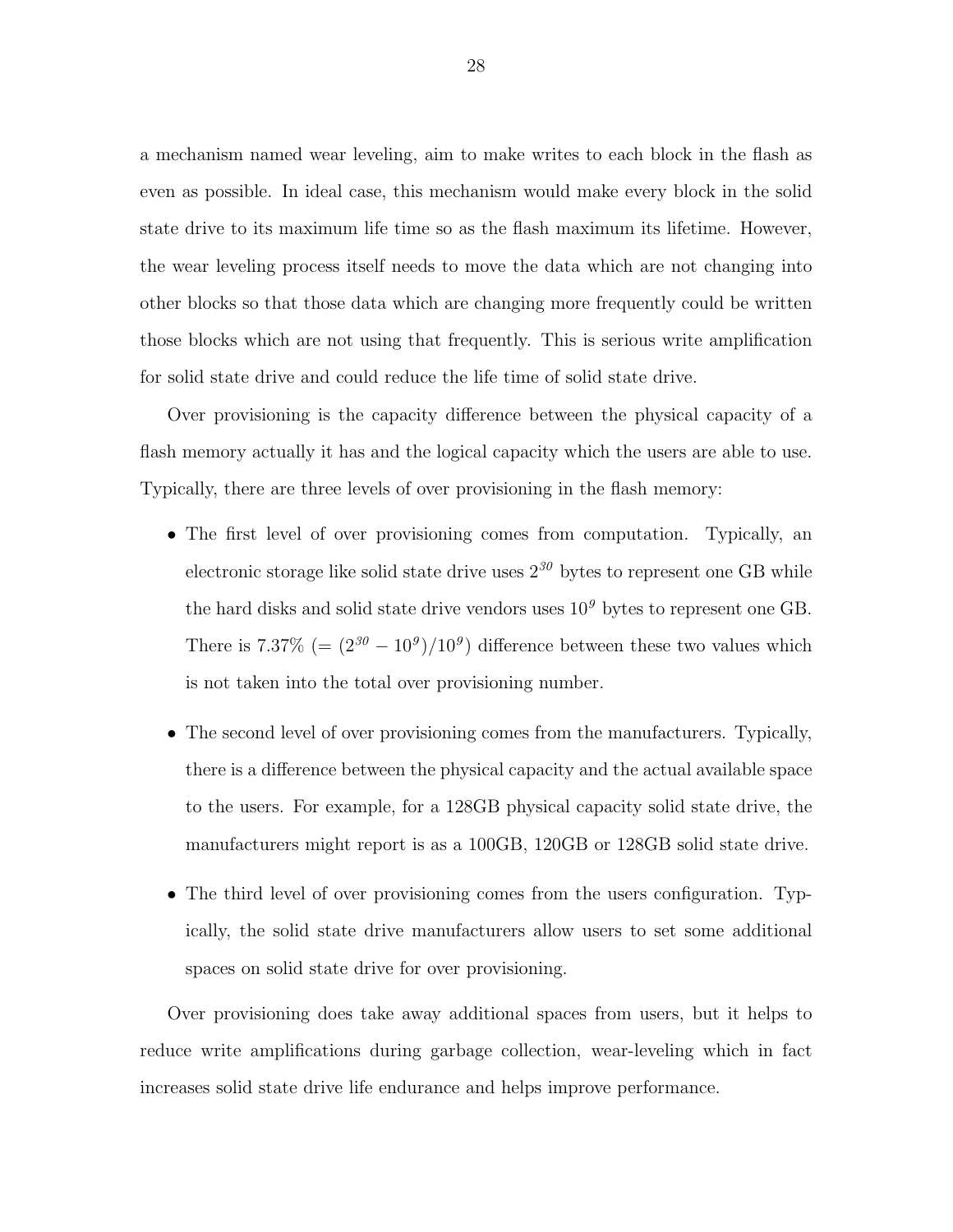#### 3.4 Related Work on Reducing Writes to SSD

There are numerous works in the literature concerned with various aspects of solid state drives, including designs of its internal address mapping, wear leveling, and garbage collection. In this section, we briefly review the most closely related efforts in reducing write cycles in the use of solid state drive for virtual memory, and in the integration of solid state drive and hard disk for storage systems.

In the FlashVM system, solid state drive is used as dedicated swap space for page swapping for its greater cost-effectiveness than adding DRAM [39]. To reduce writes to the solid state drive, FlashVM does the following optimizations. It checks the contents of candidate swap pages and does not swap them out if they are all zeros. During swapping in, it will check whether the requested data is all zero. If the requested page is a zero page, it will allocate a zero page in applications' address space. Also, it uses a stride prefetching with the existing prefetching strategy. First using the Linux existing prefetching strategy to read pages on swap devices, then read the pages on the swap devices in a stride way. To reduce unnecessary write traffic to solid state dives, it prioritizes the younger clean pages to be reclaimed before old dirty pages in the system. During scanning pages for reclaim, the FlashVM will skip some dirty pages with a certain probability. The best skip rate of dirty pages depends on applications. For applications consist of read mostly, this strategy will save a lot of writes traffic to solid state drives. While for applications consist of write mostly, this policy will increase more page fault as younger clean pages need be evicted in the future. To cope with this issue, FlashVM detects the write rate of applications. If write rate is high, the skipping rate will be low, otherwise, the skipping rate would be high. Flash VM also merge discard on the solid state drives to amortize the erase cost.

In another work using solid state drive as swap space, SSDAlloc, data for swapping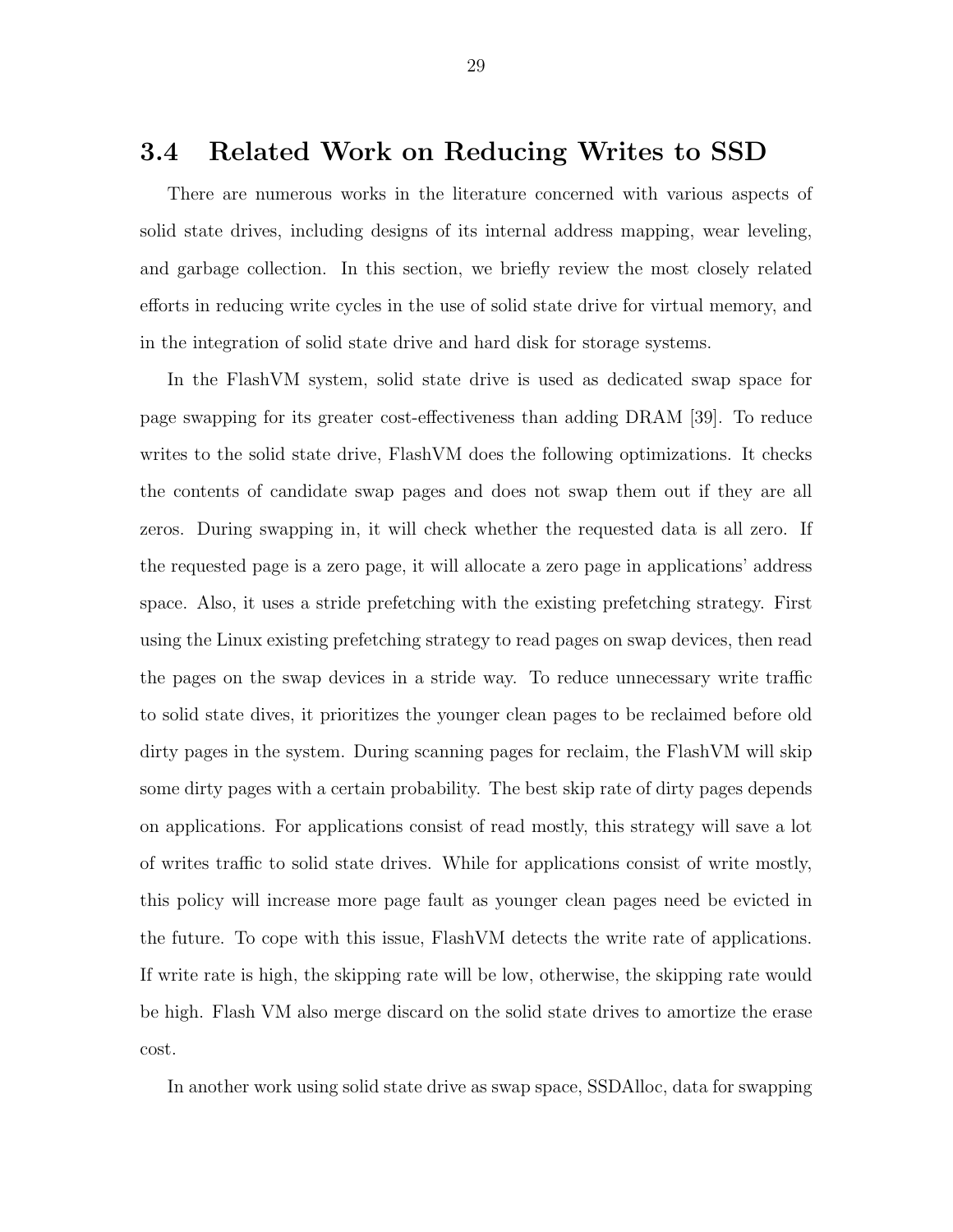is managed at object granularity rather than at page granularity, where objects may be much smaller then the page size [12]. Objects are defined by programmers via the *solid state drive\_alloc()* API for dynamically allocating memory. Objects are all cached in a memory buffer which is managed in an LRU way that has the benefit of fast access and small cache be used for store more objects. A page buffer is used to temporarily buffer the materialized pages which are materialized in a on demand way. This page buffer is implemented via mprotect, managed in a FIFO (First In, First Out) way. For those page evicted from the page buffer are converted into objects. If a page evicted from the page buffer, the only cost is rematerialized the page into memory again. SSDAlloc manages objects on solid state dirves in a hash table, uses an object pool allocator with different obejct sizes, track the access patterns of the objects for exploiting temporal locality in the replacement of the objects.

Mogul et al. propose to reduce writes to non-volatile memory (NVM), such as flash used with DRAM in a hybrid memory [33]. They consider pages used by user process and file system buffering as candidates move to the NVM, and place pages with large time-to-next-write (TTNW) on the NVM. Specifically, they consider code pages of process are good candidates to be moved to NVM while stack pages and shared pages between processes are not good choices. Pages of file types are good candidates to be moved to NVM as they are good indicators of estimating time-tonext-write (ETTNW) and many of them might be read only which is a good sign for solid state drives while pages from a temporary file are bad candidates. They also using TTNW model on file names, page history and some special large applications such as databases.

Ko et al., recognizing that current OS swapping strategies are designed for hard disk and can cause excessive block copies and erasures on solid state drive if it is used as swap space [28]. They put swapped out pages in a log structure, when a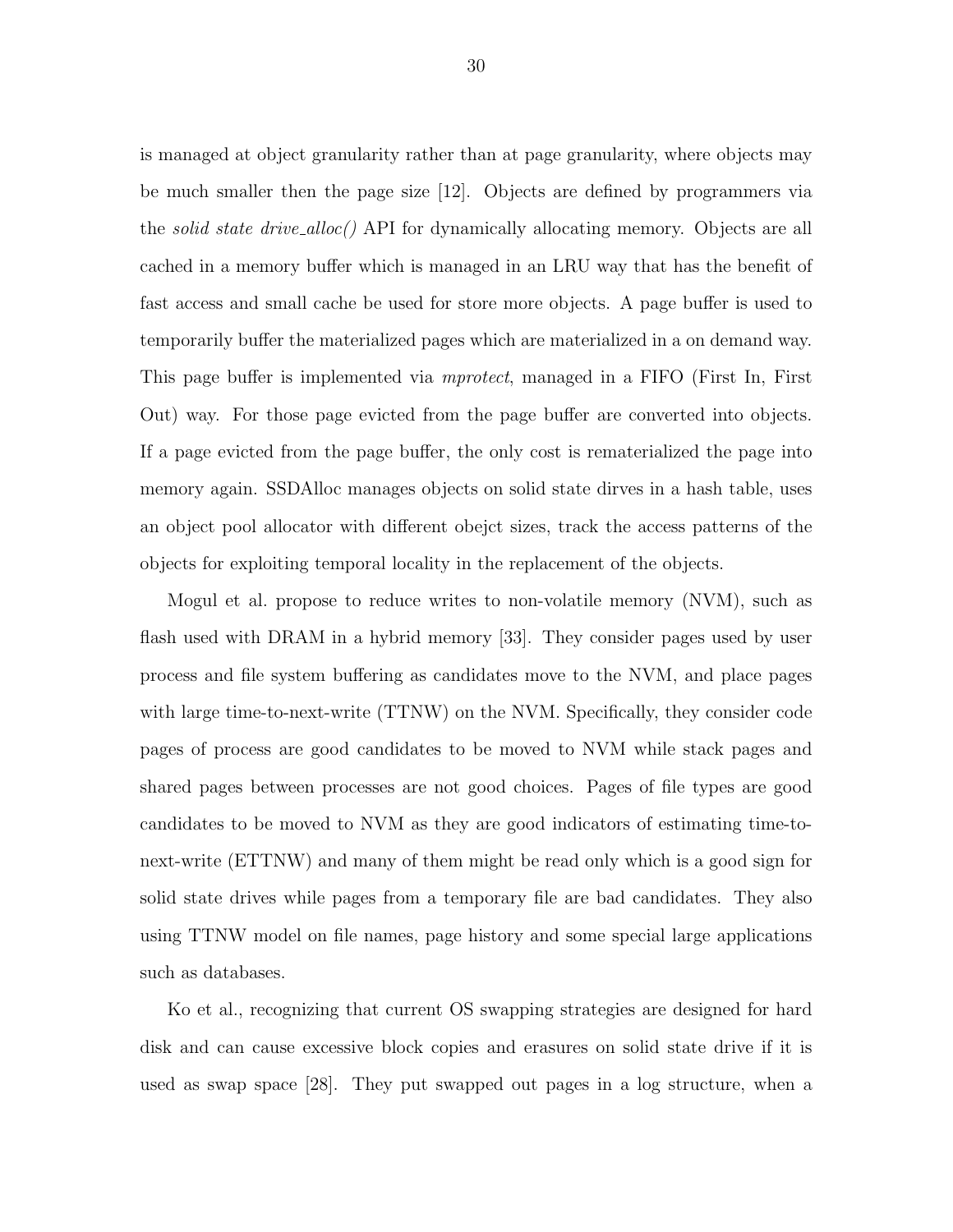new write added at the end of log, an old page in the log would be invalidated. This could help fully make use of the fixed I/O bandwidth and prevents the read and write operations interfere with each other on solid state drive. A garbage collector will collect the obsolete data left in the log in the background when not much I/O operations on the solid state drives. During swapping in operations, they will read pages in a block-aligned manner in order to reduce garbage collection cost as garbage collection cost would be large if just partial of the block is invalidated and also might slow down the garbage collection process.

Because solid state drive is still used as a swap device in addition to hard disk in our proposed HybridSwap system, the optimizations of the use of solid state drive in the above works are complementary or supplemental to our effort to improve solid state drive lifetime. In some of the works the Linux virtual memory prefetching strategy is tuned to match solid state drive's characteristics to improve swapping efficiency, such as allowing non-sequential prefetching and realigning prefetching scope with solid state drive block boundaries [39, 28]. In contrast, HybridSwap coordinates prefetching over the solid state drive and hard disk to hide disk access latency.

As an accelerator for hard disk, solid state drive has been used buffer cache between main memory and the hard disk and exploits workloads' locality for data caching [5, 37]. In SieveStore, they make extensive experiments reveals that although highly skew property across all servers,  $1\%$  of the most accessed blocks account for a huge fraction of total accesses. Then, SieveStore tries to find who are the most popular 1% blocks and put them in a solid state drive cache to make an cost effective storage system.

Another use of hard disk and solid state drives is forming a hybrid storage device with hard disks and solid state drives in parallel such that frequently accessed data is stored on the solid state drive [15, 36]. In Combo Drive, they use one static optimizer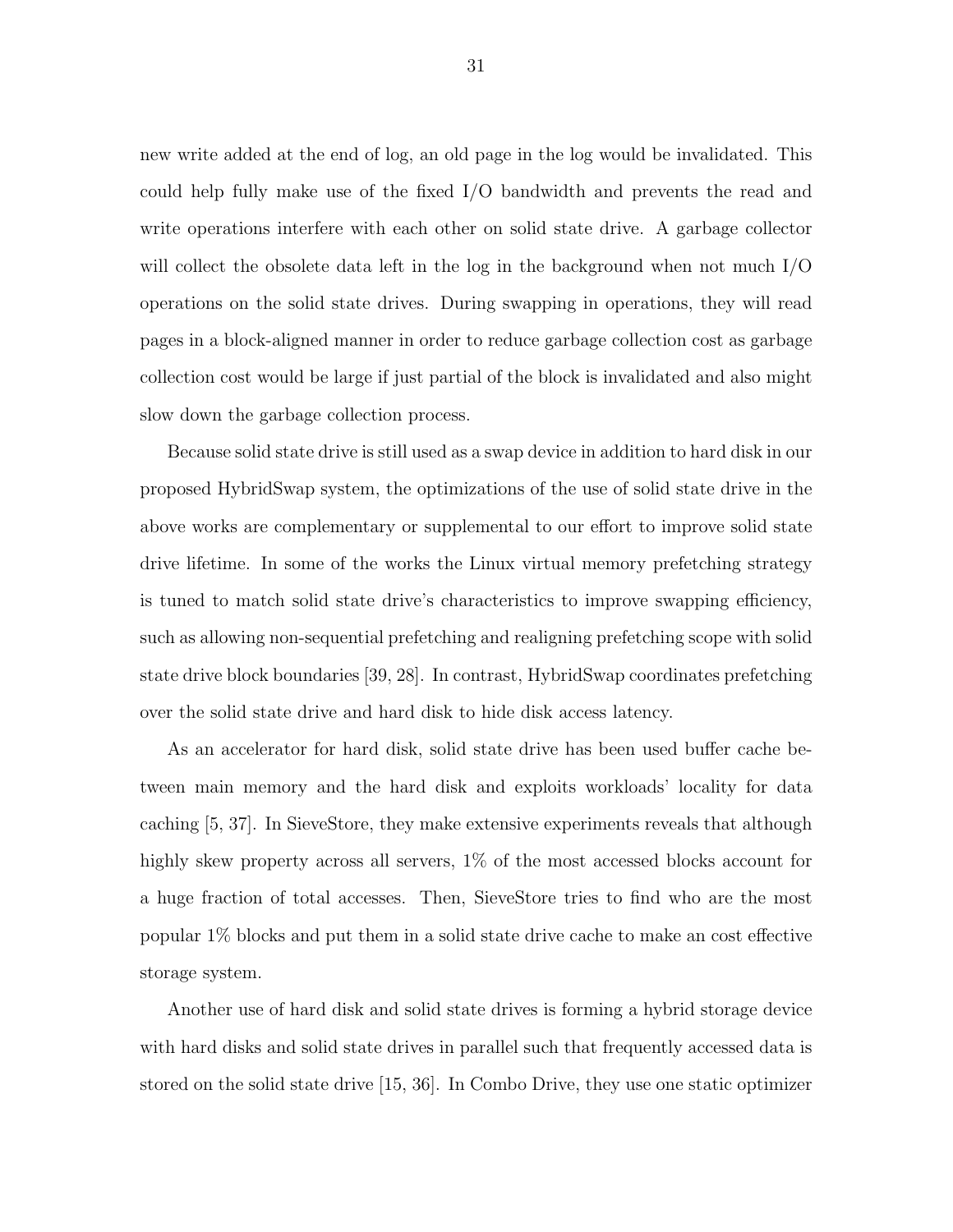to move files according to their file types instead of their actual file access, always executable files and program libraries who has a expectation of frequent access to the solid state drives while put other types file to the hard disk drives. Also, they use one dynamic optimizer to move files according to their access pattern, moving files consist of only random access to the solid state drives while putting other access pattern files to the hard disk drives. In Hystor, they identify the blocks that may result in long latencies and semantically critical blocks, put them in solid state drives to have a fast accesses performance in the future by monitoring I/O access online using frequency/request size as the metric.

A major effort in these works using solid state drives as hard disks buffer cache for optimized performance and improved solid state drive lifetime is in dynamic identification of randomly-read blocks and caching them on, or migrating them to, the solid state drive. In principle, HybridSwap has a similar goal of directing sequential page access to the disk. However, unlike accessing file data in a storage system, HybridSwap manages the swapping of virtual memory pages and has different opportunities and challenges. First, the placement of swapped-out pages on the swap space is determined by the swapping system rather than the file system. For continuously swapped-out pages HybridSwap can usually manage to sequentially write to the disk. There is an opportunity to improve the efficiency of reading from the disk in resolving page faults by placing the pages on the disk in an order consistent with their anticipated future read (or page fault) sequence. To this end, HybridSwap predicts future read sequences at the time of swapping out pages. Second, because data in a file system is structured, information is available to assist in the prediction of access patterns; for example, metadata and small files are more likely to be randomly accessed. Virtual memory pages lack such information and their access patterns can be expensive to detect. Third, swap space can be more frequently accessed than files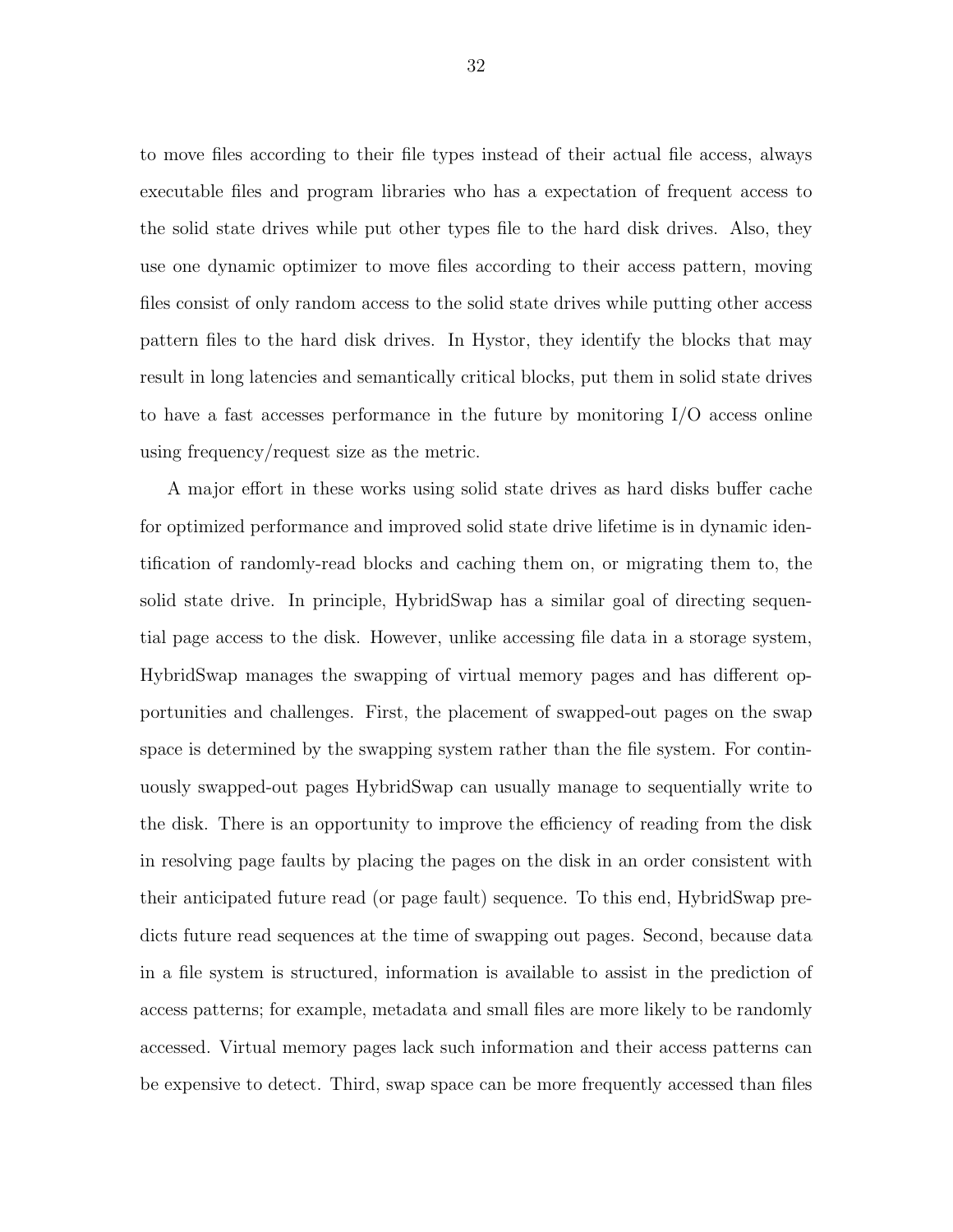because it is mapped into process address space, and data migration strategies used in works concerned with hybrid disks adapting to changing access patterns are usually not efficient in this scenario. To meet these challenges, HybridSwap incorporates new and effective methods for tracking access patterns and the laying out of swap pages in the swap space.

In the domain of file  $I/O$ , there are two recent works in which the hard disk is explicitly used to reduce writes to the solid state drive. To allow disk to be a write cache for access to the solid state drive, Soundararajan et al. analyzed file I/O traces in the desktop and server environments and found that there is significant write locality—most writes are on a small percentage of file blocks and writes to a block are concentrated in a short time window. Based on this observation they cache these blocks on the disk during its write period and migrate them to the solid state drive when the blocks start to be read [22]. In contrast, swap pages do not have such locality because a page's access immediately following a swap-out, if ever, must be a read (swapping in). Therefore HybridSwap must take into account the efficiency of reading pages from the disk. The second work, I-CASH, makes the assumption that writes to a file block usually do not significantly change its contents, i.e., that the difference in content (the delta) is usually small [38]. The soild state drives will store most changed seldom blocks and mostly serve for reads, while the hard disks store the deltas between the currently accessed data and their corresponding copy on the solid state drives. To have a high read efficiency, they use a high speed compression method to compress the deltas and put them on the hard disks in a sequential way to make use the high I/O performance of hard disks. However, for virtual memory access, there is not sufficient evidence to support the assumption that the deltas are consistently small. In addition, the on-line computation required for producing the deltas and recovering the original pages with deltas could heavily burden the CPU. In contrast,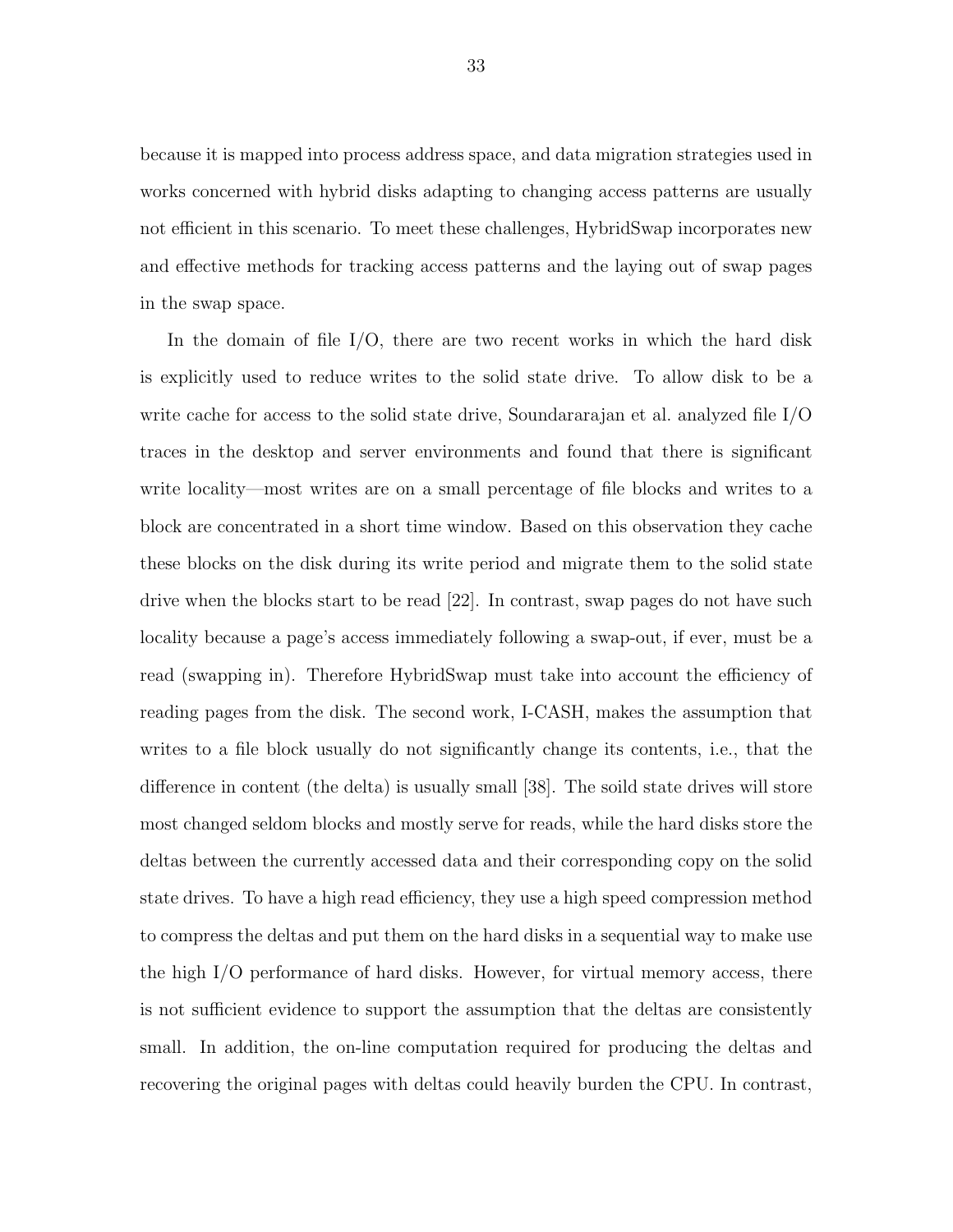HybridSwap achieves high read efficiency from the disk by forming sequential read patterns to exploit high disk throughput.

To provision QoS assurance for programs running in virtual memory, the common practice is to prevent the memory regions of performance-sensitive programs from swapping, either enforced by the kernel [13] or facilitated with application-level paging techniques [25]. In the HPC environment swapping (or virtual memory) is often disabled (or not supported) to ensure predictable and efficient execution of parallel programs on a large cluster [42]. While HybridSwap advocates the use of the hard disk along with solid state drive as a swapping device, its integrated QoS assurance mechanism is used as a safety mechanism to prevent excessive performance loss in the effort to reduce wear on flash.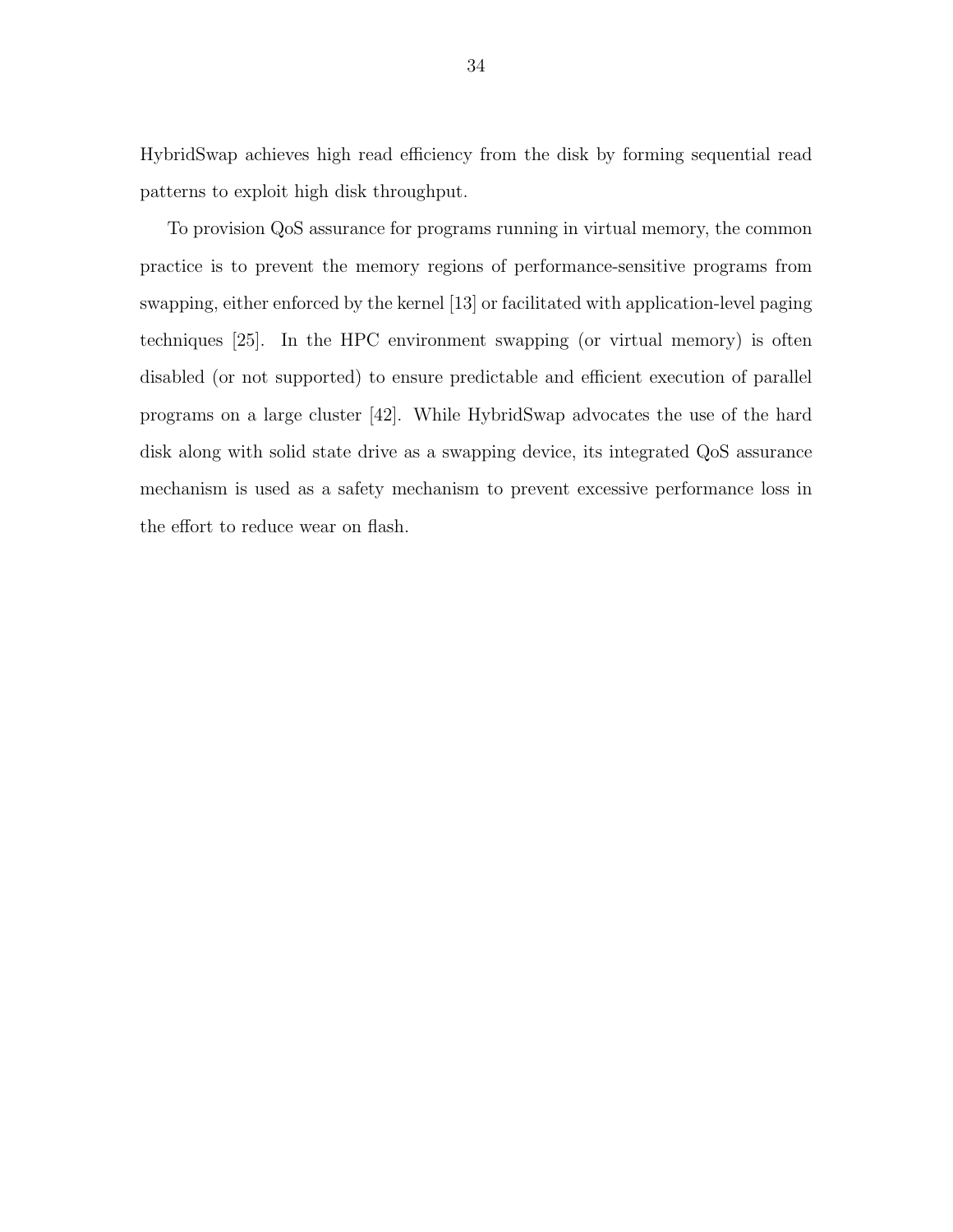# Chapter 4 Design and Implementation

When a combination of solid state drive and hard disk is used to host swap space as part of virtual memory, the performance goal is to efficiently resolve page faults, i.e. to read pages from the swap space quickly. While HybridSwap is proposed to achieve the reduction of writes to solid state drive, an equally important goal is high efficiency for reading swapped pages. To achieve these goals, HybridSwap is designed to carefully select appropriate pages to be swapped to the disk and to schedule prefetching of swapped-out pages back into memory. To this end, we need to integrate spatial locality with the traditional consideration of temporal locality in the selection of pages for swapping, evaluate access spatial locality, and schedule the swapping of pages in and out.

#### 4.1 Integration of Locality

Because swap space is on a device slower than DRAM, the temporal locality in page access is exploited by retaining the most frequently accessed pages in memory. For this purpose, the operating system buffers physical pages that have been mapped to the virtual memory in the system page cache and tracks their access history. A replacement policy is used to select pages with the weakest temporal locality as targets for swapping out. Consecutively identified target pages are swapped together and are highly likely to be contiguously written in a region of the swap space. However, there is no assurance that these pages will be swapped in together in the future. Furthermore, the replacement policy may not identify pages that were contiguously swapped in as candidates for contiguously swapping out with sequential writes. Ignoring spatial locality can increase swap-in latency and page-fault penalty, especially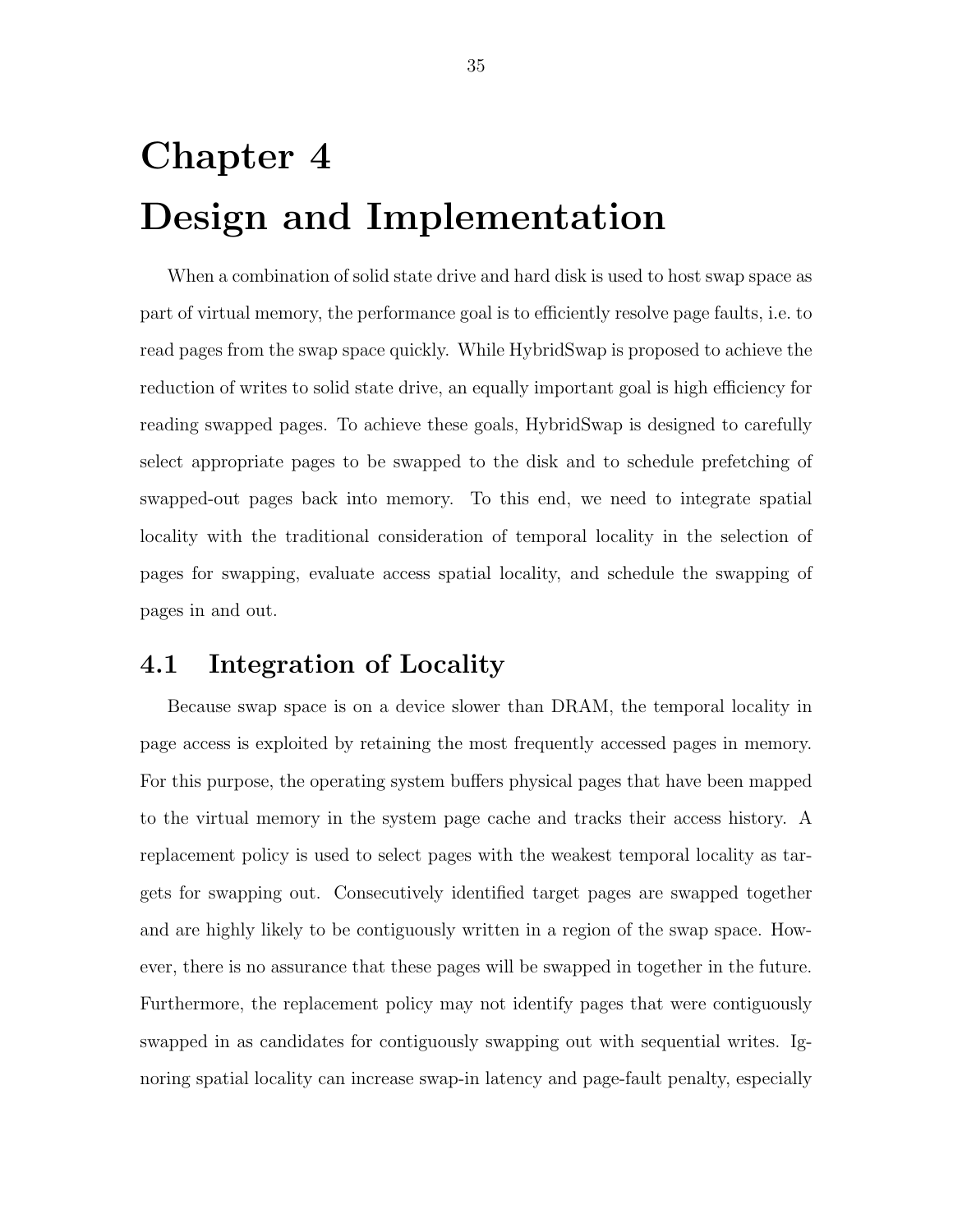when the swap space is on disk. In the context of HybridSwap, spatial locality refers to the phenomenon that contiguous pages on the swap space are the targets of page faults occurring together and can be swapped in together. While swap-in efficiency is critical for the effectiveness of the hard disk as a swapping medium, spatial locality must be integrated with temporal locality when HybridSwap swaps pages out to the hard disk. To this end, among pages of weak temporal locality, we identify candidate pages with potentially strong spatial locality and evaluate their locality according to their access history. Only sequences of pages with weak temporal locality and strong spatial locality will be swapped to the hard disk, and those of weak spatial locality will be swapped to the solid state drive.

In the LRU (least recently used) replacement algorithm, one of the more commonly used replacement algorithms in operating systems, it is relatively easy to recognize sequences of candidate pages. HybridSwap is prototyped in the Linux 2.6 kernel that adopts an LRU variant similar to 2Q replacement [27]. Here the kernel pages are grouped into two LRU lists, the active list and the inactive list. As their names suggest the active list is used to store recently or frequently accessed pages, and the inactive list is used to store pages that have not been accessed for some time. A faulted-in page is placed at the tail of the active list, and pages at the tail of the inactive list are considered to have weak temporal locality and are candidates for replacement. A page is promoted from the inactive list into the active list if it is accessed, and demoted to the inactive list if it is not accessed for some time. Pages that have been accessed together when they are added into the inactive list will stay close in the lists. However, a sequence of pages in the lists may belong to different processes, as a page fault of one process leads to scheduling of another process and consecutive page faults are more likely to originate from different processes. Such a sequence is unlikely to repeat itself because the involved processes usually do not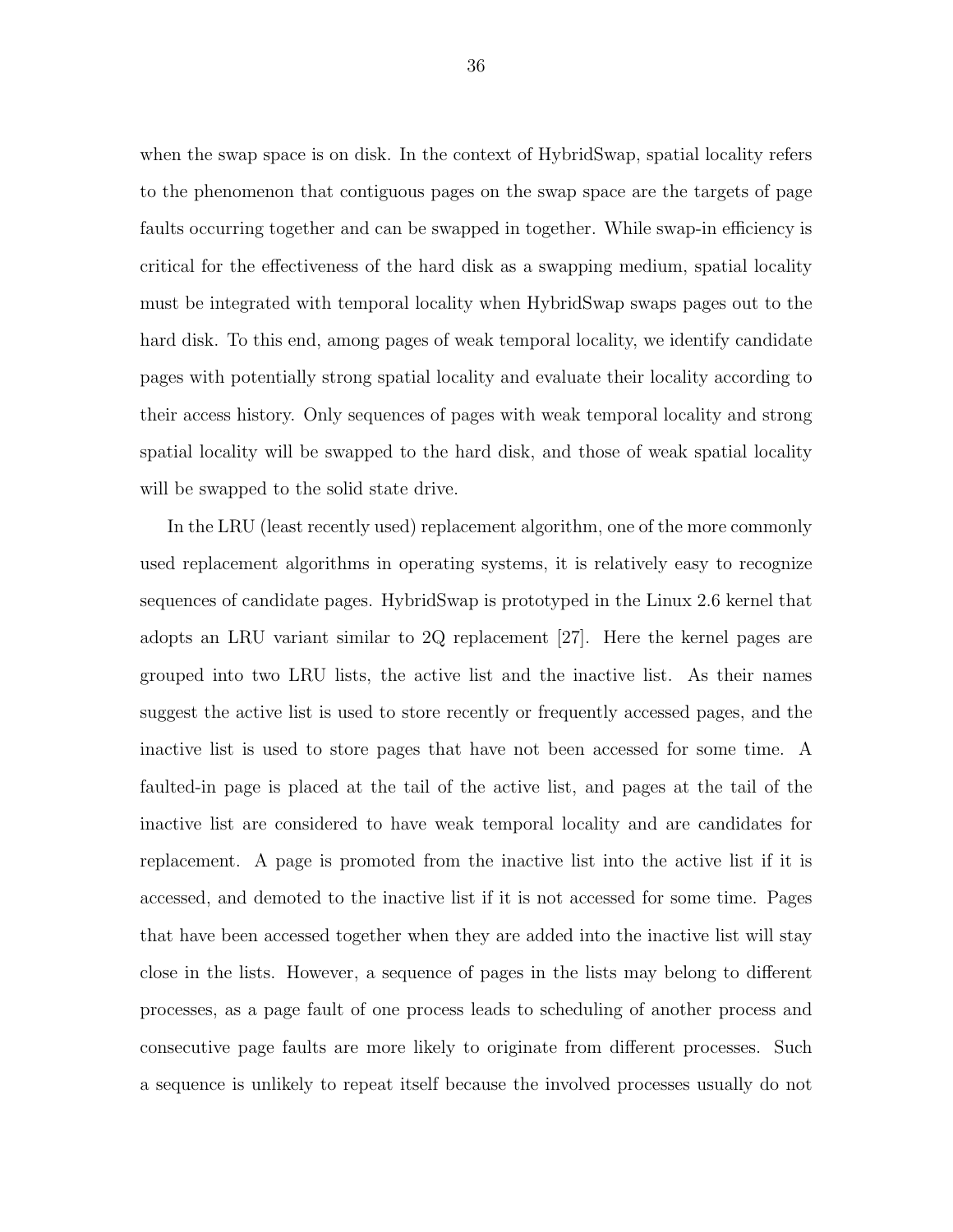coordinate their relative progress. Therefore, HybridSwap groups pages at the tail of the inactive list according to their process IDs, and then evaluates their spatial locality within each process, as shown Figure 4.1.



Figure 4.1: An example of grouping pages at the tail of inactive list.

# 4.2 Evaluation of Spatial Locality of Page Sequences

For a sequence of pages at the tail of the inactive list, we need to predict the probability of them having page faults and being swapped in together if they are swapped out. As the basis of this prediction, we check the page access history to determine whether the same access sequence has appeared before. The challenge is how to efficiently detect and record page accesses. One option is to use  $mprotect()$  to protect the pages of each process to detect page access when an mprotect-triggered page fault occurs. This option can be overly expensive because the system may not always be frequently page swapping, and not all pages are constantly involved in the swapping. Instead, HybridSwap only records a page access when a page fault occurs on the page. In this way, there is almost zero time cost for detecting page accesses, and the space overhead for recording access is proportional to number of faulted pages. Assuming that programs have relatively stable access patterns and that the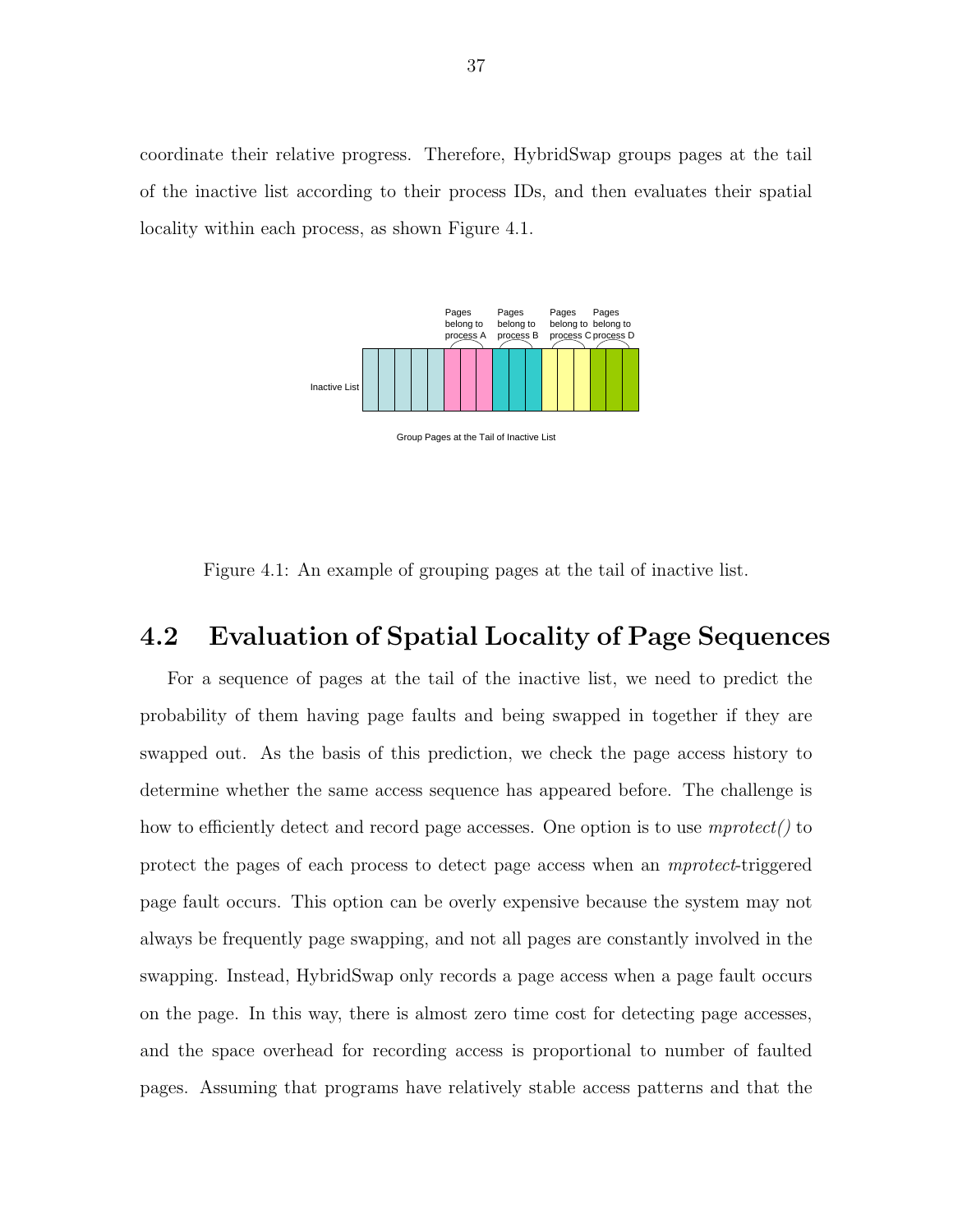replacement policy can consistently identify pages of weak locality for swapping, the access history recorded in this manner is sufficient to evaluate the spatial locality of the sequence of pages to be swapped out.

When a sequence of pages is swapped out together and sequentially written to the disk they will be swapped in together—or sequentially prefetched into the memory in response to a fault on any page in the sequence. However, sequential disk access does not necessarily indicate efficient swapping, because for efficiency the prefetched pages must be used to resolve future page faults before being evicted from memory. In other words, the spatial locality for a sequence of prefetched pages is characterized by how close in time they are used to resolve page faults. Quantitatively, the locality is measured by the time gap between any two fault occurrences on the pages in the sequence. Ideally, it is not larger than the lifetime of a swapped-in page, or the time period from its swap-in to its subsequent swap-out.

In evaluating locality, there are three goals in effectively recording page access. First, the space overhead should be small. Second, the recorded history must allow an algorithm to determine whether a page sequence has appeared before in the  $O(1)$ time. Third, the history should be able to predict whether future page faults on the pages in the sequence would occur together. To achieve these goals, for each process we build a table, its *access table*, that is the same as the process's page table, except that (1) only pages that have had faults are in the table; and (2) the leaf node of the tree-like table, equivalent to the PTE (page table entry) in the Linux page table, is used to store the times when page faults occur on its corresponding page. We set a global clock that is incremented whenever a page fault occurs in the system. For the page associated with the fault we record the current clock time in the page's access table entry. We record up to two such times associated with the page's two most recent page faults. By using page fault count for the timing, rather than using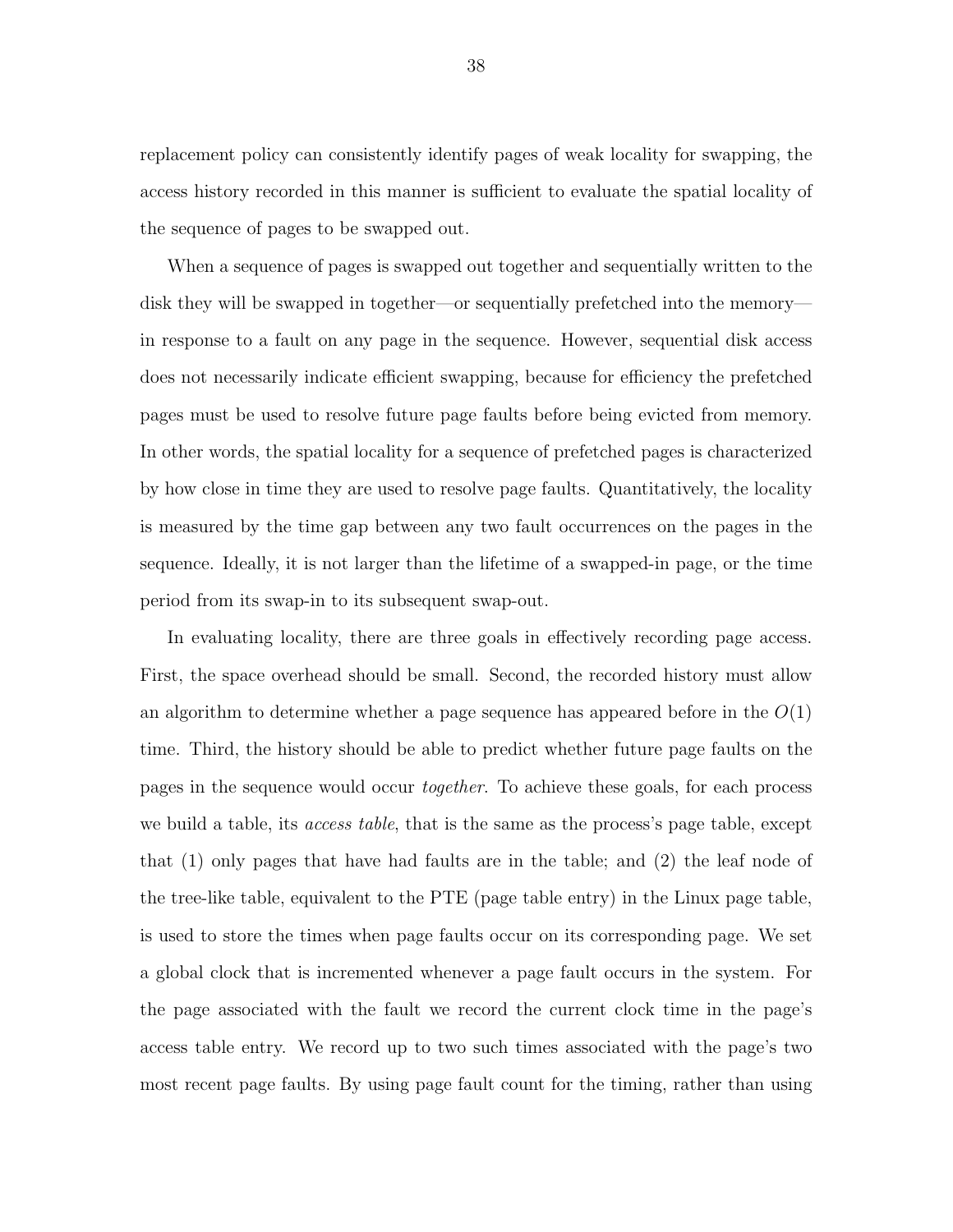real system time, we can assess the space demand on the system buffer as each page fault requires an additional page space. If there are two page faults separated by a time period with few or no page faults in between, they are considered to be close in our timing metric as they would probably be evicted together without separated in the LRU list by other faulted pages. In contrast, the wall-clock time can not serve this purpose in this context. We also record a page's most recent swap-in time to obtain the page's most recent in-memory lifetime. When a page is swapped out, we compute the difference between the current clock time and its swap-in time to obtain the page's most recent lifetime. We calculate a moving average of the lifetimes of any swapped pages for the system and use it as a threshold to evaluate a page sequence's spatial locality. The average  $L_k$  is updated after serving the kth request by

$$
L_k = (1 - \alpha) * L_{k-1} + \alpha * \text{Lifetime}.
$$

Here Lifetime is the lifetime calculated for the most recently swapped out page, and  $\alpha$ is between 0 and 1 and is used to control how quickly history information decays. In our reported experiments  $\alpha = 2/3$  so that more recent lifetimes are better represented. Other experiments show that system performance is not sensitive to this parameter over a large range. In the prototype, we use 32 bits to represent a time. When the clock reaches to its maximum value it is reset to zero. (The temporary disruption that could be caused by this reset would only occur if a process swapped 16TB of data using 4KB pages—if this were an issue a 64 bit value could be used.) The space overhead for storing timestamps is then 32 bits/ $4KB$ , or  $1B/1KB$ , a very modest  $0.1\%$ of the virtual memory involved in page faults.

Only sequences of high spatial locality are eligible to be swapped to the hard disk. When there is a candidate sequence of pages selected from the tail of the inactive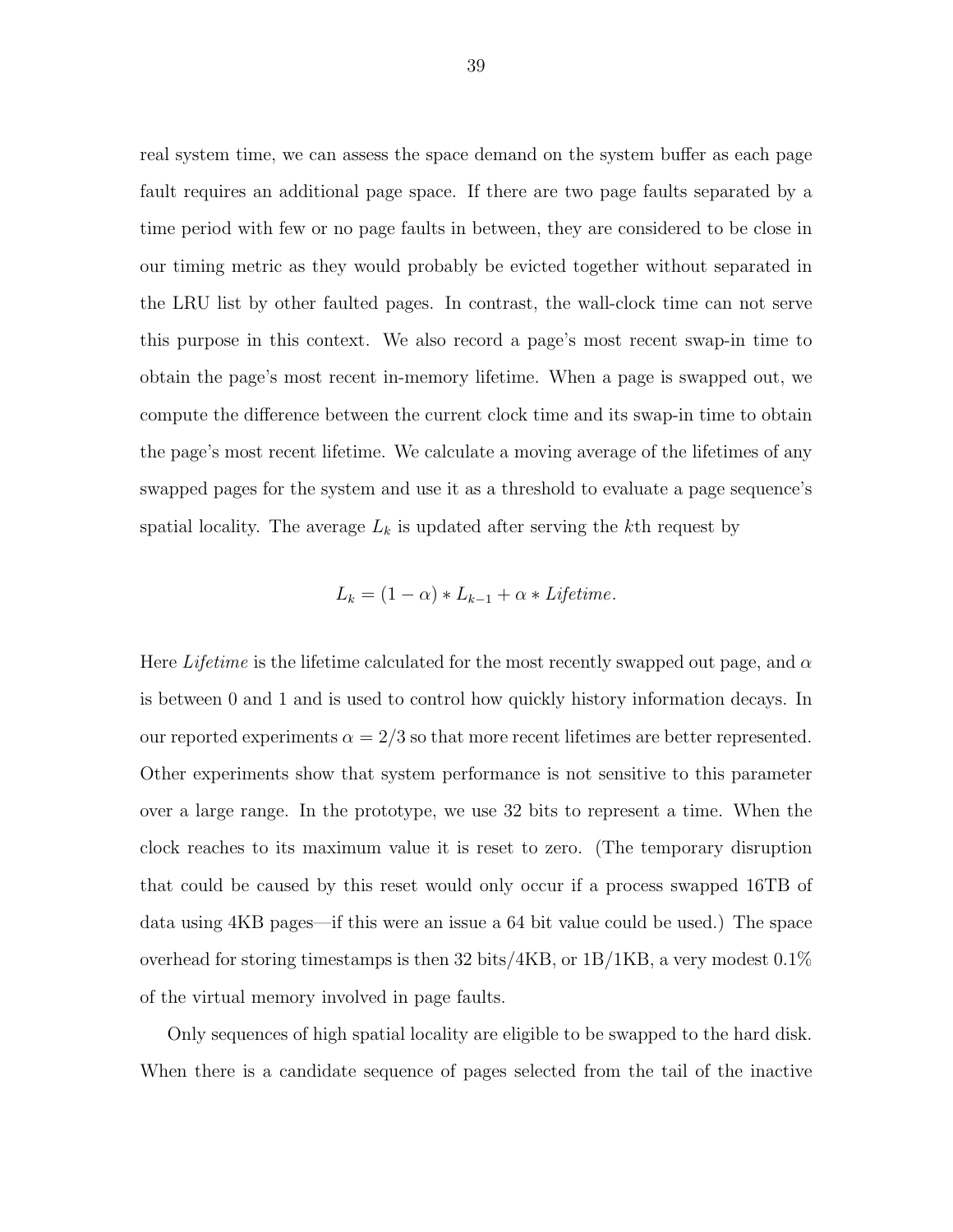list that belong to the same process, we use the process's access table to determine whether the sequence has sufficiently high spatial locality. We first retrieve the pages' access times from the table. For each access time of a page, we calculate the difference between it and the access times of other pages. If there exists another page whose access times differ by more than the system's current average lifetime, or there are anonymous pages in the sequence that do not have history access times, the sequence's spatial locality is deemed to be low.

# 4.3 Scheduling Page Swapping

There are three steps for swapping out pages in HybridSwap: selecting a candidate sequence, evaluating its spatial locality, and determining swapping destinations. For each swap, we select a process and remove all of its pages from the last N pages at the tail of the inactive list, where  $N$  is a parameter representing the tradeoff between temporal locality and spatial locality. A smaller N will ensure that only truly least recently used pages are swapped but provides less opportunity for producing long page sequences and may results in more page faults in near future as memory is not enough. In contrast, overly large N can benefit disk efficiency but may lead to the replacement of recently used pages and results in more page faults as hot pages has been swapped out. Fortunately, because the list can be relatively long with today's memory sizes, N can be sufficiently large for high disk efficiency without compromising the system's temporal locality. In current Linux kernels, eight pages are replaced in each swap. Previous research has suggested that disk access latency can be well amortized with requests of 256KB or larger [40], so N is set to  $p*128KB/s$ , where p is the number of processes with pages in the tail area of the inactive list and s is the page size (4KB). Sequence selection is rotated among the processes for fair use of memory.

Spatial locality is evaluated for each selected candidate sequence. If the result indicates weak locality the sequence is swapped to solid state drive. Otherwise, in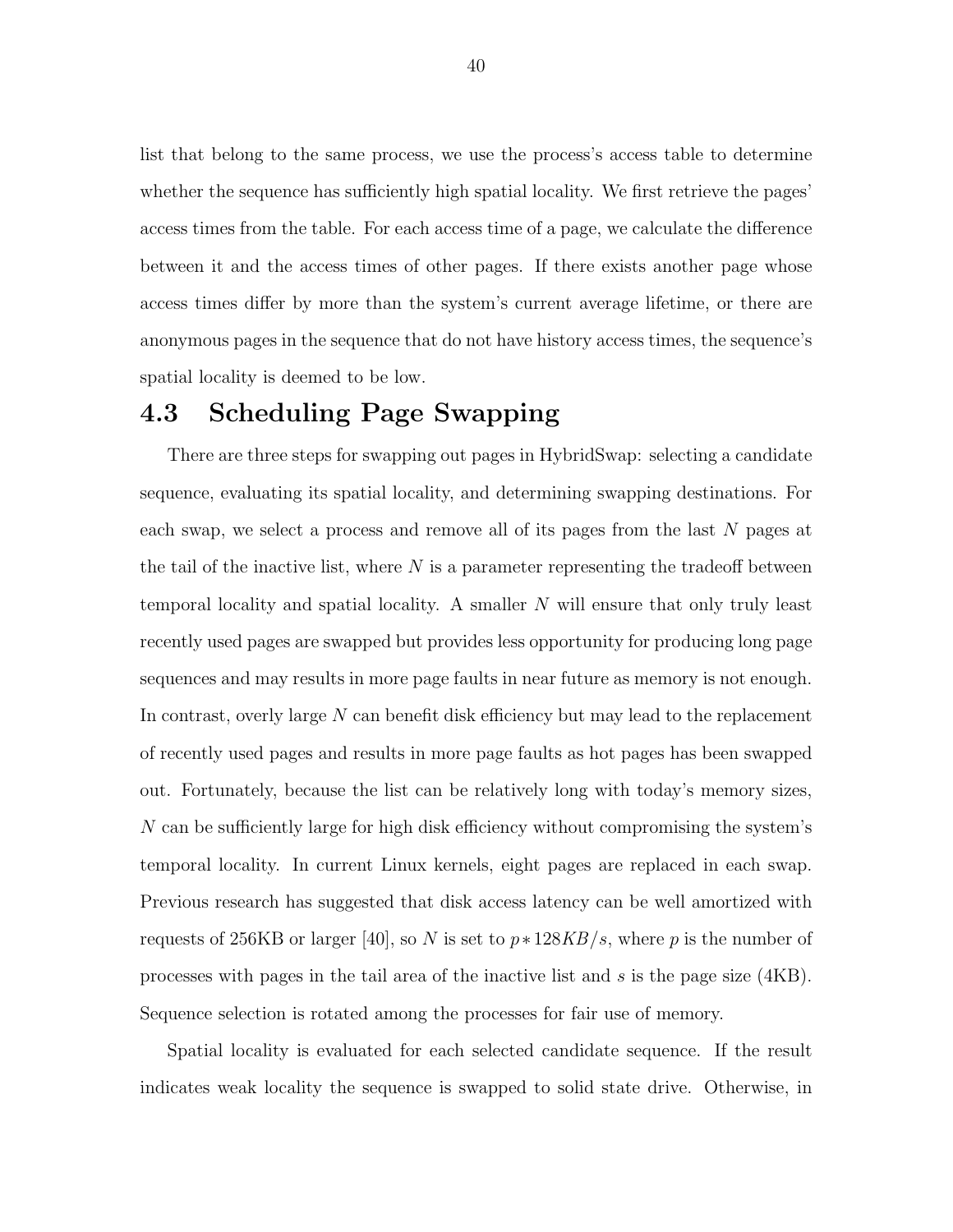principle the sequence will be sent to the disk. A sequence that is written to the disk is recorded in the corresponding process's access table using a linked list embedded in the leaf nodes of the table recording their virtual addresses. When a fault occurs on a page in the sequence the first page of the sequence will be read in synchronously, then the other pages of the sequence will be asynchronously prefetched from the disk into memory.



Figure 4.2: Illustration of SSD Segment and Disk Segment.

While asynchronous prefetching of pages is expected to allow their page faults to be resolved in memory, one deficiency in the swapping-in operation is the long access latency experienced by the read of the first page. To hide this latency, for a sequence intended for swapping to the disk, we examine its pages' history access times recorded in the access table to see whether they had been accessed in a consistent order. If so, we order them in a list of ascending access times and divide them into two segments. The first segment, called the SSD segment, will be swapped out to the solid state drive, and the second one containing pages of longer access times, called the disk segment, will be swapped out to the disk, as shown in Figure 4.2. If there is a fault on the page in the solid state drive segment, both the solid state drive and disk segments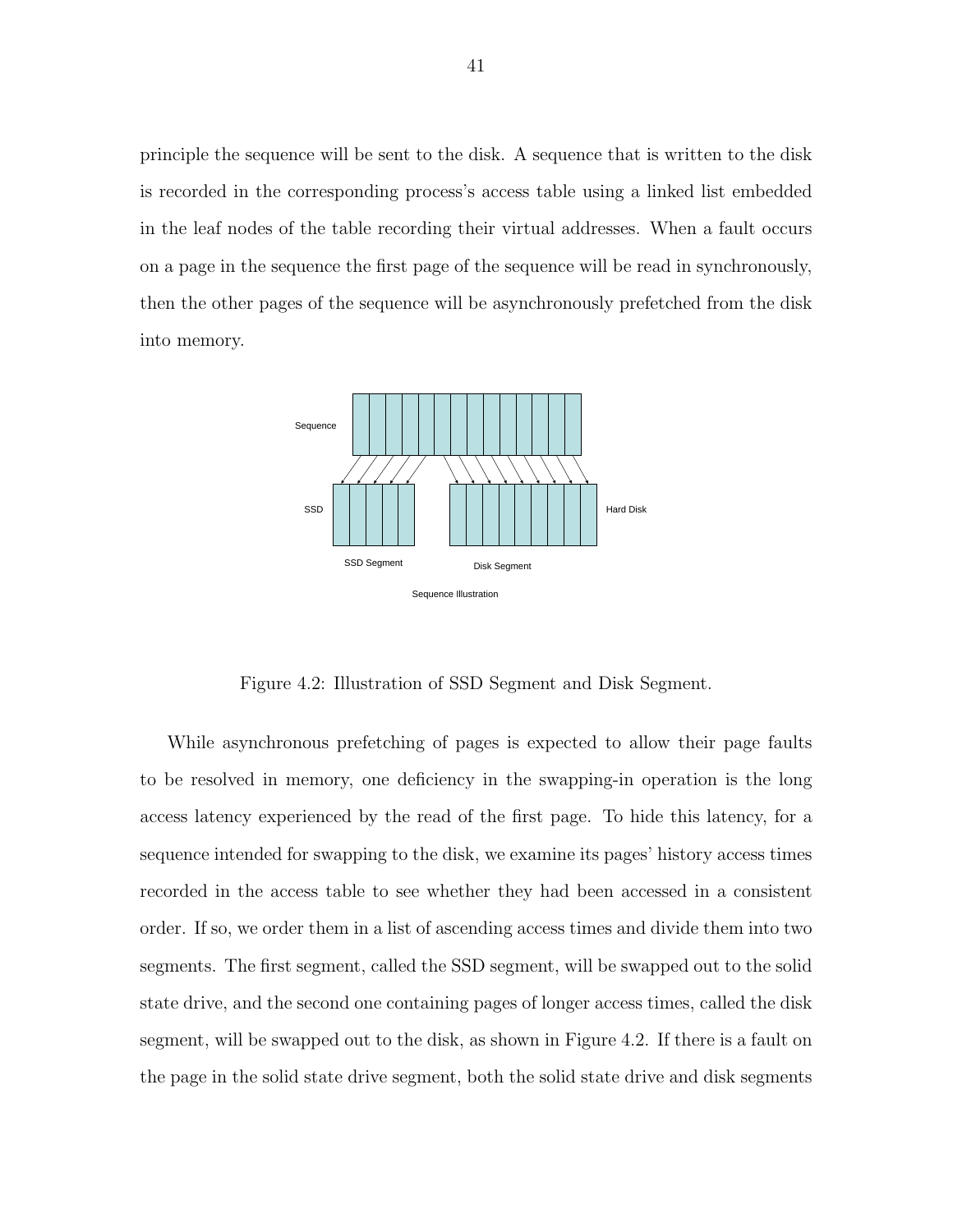are immediately prefetched. The objective of this scheduling is to hide the long disk access latency behind the time for the process to do computation on the data supplied by the solid state drive. To determine the length of the solid state drive segment, we need to compare the data consumption rate of the process to the disk access latency. To achieve this, we track the time periods between any two intermediate page faults for each process, and calculate their moving average  $T_{compt}$  with a formula similar to the one used for calculating system average lifetime. We also track the access latencies associated with each disk swap-in, and calculate their moving average  $T_{disk-latency}$ , also with a similar formula. If  $T_{disk-latency}/T_{compt}$  is smaller than the sequence size then it is the solid state drive segment size. Otherwise, the entire sequence will be swapped to the solid state drive. In this way overly-short sequences will be swapped to the solid state drive even if they have strong spatial locality. In HybridSwap we do not need to explicitly evaluate the accuracy of the prefetching: inaccurate prefetching is caused by changing access pattern, and inconsistent access patterns are recorded in the access table, which will automatically cancel disk swapping of the involved pages.

### 4.4 Building QoS Assurance into HybridSwap

HybridSwap is designed to carefully select pages for swapping to the disk to attain a good balance between reducing solid state drive writes and retaining the performance advantage of solid state drive. At the same time, HybridSwap allows a user to specify the prioritization of these two goals to influence how the tradeoff is made for specific programs. We use the ratio of program stall time due to page faults and its run time as the input. This ratio is a mandatory upper bound on the cost of swapping on a program's run time. To implement this requirement, HybridSwap needs to know the current ratio, which is the ratio of current total stall time and the elapsed time of the program's execution.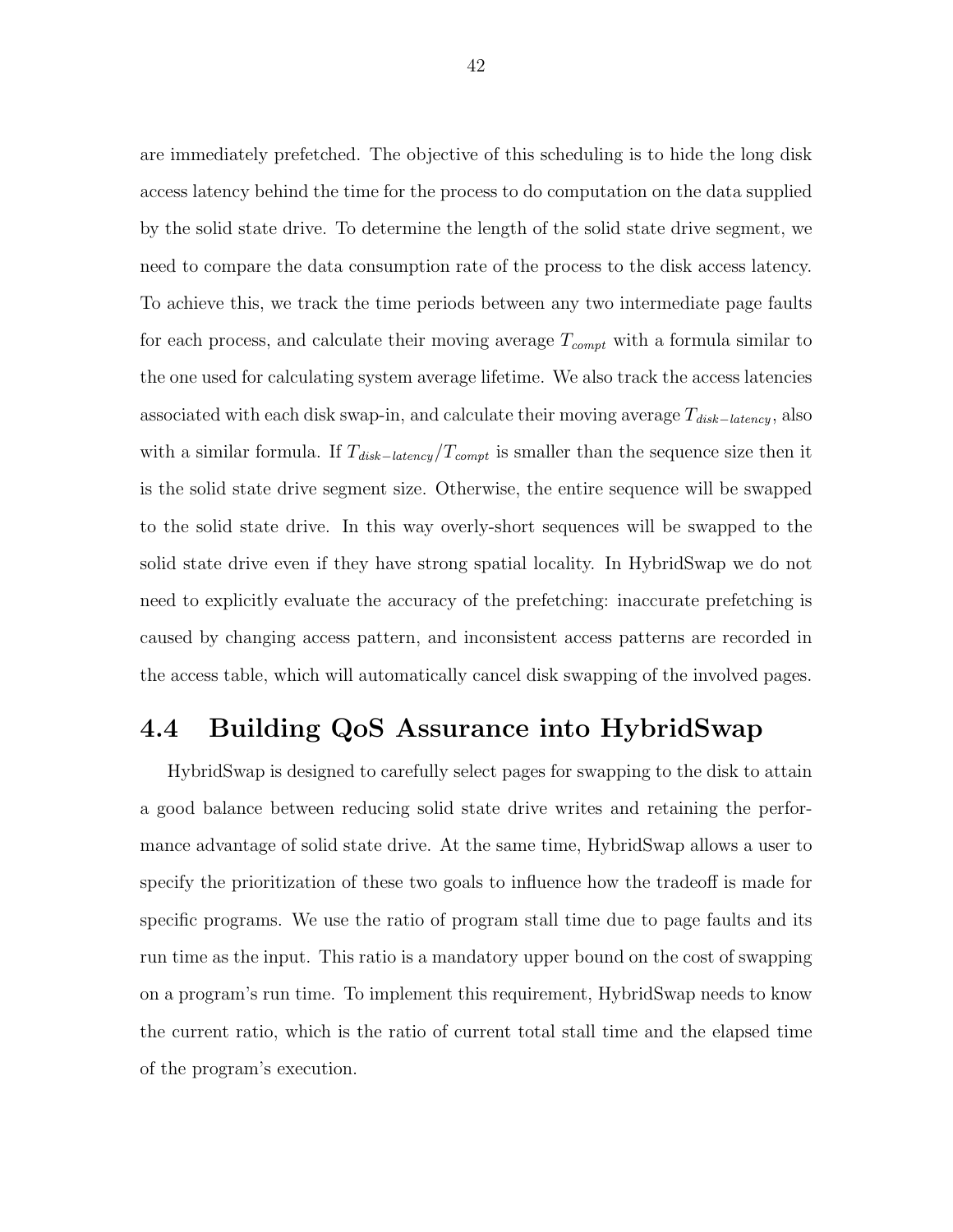If no QoS requirement is specified for a program's execution, its page swapping will be managed in the default manner as previously described. Otherwise, HybridSwap tracks the ratio of the current ratio and the required ratio. If this ratio, which we call the shift ratio, is larger than 1 we need to shift subsequent sequences towards the solid state drive when pages are swapped out. Initially a sequence's solid state drive segment is obtained as described in Section 4.3. If the shift ratio is larger than 1, the solid state drive segment size is increased by this ratio (up to the entire sequence size). If the shift ratio is still larger than 1 with almost all recent pages swapped to the solid state drive, the sequence is shifted towards memory in a similar manner. For pages to be kept in memory, we simply skip those pages when selecting pages for swapping out. If the shift ratio is consistently smaller than 1 by a certain margin, HybridSwap will shift sequences towards solid state drive or the disk. For effectively determining the placement of swapped-out sequences according to the required ratio, HybridSwap initially places the pages on the solid state drive when a program starts to run.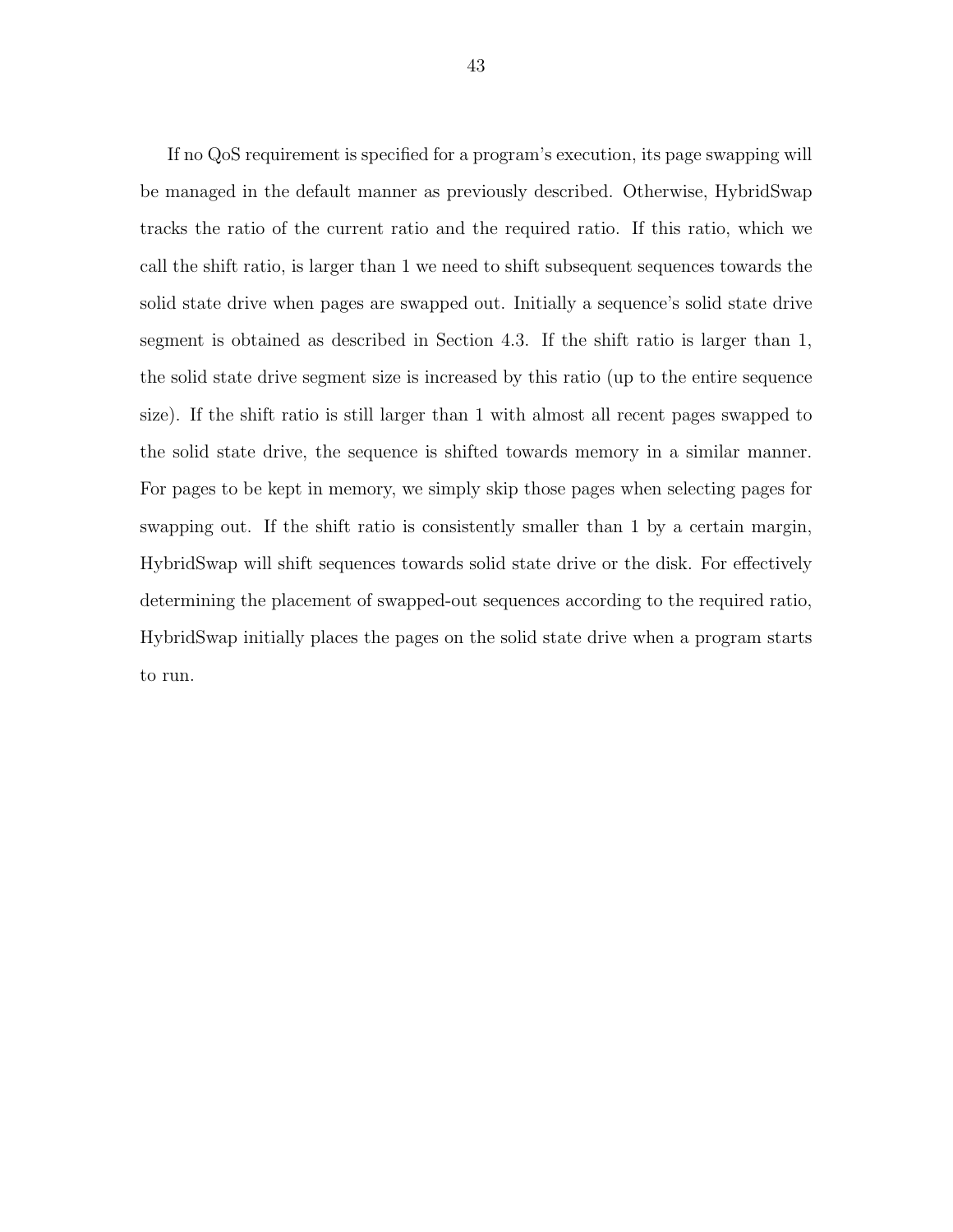# Chapter 5 Evaluation and Analysis

HybridSwap is implemented primarily in the Linux kernel (version 2.6.35.7) and supports a user-level QoS tool. Most code modifications are in the memory management system, for example instrumentation in the  $handle\_pte\_fault()$  function to record both major and minor page faults in the access tables, and in the  $shrink\_page\_list()$ function to select sequences for spatial-locality evaluation and swapping out. At the user level, we wrote a script to read user-specified QoS requirement from the user's command line. This tool is only needed for users requesting specific bounds on the overhead due to page swapping during program execution. In total about 1200 lines of code were modified or added.

In this section we experimentally answer the following questions about HybridSwap.

- Can the number of I/O writes to SSD be significantly reduced by using the hard disk?
- Can HybridSwap achieve performance comparable to SSD alone?
- Is HybridSwap effective for workloads with mixed memory access patterns or for very heavy workloads?
- What is the overhead of HybridSwap as implemented in the Linux kernel?

### 5.1 Experimental Setup

We conducted experiments on a Dell Poweredge server with an Intel 2.4GHz dualcore processor with 4GB DRAM. Except where otherwise stated, we limited the memory available for running processes to 1GB to intensify the swapping activities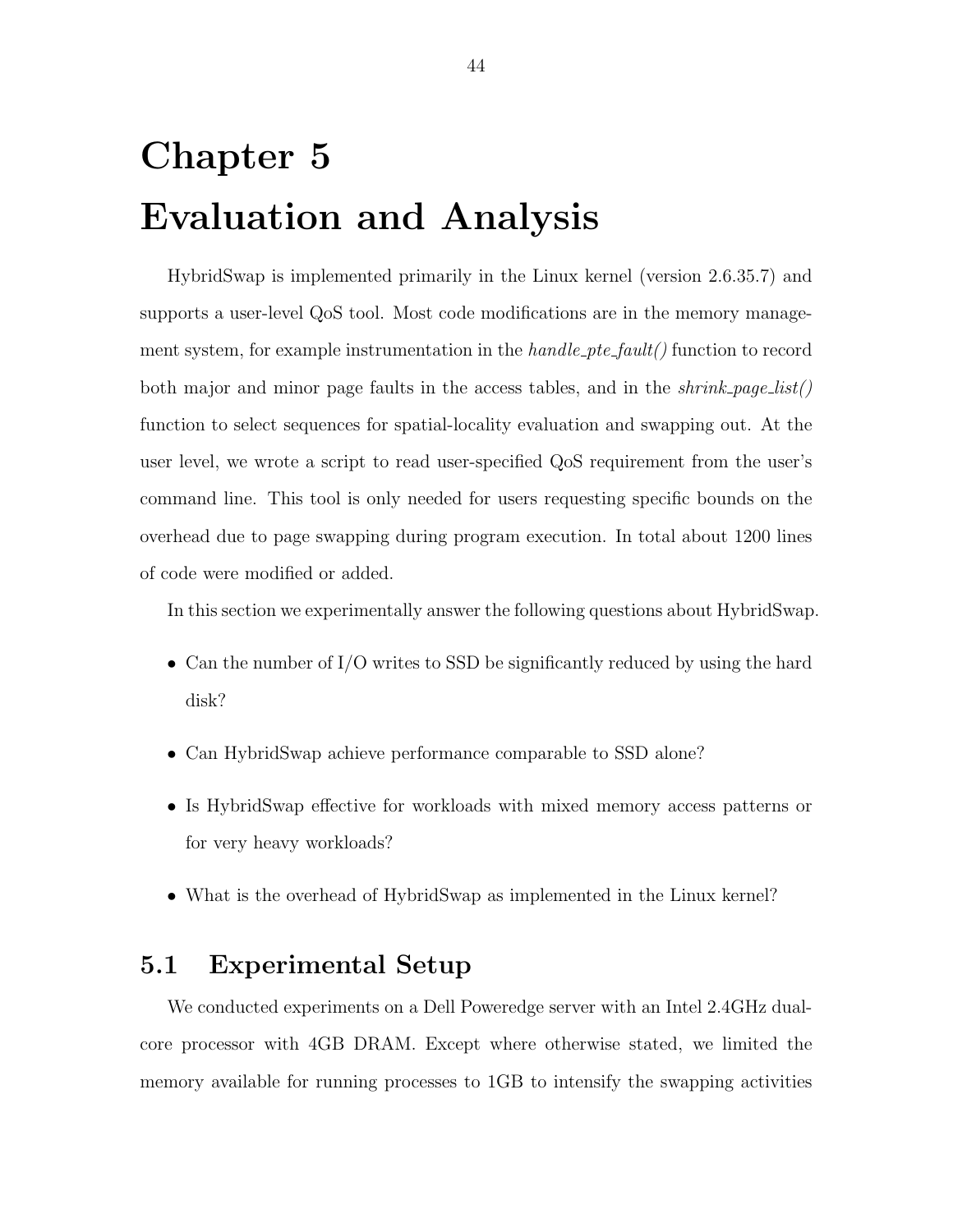

Figure 5.1: An illustration of HybridSwap configuration.



Figure 5.2: An illustration of SSD-Swap configuration.

and reveal performance difference between different swapping strategies. The server is configured with a 160GB hard disk (WDC WD1602 ABKS). We used two types of SSD devices in the experiments. One is Intel SSDSA2M080G2GC, referred to as Intel SSD hereafter, and the other one is OCZ-ONYX, referred to as OCZ SSD hereafter. Their performance characteristics are summarized in Table 5.1. Except where explicitly stated the OCZ SSD is the one used in the experiments. Native Command Queuing (NCQ) is enabled on the disk and SSDs. Per standard practice we used CFQ [2]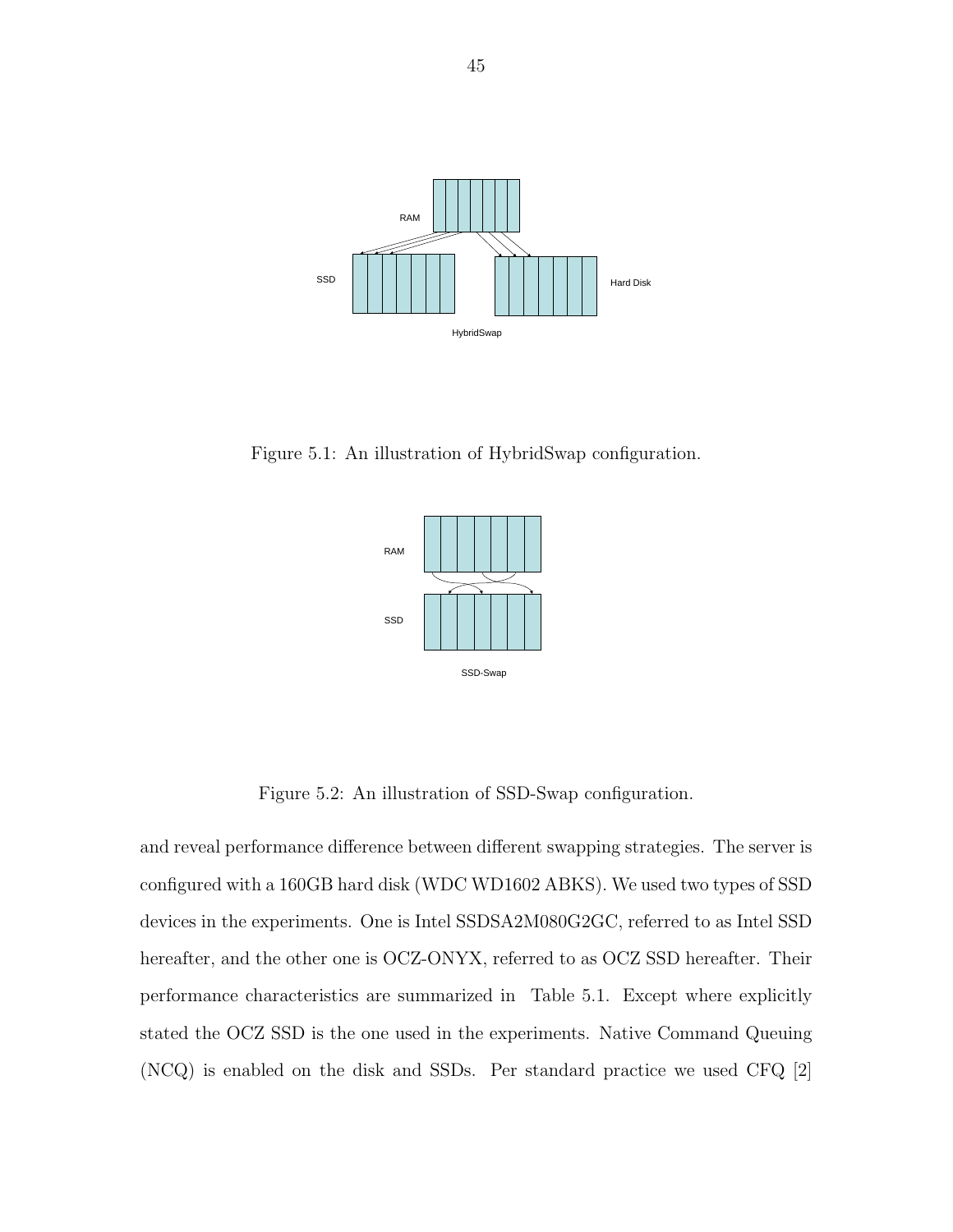

Figure 5.3: An illustration of RAID-Swap configuration.

(Completely Fair Queuing) which optimize the order of the I/O requests it receives as the disk scheduler and NOOP [7] which keeps the order of I/O requests as the order it receives as the SSD scheduler. In the experiments, we compared HybridSwap (as shown in Figure 5.1) with the swapping configuration using only an SSD, referred to as  $SSD-Swap$  (as shown in Figure 5.2). Linux supports swapping on multiple storage devices with a pre-configured swapping traffic distribution. To compare HybridSwap with a less-optimized hybrid swapping system, we use an SSD and a hard disk with 1:1 distribution as a Linux-managed swapping space, referred to as RAID-Swap (as shown in Figure 5.3). In RAID-Swap, the swap space is equally striped on the SSD and the disk, leading to a data layout similar to RAID 0.

### 5.2 Benchmarks

We used four real-world memory-intensive benchmarks with differing memory access patterns to form the workloads: Memcached, ImageMagick, matrix inverse, and correlation computation.

Memcached provides a high-performance distributed caching infrastructure to form an in-memory key-value store [8]. We set up a Memcached client to issue re-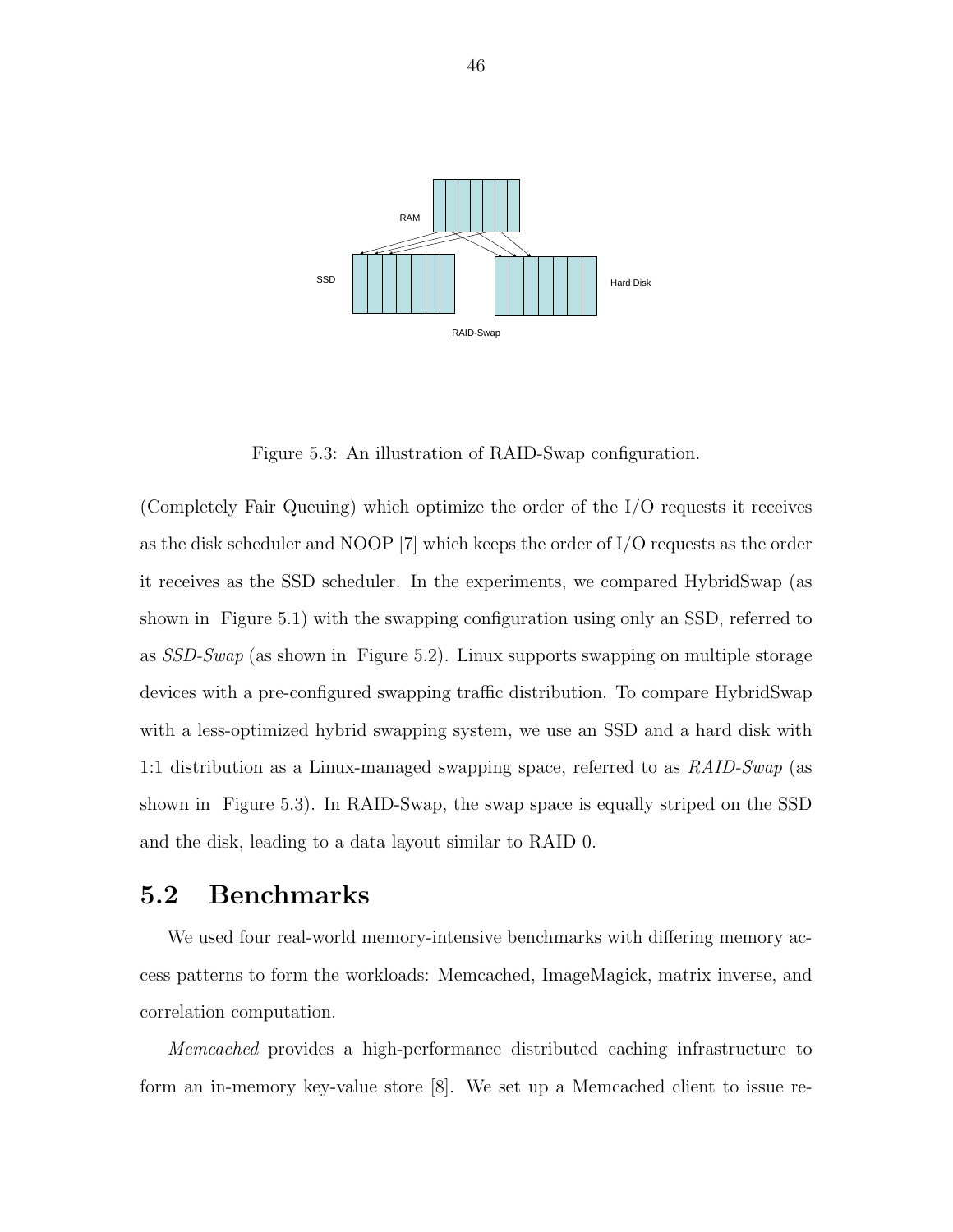|                           | Intel SSD | <b>OCZ SSD</b> | Hard Disk |
|---------------------------|-----------|----------------|-----------|
| Capacity $(GB)$           |           | 32             | 160       |
| Sequential Read $(MB/s)$  | 238       | 140            | 85        |
| Sequential Write $(MB/s)$ | 125       | 110            |           |
| Random Read $(MB/s)$      | 25        | 34             |           |
| Random Write (MB/s)       |           |                | 0 8       |

Table 5.1: Capacities and sequential/random read/write throughput of the two SSDs and the hard disk. The measurements are for 4KB requests. Random access throughput indicates access latency, which is relatively very large for the hard disk. In contrast, the hard disk's sequential throughput is not much lower than the SSDs'.

quests for storing  $(\text{put})$  and retrieving  $(\text{get})$  data items at the Memcached server with different dispatch rates and key distributions.

ImageMagick (Image for short) is a software package providing command-line functionality for image editing [6]. In the experiments we enlarge a file of 17MB by 200%, and at the same time we convert the file from its original JPG format to PNG format.

Matrix Inverse (Matrix for short) is a scientific computation program from AL-GLIB, an open-source and cross-platform numerical analysis and data processing library [1]. The implementation of matrix inverse in ALGLIB employs several optimizations, such as efficient use of CPU cache, to achieve maximal performance. The input matrix size is 4096\*4096 in the experiments.

Correlation Computation (CC for short) is also from ALGLIB. It finds the statistical dependence between two matrices by calculating their correlation coefficient. The input matrix size is 4096\*4096 in the experiments.

#### 5.3 Reduction of SSD Writes

A major goal of HybridSwap is to select appropriate pages for swapping to the hard disk to reduce writes to the SSD and so improve its lifetime. We measured the number of page writes for each of the four benchmarks. For each benchmark we ran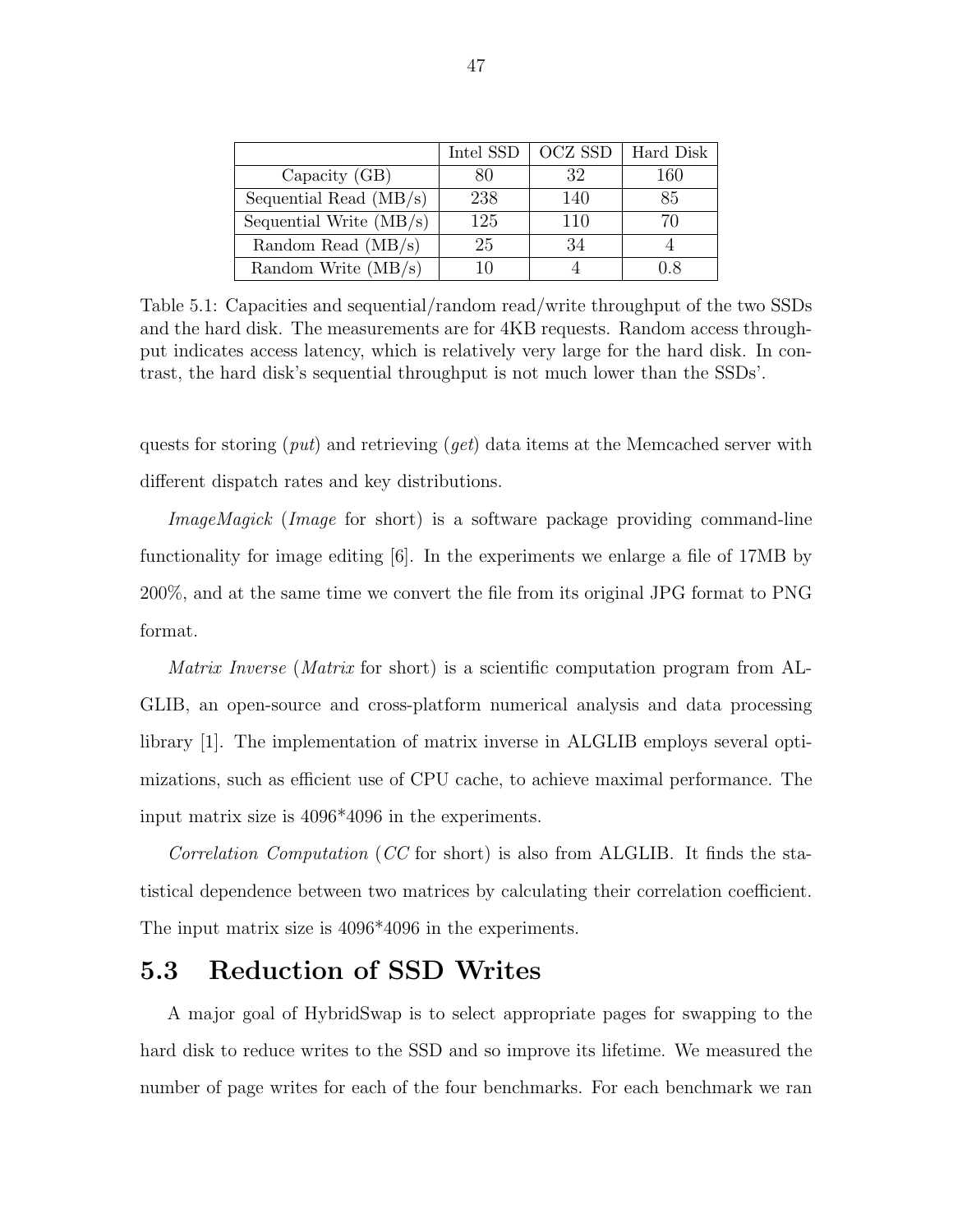|                 | Memcached $(5)$ | Image $(2)$ | CC(6)   | Matrix $(7)$ |
|-----------------|-----------------|-------------|---------|--------------|
| SSD-Swap        | 269,618         | 450,352     | 911.148 | 471,201      |
| HybridSwap      | 170,316         | 273,477     | 712,660 | 396,291      |
| Reduction Ratio | $37\%$          | 40%         | 22%     | 16\%         |

Table 5.2: Number of writes to the SSD with and without use of the hard disk managed by HybridSwap. The number of concurrent instances is given in parentheses.

multiple concurrent instances to increase the aggregate memory demand and create more complicated dynamic memory access patterns. Table 5.2 lists the total number of page writes on the SSD for each of the four benchmarks when only SSD is used and when both SSD and hard disk are used and managed by HybridSwap.

For Memcached we ran five concurrent instances. To simulate the use of the caching service by applications running on the client, we assume each instance has its own set of data items to constantly put and get in a certain time period before it operates on another set of items. The size of an item is uniformly distributed between 64KB and 256KB. The total item size is 1.95GB, for 0.95GB data on the swap space and the rest in the 1GB main memory. Memcached is pre-populated with the *put* operations. After that the client simultaneously issues queries to different data sets in different Memcached instances, with each set having 500 queries at a time. HybridSwap detects relatively strong spatial locality in the memory accesses when the same set of data items is accessed together from time to time. It reduces writes to the SSD by 37% by swapping some sets of data items to the disk. Because only sets of data items of strong locality are placed on the disk, and the sequential disk bandwidth is comparable to the non-sequential bandwidth of the SSD, we achieved only 0.8% slowdown in terms of the number of packets (or queries) transferred between Memcached clients and server per second as shown in Table 5.3.

We ran two concurrent instances of Image, which has a sequential memory access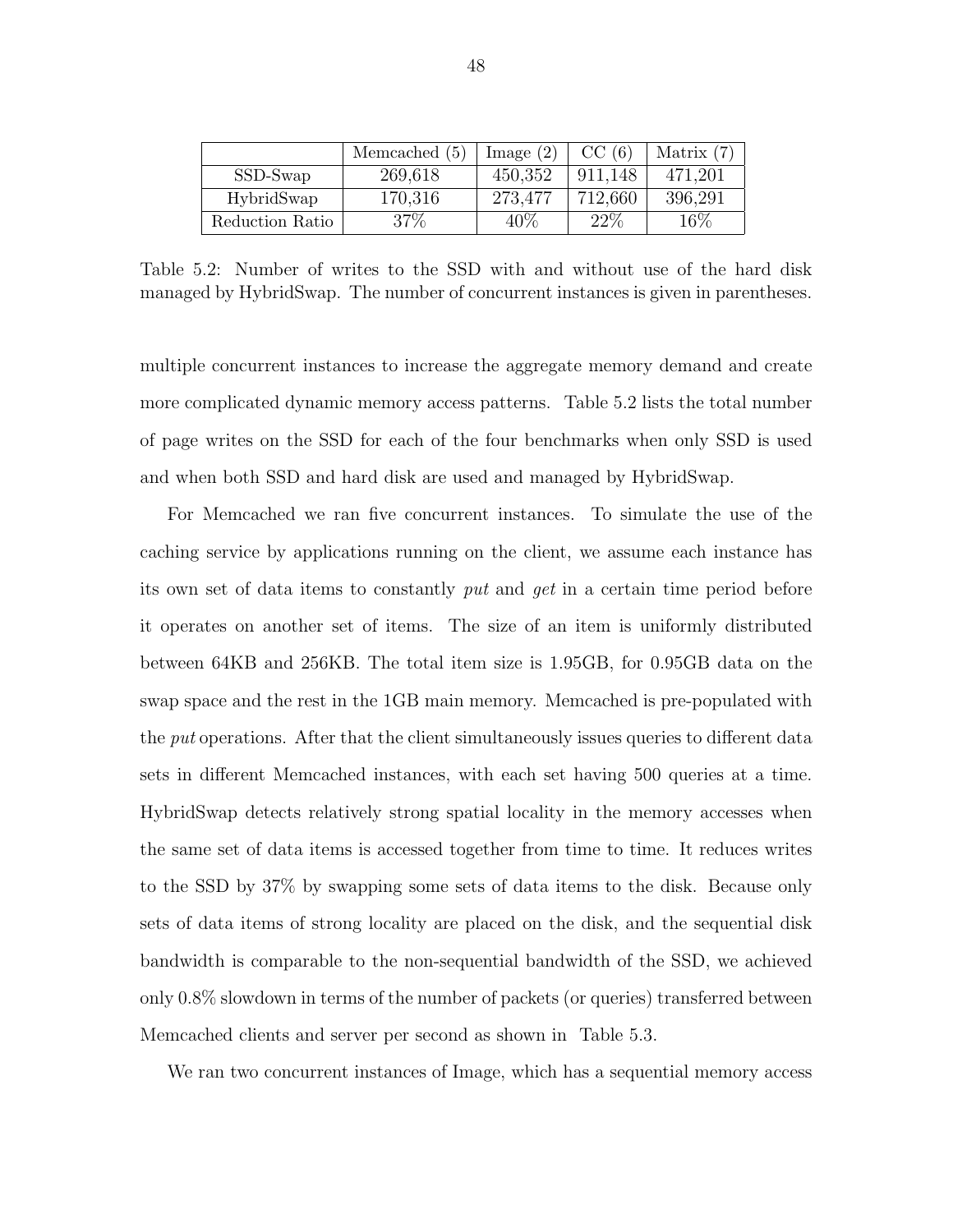|               | Memcached ( $packets/s$ ) | Image(s) | CC(s)   | Matrix $(s)$ |
|---------------|---------------------------|----------|---------|--------------|
| SSD-Swap      | 16.734                    | $108\,$  | 431     | 864          |
| HybridSwap    | 16,597                    | 103      | 400     | 860          |
| Improv. Ratio | $-0.8\%$                  | $4.6\%$  | $7.1\%$ | 0.5%         |

Table 5.3: Performance of the benchmarks when either SSD-Swap or HybridSwap is used. Memcached's performance is in terms of throughput (packets/s), and the other benchmarks use run time (s) as the performance metric.

pattern and requires 2.4GB memory. An interesting observation about the benchmark is that not only is the number of  $I/O$  writes reduced by  $40\%$ , but the run time of the benchmark is also reduced by 4.6% ( Table 5.3). This is because aggressive prefetching enabled by HybridSwap based on sequences on the hard disk reduces the total number of major faults from 53,557 to 37,929 (29% reduction), and transforms the remaining faults to minor faults (hits on the prefetched pages). Another reason is that the SSD and hard disk can concurrently serve requests with higher aggregate I/O bandwidth than SSD alone.

We ran six instances of CC, which requires 3.4GB memory. The results show that 22% of writes to SSD are eliminated by HybridSwap due to its detection of access sequences with strong locality and their efficient swapping to disk. However, we found that compared to the Image benchmark there is a larger percentage of writes to the SSD. To gain an understanding of this we collected the sequences generated during the executions of the two benchmarks. Figure 5.4 shows the cumulative distributions of their sequence sizes. We observe that for CC and Image, 87% and 75% of the sequences have fewer than 30 pages, respectively, that is, CC has more shorter sequences. With short sequences, even if they are qualified to be swapped to the disk, pages in their SSD segments can be a large proportion of the sequences and are stored on the SSD. With more pages on the SSD the relative performance of CC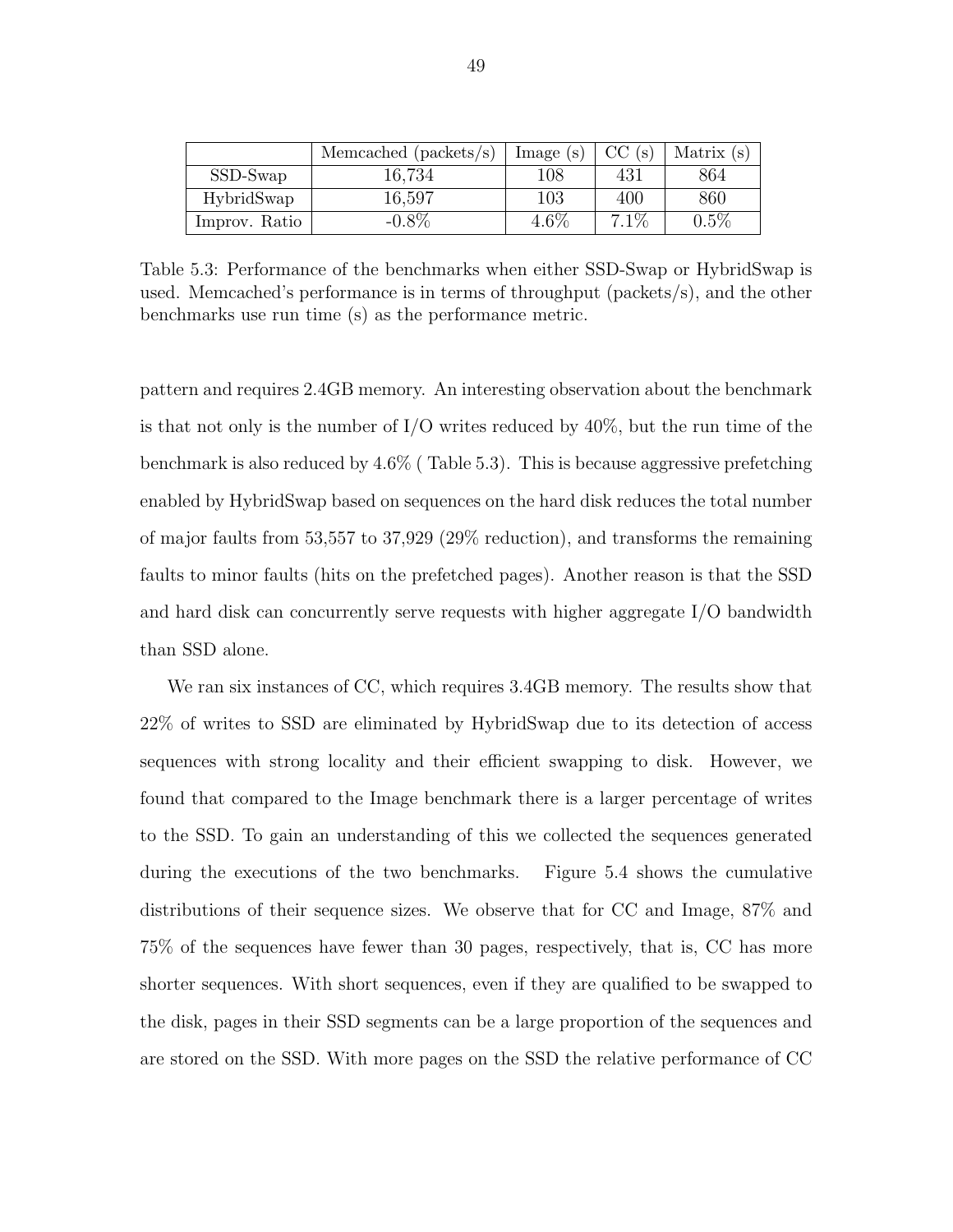

Figure 5.4: Cumulative distributions of sequence sizes for the Image and CC benchmarks.

is greater than that of Image ( Table 5.3).

Because the Matrix benchmark has small memory demand (260MB) we ran seven instances to stress the swap devices. Although it produces a significant number of short sequences, HybridSwap can still exploit the detected locality to carry out diskbased swapping without compromising performance. Writes to SSD are reduced by 16%. Our measurements show that the swapped-out data is distributed on the SSD and on the hard disk at a ratio of 5:1 when the swap space reaches its maximal size.

In the experiments presented in the next several sections we select only one or a subset of the benchmarks that is most appropriate for revealing specific aspects of HybridSwap.

#### 5.4 Effectiveness of Sequence-based Prefetching

HybridSwap records access history to identify sequences of strong locality for swapping to disk and to enable effective prefetching afterward. Lacking information with which to predict page faults, Linux conservatively sets a limit of eight pages for each prefetch. In contrast, HybridSwap can prefetch as many as 64 pages in one swapping-in. In this section we compare the number of major page faults associated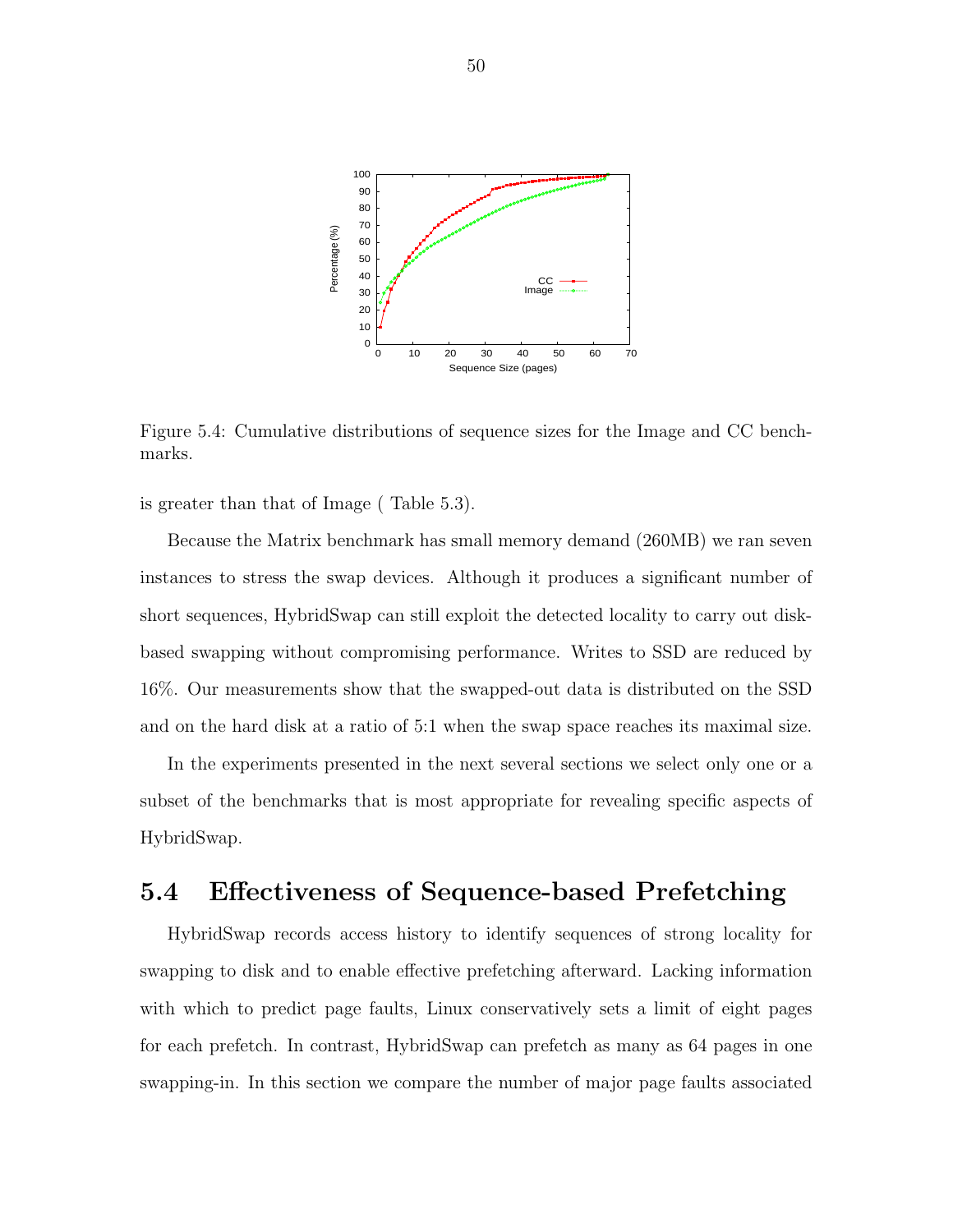

Figure 5.5: Number of major faults when running the CC benchmark with SSD-Swap, RAID-Swap, and HybridSwap. For SSD-Swap and RAID-Swap we use the Linux default read-ahead policy.

with HybridSwap, SSD-Swap, and RAID-Swap when running CC. As shown in Figure 5.5, HybridSwap reduces page faults by 49% and 39% compared to SSD-Swap and RAID-Swap, respectively. By exploiting consistent page access patterns such as row-based, column-based, and diagonal-based access, HybridSwap can detect a large number of long sequences of strong spatial locality. There are two factors contributing to HybridSwap's small major-page-fault count. One is the high I/O efficiency in its page swap-in, which helps make pages available in memory before they are requested to resolve faults. The other is the accuracy of its prefetching, which makes the swapped-in pages become the targets of minor page faults. Using only one device, SSD-Swap has the most major faults.

#### 5.5 Effect of Memory Size

Memory size is inversely correlated to the amount of data swapped out of the memory, so we can vary the memory size to influence the swapping intensity and correspondingly affect the relative performance advantages or disadvantages of HybridSwap. In the following experiments we ran Memcached with different amounts of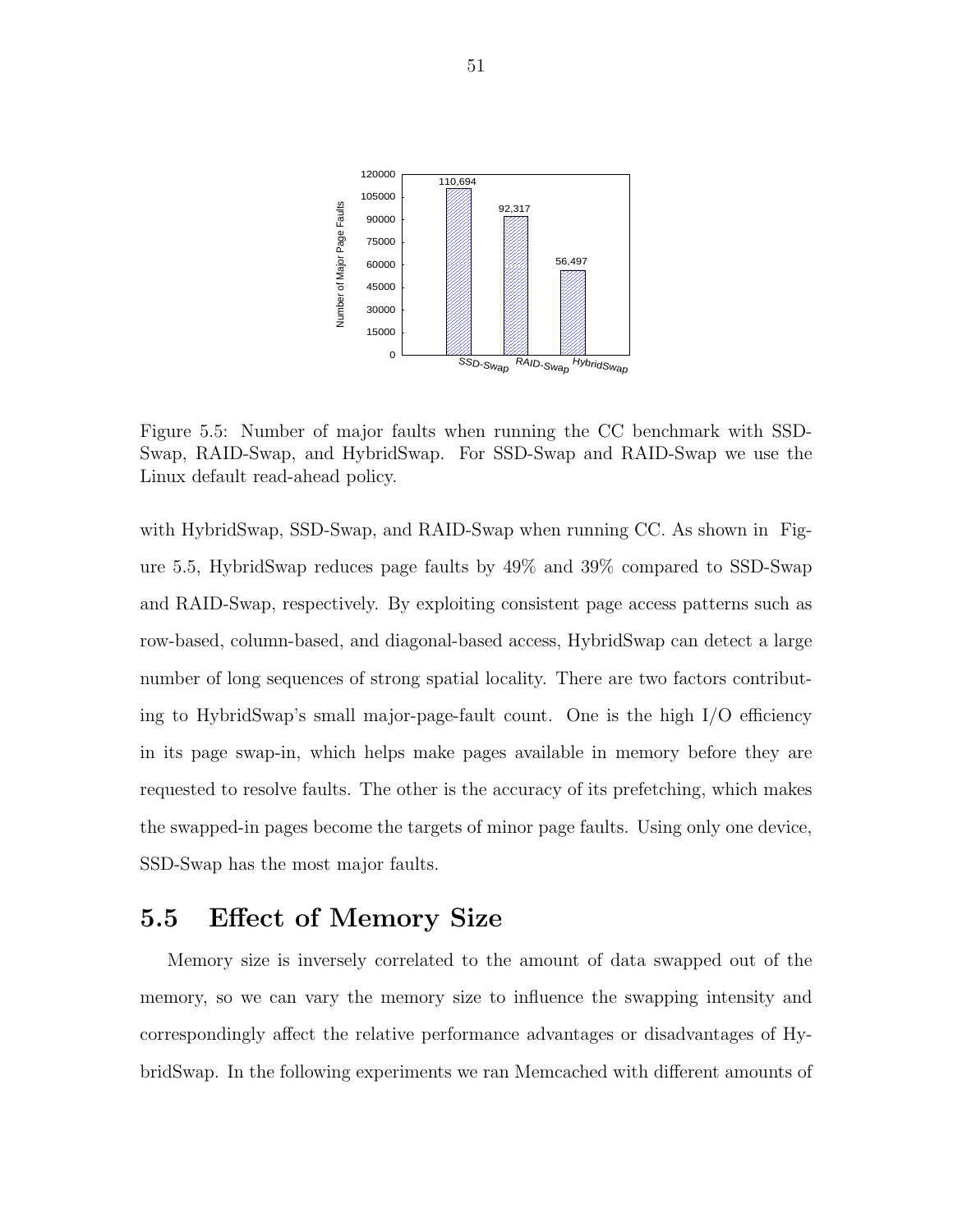

Figure 5.6: Memcached throughput in terms of average number of queries served per second with different memory sizes and different swapping schemes.

memory to determine whether the program's relative throughput is substantially affected by a swapping-intensive workload. We increase the memory size from 512MB, 1024MB, 1536MB, to 2048MB. As shown in Figure 5.6, when memory size is small the throughput of Memcached in terms of average number of queries served per second is higher for SSD-Swap than that for HybridSwap. However, the loss in throughput is small—only 5.5%—and is accompanied by a 40% reduction of writes to SSD. Compared to RAID-Swap, HybridSwap's throughput is higher by 22% because Linux does not form sequences that enable effective prefetching. As the memory size increases more accesses can be served in memory, resulting in correspondingly increasing throughput. When the memory size is 2GB, 98% of the programs' working set is in memory and there is little difference between the throughputs of the three schemes.

### 5.6 Insights into HybridSwap Performance

In this section we investigate how the performance of HybridSwap relative to that of SSD-Swap changes with differing types of SSD devices, and why the performance of HybridSwap is much higher than that of RAID-Swap even though both use the same combination of SSD and hard disk. We ran Image and measured its run time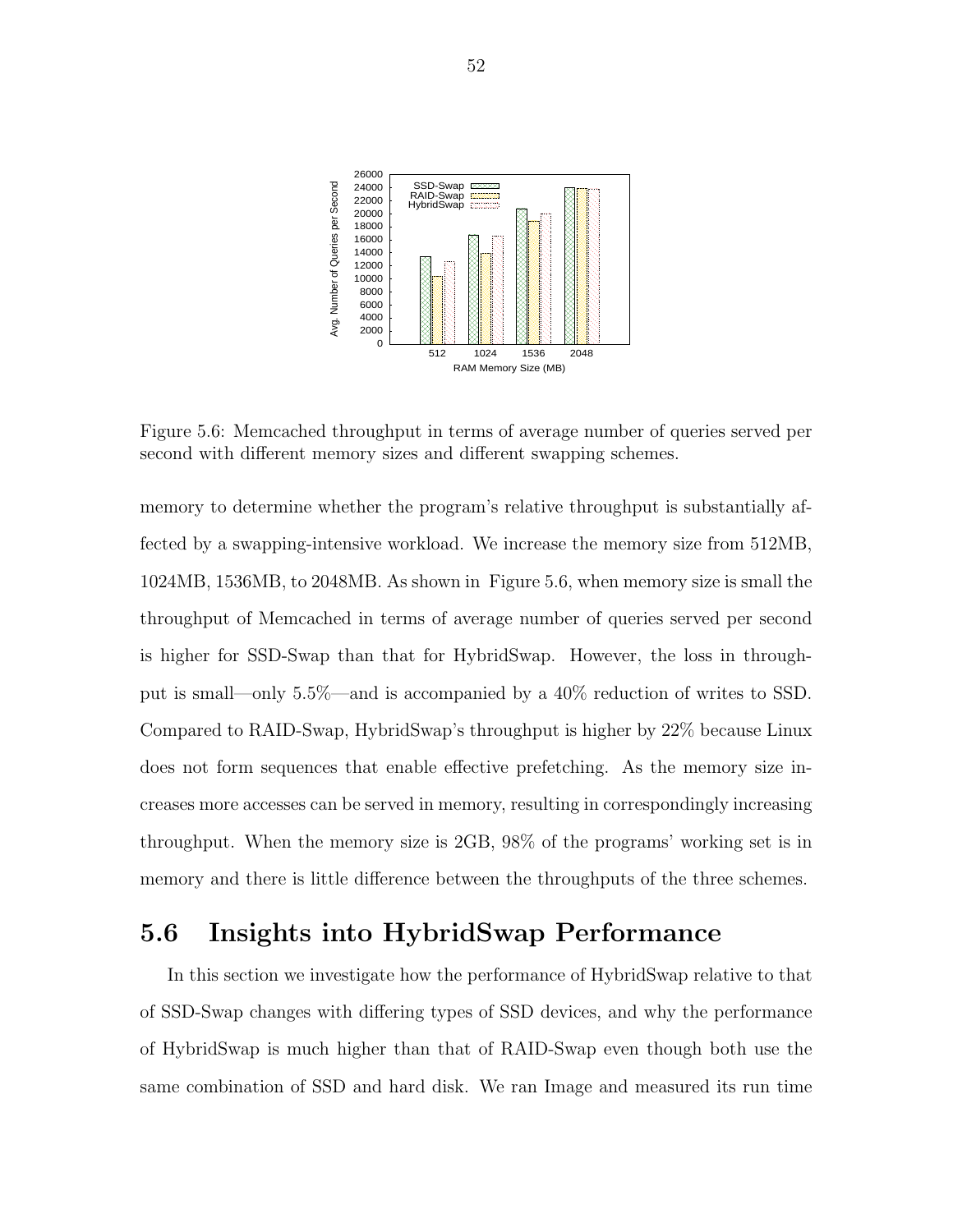|       | SSD-Swap  | RAID-Swap | HybridSwap |
|-------|-----------|-----------|------------|
| OCZ   | 108/53557 | 144/64160 | 103/37929  |
| Intel | 104/58459 | 143/62457 | 104/35218  |

Table 5.4: Run time/number of major faults during the executions of the Image benchmark with different swapping schemes and different types of SSDs.

and total number of writes to SSD for the two types of SSDs using each of the three swapping schemes, as shown in Table 5.4. Table 5.1 shows that the difference in throughput of the two SSD devices ranges from approximately 15% to 150%, and generally the Intel SSD has higher performance. However, the relative performance shown in both program run time and number of major page faults is minimally affected by the SSD types. The reason is that in HybridSwap, SSD is mainly used for random access and the hard disk is used to serve sequential access. While a significant portion of requests are identified as sequential and served on the disk, the role of SSD on HybridSwap's performance is important. We expect that an SSD with much higher performance would place HybridSwap at a disadvantageous position in terms of program run time. However, such an SSD would be much more expensive so the need to extend its lifetime by using HybridSwap could be higher.

Table 5.4 also shows that HybridSwap consistently and significantly outperforms RAID-Swap by reducing both writes to SSD and run time of the benchmark for both types of SSD devices. Apparently this performance advantage comes from the different usages of the hard disk. Figure  $5.7(a)$  and Figure  $5.7(b)$  show access addresses on the hard disk in terms of disk LBN (Logic Block Number) when HybridSwap or RAID-Swap is used, respectively, in a sampled execution period of 0.2 seconds. The lines connecting consecutively accessed blocks are indicative of disk head movement. When RAID-Swap is used the disk head frequently moves in a disk area whose LBNs range from 30 to 700,000 indicating low I/O efficiency and high page-fault service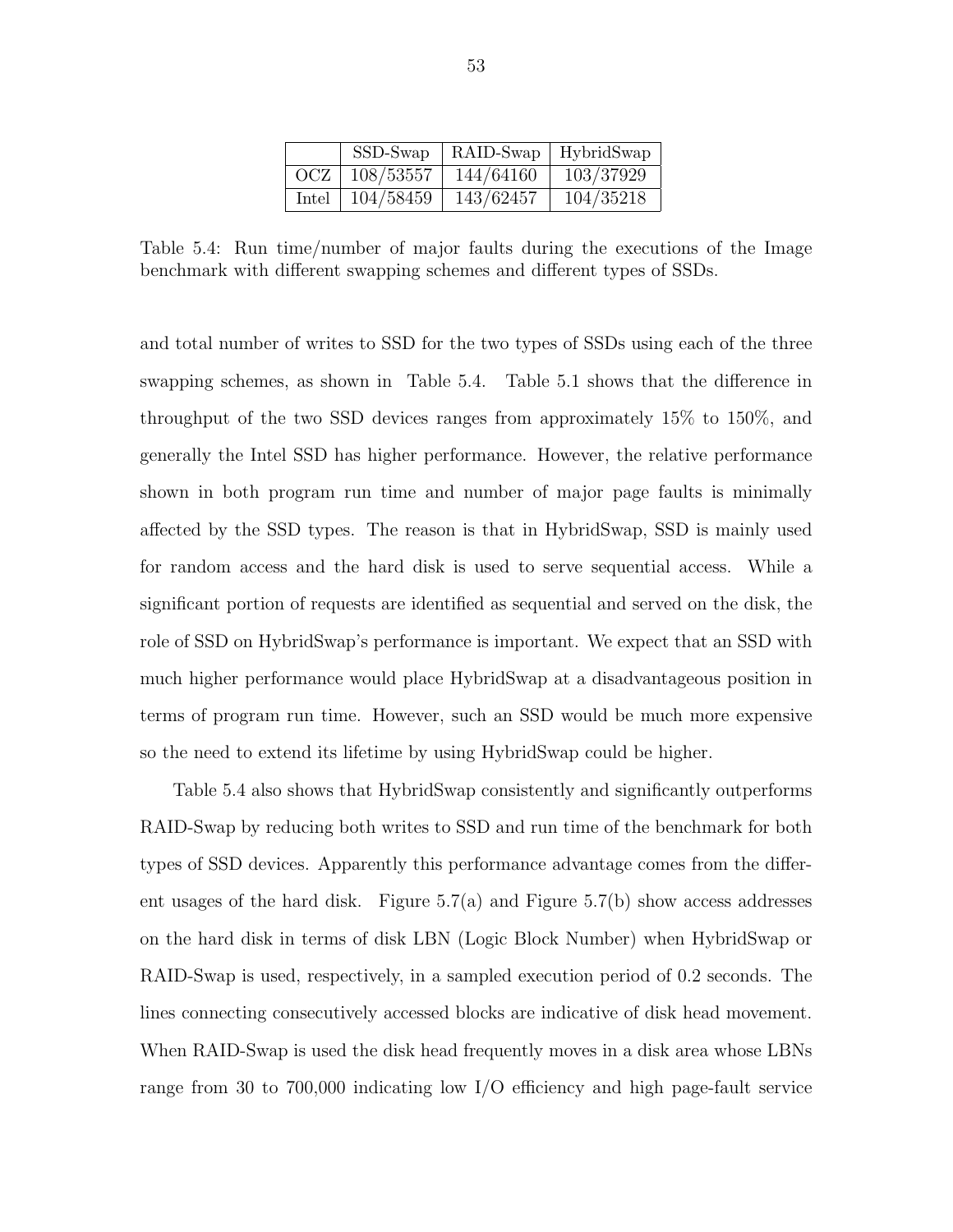time. When Hybrid-Swap is used pages in the same sequence are written and read sequentially. This shows that HybridSwap's performance, which is comparable to that of SSD-Swap and is much higher than that of RAID-Swap, should be mainly attributed to its improved disk efficiency.



Figure 5.7: Disk addresses, in terms LBNs of data access on the hard disk in a sampled execution period with HybridSwap (a) and with RAID-Swap (b).

# 5.7 Multiple-program Concurrency

Concurrently running multiple programs could potentially lead to swapping of a large number of random pages and compromised disk efficiency. In this section we use the Matrix benchmark to evaluate the performance of HybridSwap with varying concurrency from 4, 5, 6, to 7 program instances.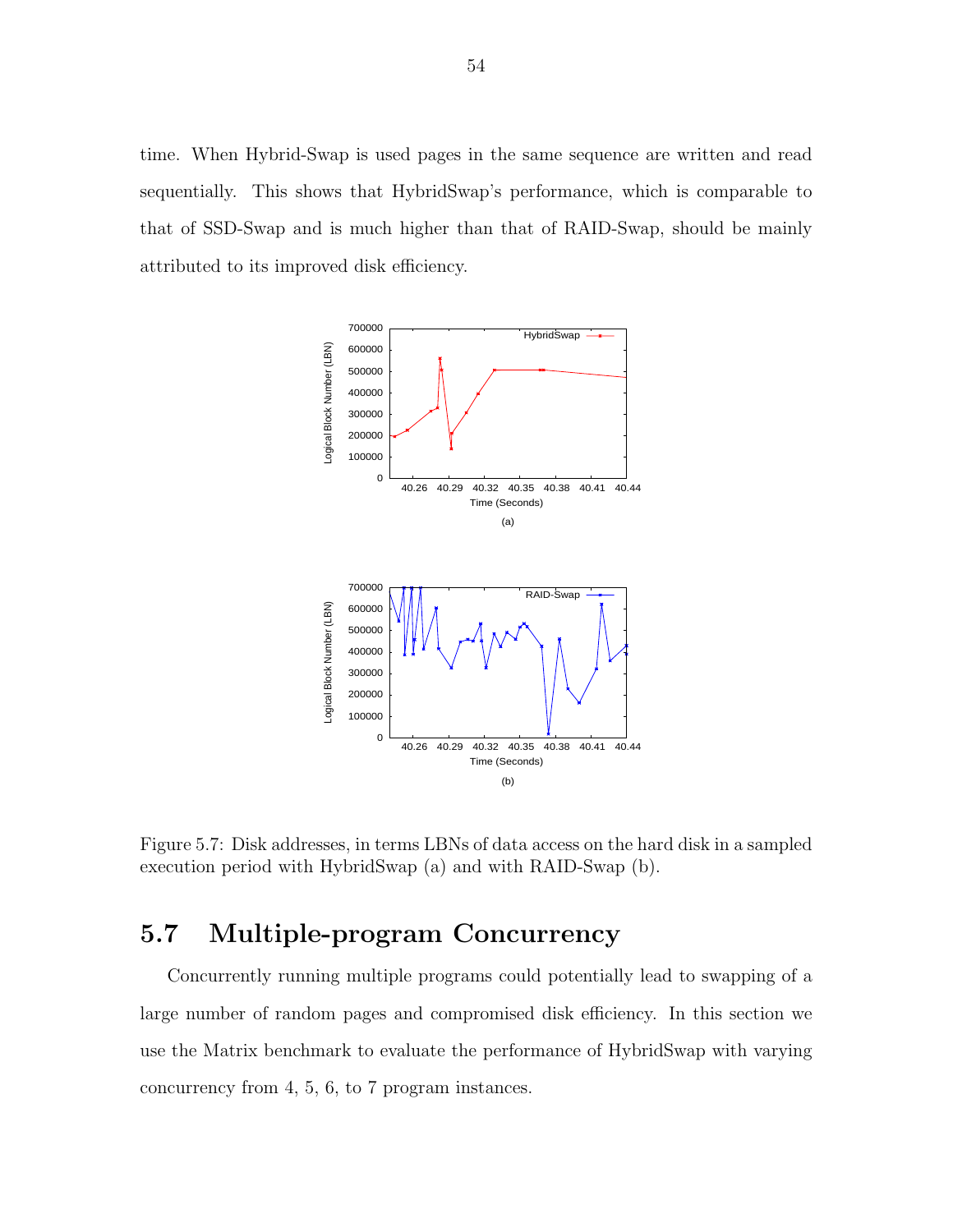With four concurrent instances there are only 0.2GB of data to be swapped out and the I/O time spent on faults accounts for only 1.7% of total execution time. As the concurrency increases the total number of page faults significantly increases by 32 times (Figure 5.8(a)), and I/O time for swapping increases by 4.5 times (Figure 5.8(b)). From the figures we make three observations: (1) When the system has a swapping-intensive workload, RAID-Swap should not be used as it produces many more major page faults and spends much more I/O time on swapping; (2) SSD-Swap cannot sustain performance for workloads with highly intensive swapping because the bandwidth of one SSD can be overwhelmed; and, (3) HybridSwap retains its advantage in the small number of major faults and low swapping time even with very high concurrency. This suggests that a heavy workload does not prevent HybridSwap from forming sequences and efficiently using the disk for swapping.

When HybridSwap is used 49% of page faults are eliminated by effective swap-page prefetching based on faults history. Because pages are read and written sequentially on the disk and from the two devices in parallel, HybridSwap achieves even better performance than SSD-Swap. Total swap I/O time is reduced by 20% and 43% compared to SSD-Swap and RAID-Swap, respectively.

#### 5.8 Bounding the Page Fault Penalty

While swapping data to the storage devices, especially hard disk, can severely extend a program's run time, HybridSwap provides a means to bound the page fault penalty on run time. To demonstrate this QoS control we run three instances of Image. Figure 5.9(a) shows that the ratio of the aggregate page fault penalty and the run time, as a function of elapsed run time, without any QoS requirement. Because no instance has a bound on the ratio, all three make best effort in the use of virtual memory and their respective ratio's curves are nearly identical. Initially the ratios rise as each builds up its respective working set and page faults increase as more of their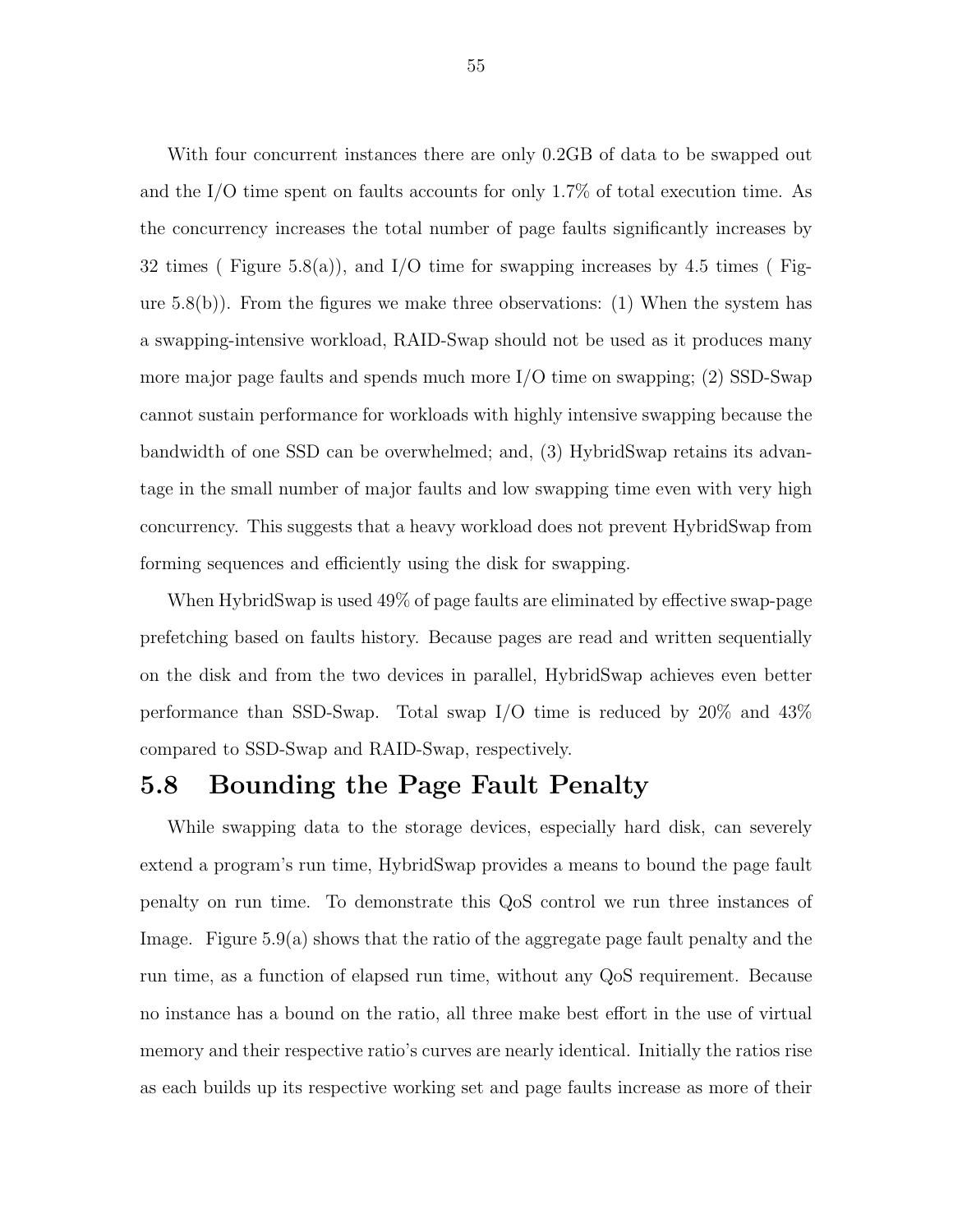

Figure 5.8: Major faults (a) and total I/O time (b) spent on the swapping in the running of the Matrix benchmark with varying degrees of concurrency.

working sets are swapped. In the curves there are segments that are not continuous because we only sample the ratio at each swap-out to reduce the overhead. We next attempt to set a bound on the ratio for one or more of the instances to prioritize their performance. Because the memory size is limited, which is smaller than one instance's working set, an instance prioritized with a tighter bound would move some or all of the working set that would be placed on the hard disk without a QoS requirement to the SSD. Figure 5.9(b) shows the ratios of the instances when we set a bound of 70% on the ratio of Image instance 1. By enforcing the QoS requirement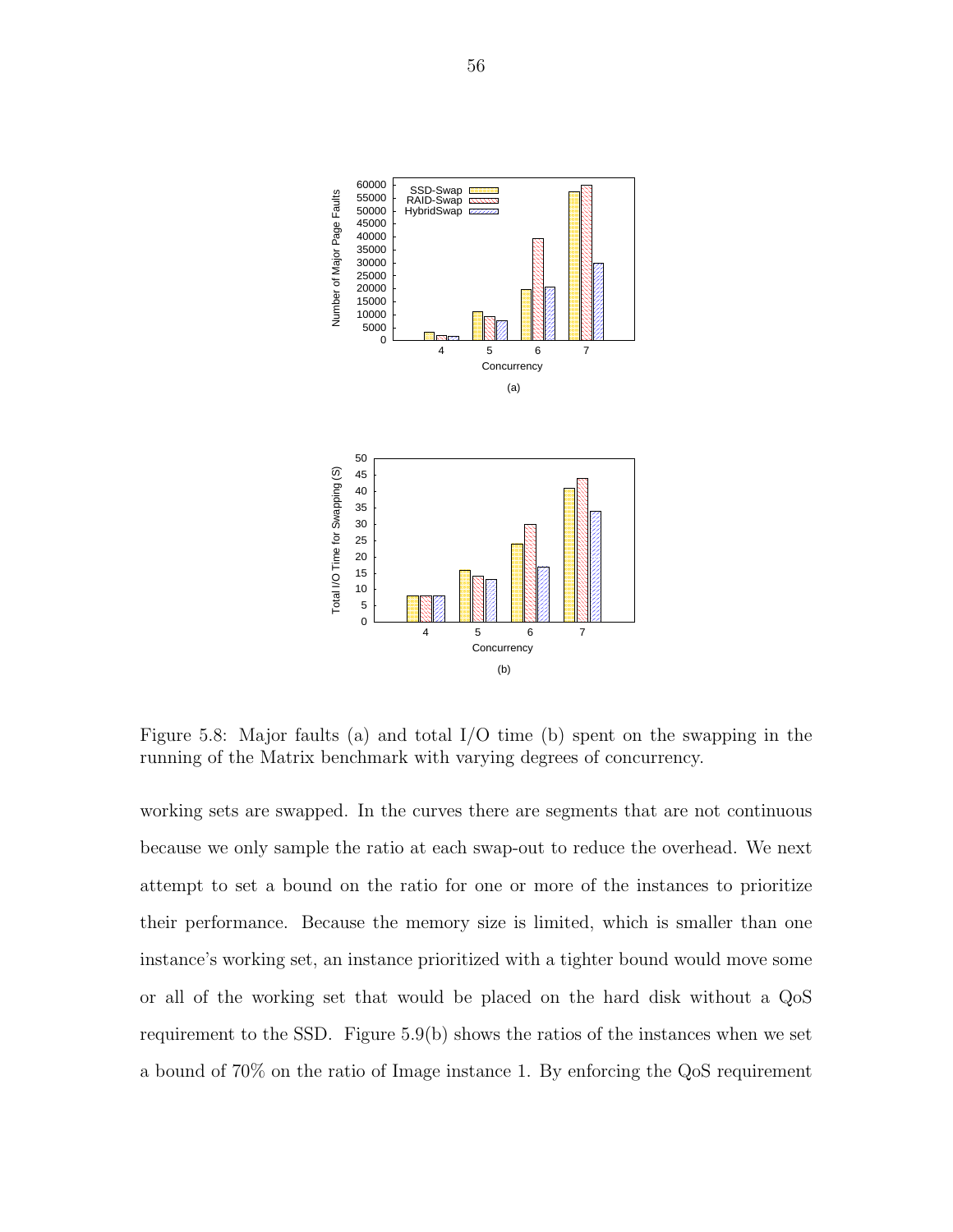

Figure 5.9: Running three instances of the Image benchmark with HybridSwap when a QoS requirement in terms of a bound on the ratio of the aggregate page fault penalty and (a) run time is not specified, or (b) is specified.

HybridSwap does keep this instance's ratio below the bound. Concurrently, the other two instances' ratios approach 90% and execution times are significantly extended. We note that Instance 1's execution time is reduced by only 10% and a tighter bound on the instance may not be realized because the use of the hard disk has already been highly optimized in HybridSwap and the relative performance advantage of the SSD is limited. A larger range for the QoS control to be effective would require a faster SSD (or SSD RAID) or larger memory. We note that the QoS mechanism could also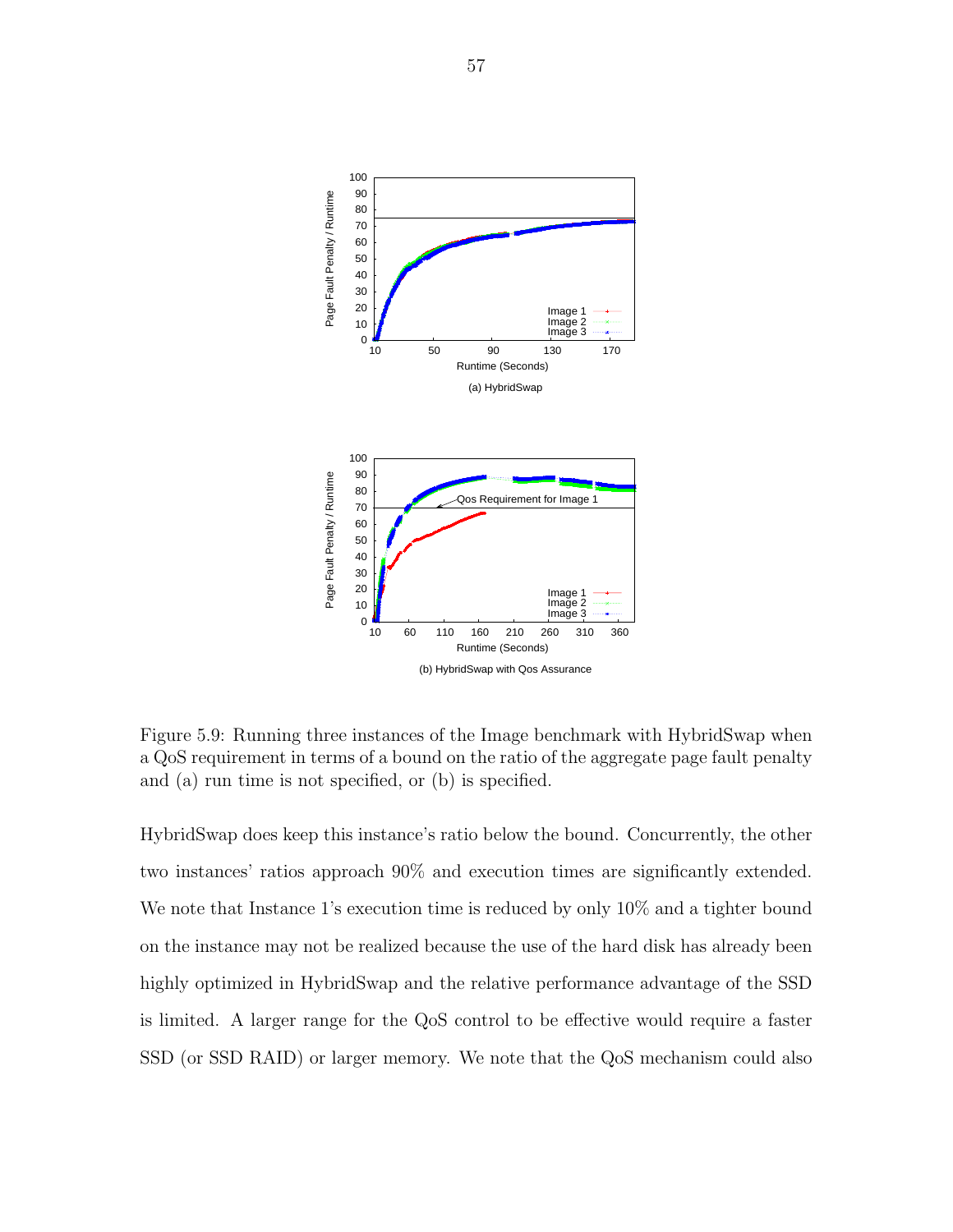be useful for ameliorating the effects of spikes in swapping intensity, wherein at high swapping intensity traffic would be preferentially shifted to the SSD.

#### 5.9 Runtime Overhead Analysis

The run time overhead of HybridSwap has two major components: the time for checking the access tables to determine the spatial locality of candidate sequences and the time for searching access tables for sequences to be prefetched when major page faults occur. Even though these operations are on critical I/O time, the time overhead is inconsequential because the time for operations on the in-memory data structure is at least two orders of magnitude less than disk latency and even SSD latency. In this section we quantitatively analyze the overhead of HybridSwap. Instead of directly measuring the overhead we measure the increase in program run time attributable to the sequence-related operations. More specifically, we measure the run times of three selected benchmarks (Image, CC, and Matrix) with RAID-Swap and compare them to the run times with RAID-Swap with the function module for these operations added. In the latter case, we ensure that the operations be carried out as they do in HybridSwap. The results are shown in Figure 5.10. The run time overhead is less than 1% on average for all the benchmarks.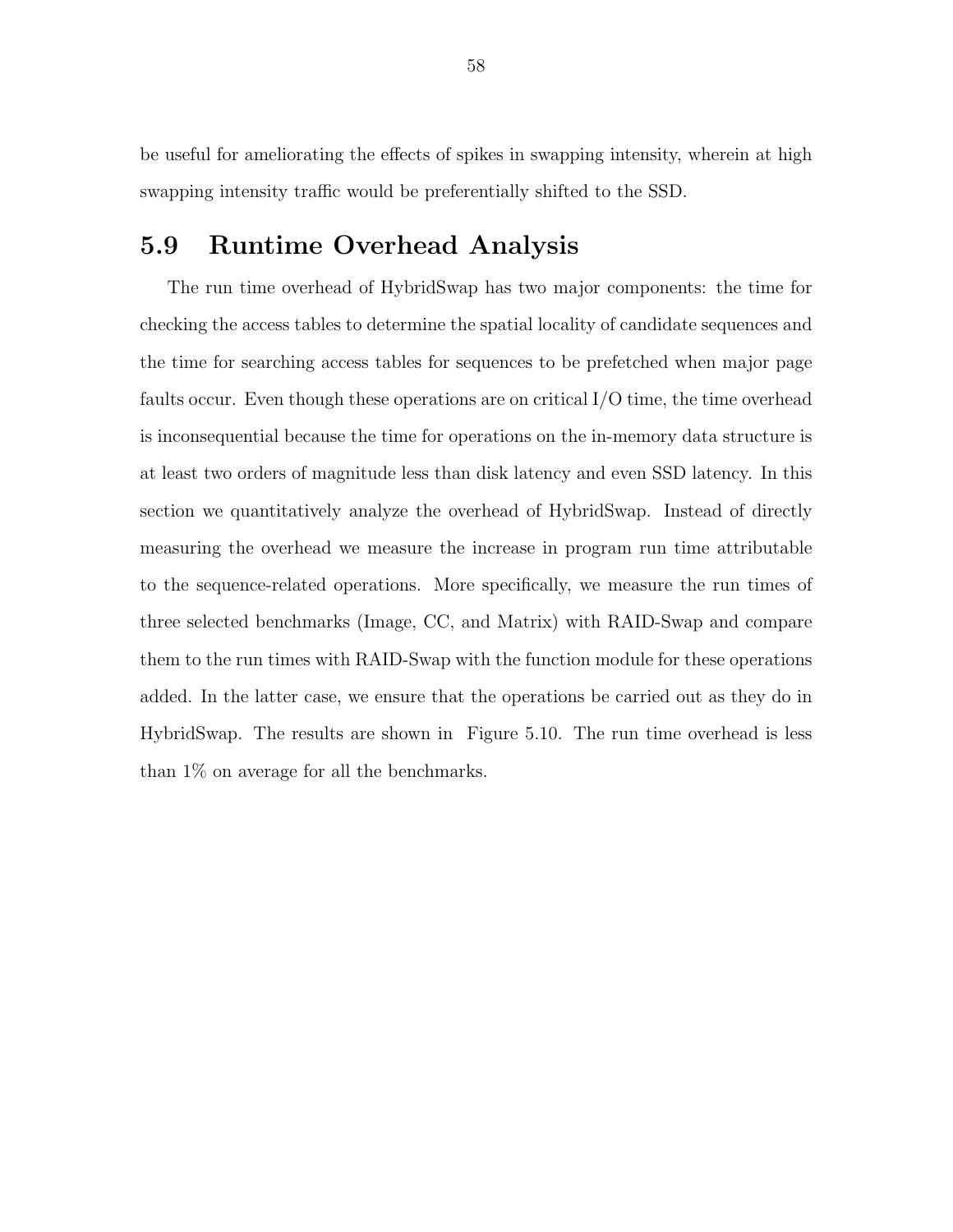

Figure 5.10: Run times of the Image, CC, and Matrix benchmarks with and without sequences-related operations invoked.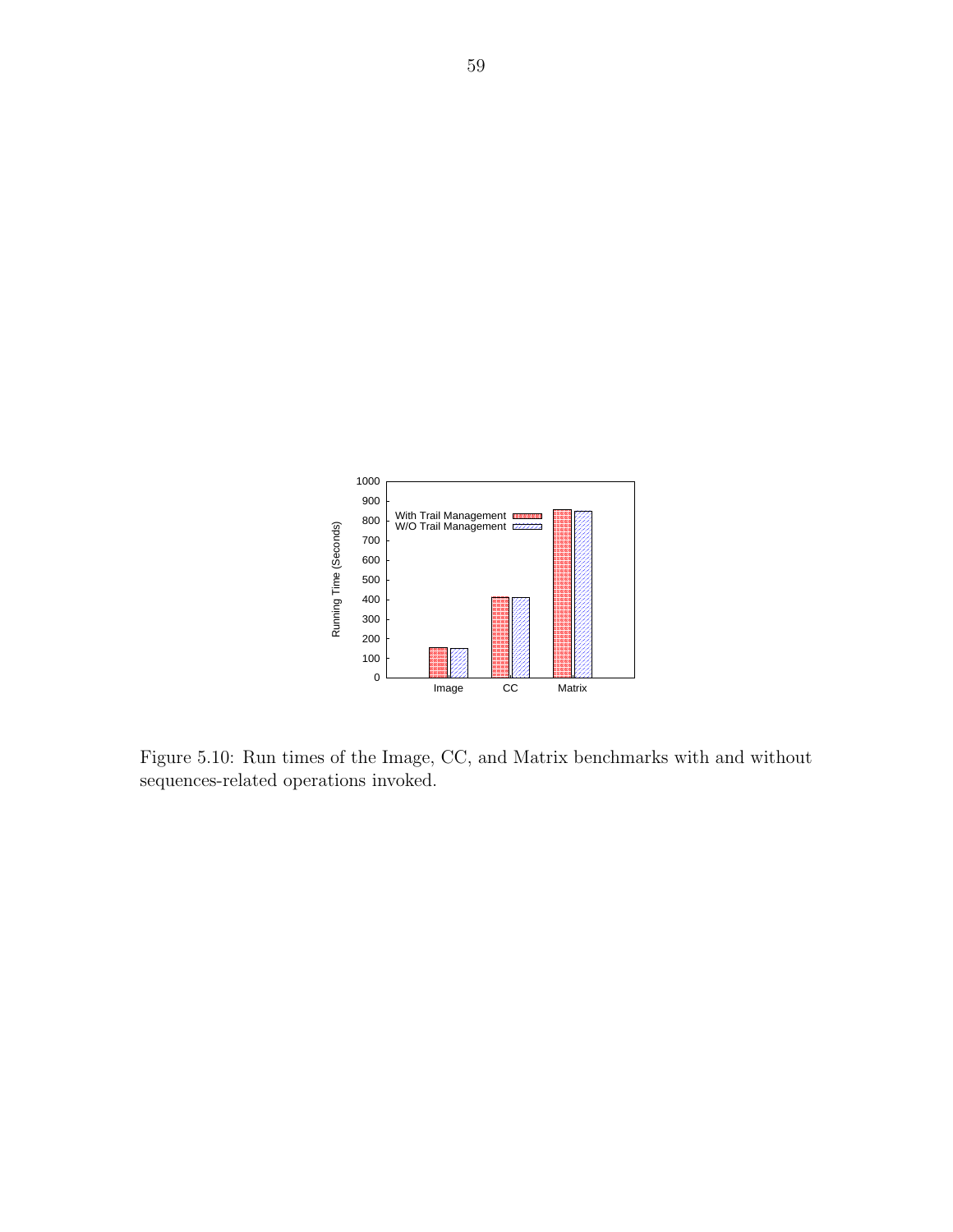# Chapter 6 Conclusions and Future Work

In this chapter, we first make a summary of this thesis, then we discuss the limitations in the design and evaluation of the proposed solutions. In the end, we suggest several directions for future work.

#### 6.1 Contributions

We propose using the hard disk in addition to solid state drive to support virtual memory for hosting its swap space subject to two constraints. First, significant write traffic to the swap space should be directed to the hard disk to improve solid state drive's lifetime. Second, the performance of the hybrid swapping system should not be significantly less than that of a solid state drive-only system.

In our design of such a system we ensure that (1) temporal locality is effectively exploited so that the memory be fully utilized; (2) spatial locality is effectively exploited so that the disk does not become a performance bottleneck; (3) the swapping of pages to the solid state drive and to the hard disk is scheduled such that the solid state drive is used only to serve page faults when it can achieve a performance advantage over the disk; and, (4) the use of solid state drive and hard disk is coordinated so that the throughput potential of hard disk is exploited but its access-latency disadvantage is avoided.

We have implemented the proposed HybridSwap scheme in Linux for synergistic coupling of solid state drive and hard disk to serve as a memory extension. We experimentally compared HybridSwap to a solid state drive-only solution, and to a solid state drive/disk array, as swap devices in Linux using representative applications including key-value store for in-memory caching, image processing, and scientific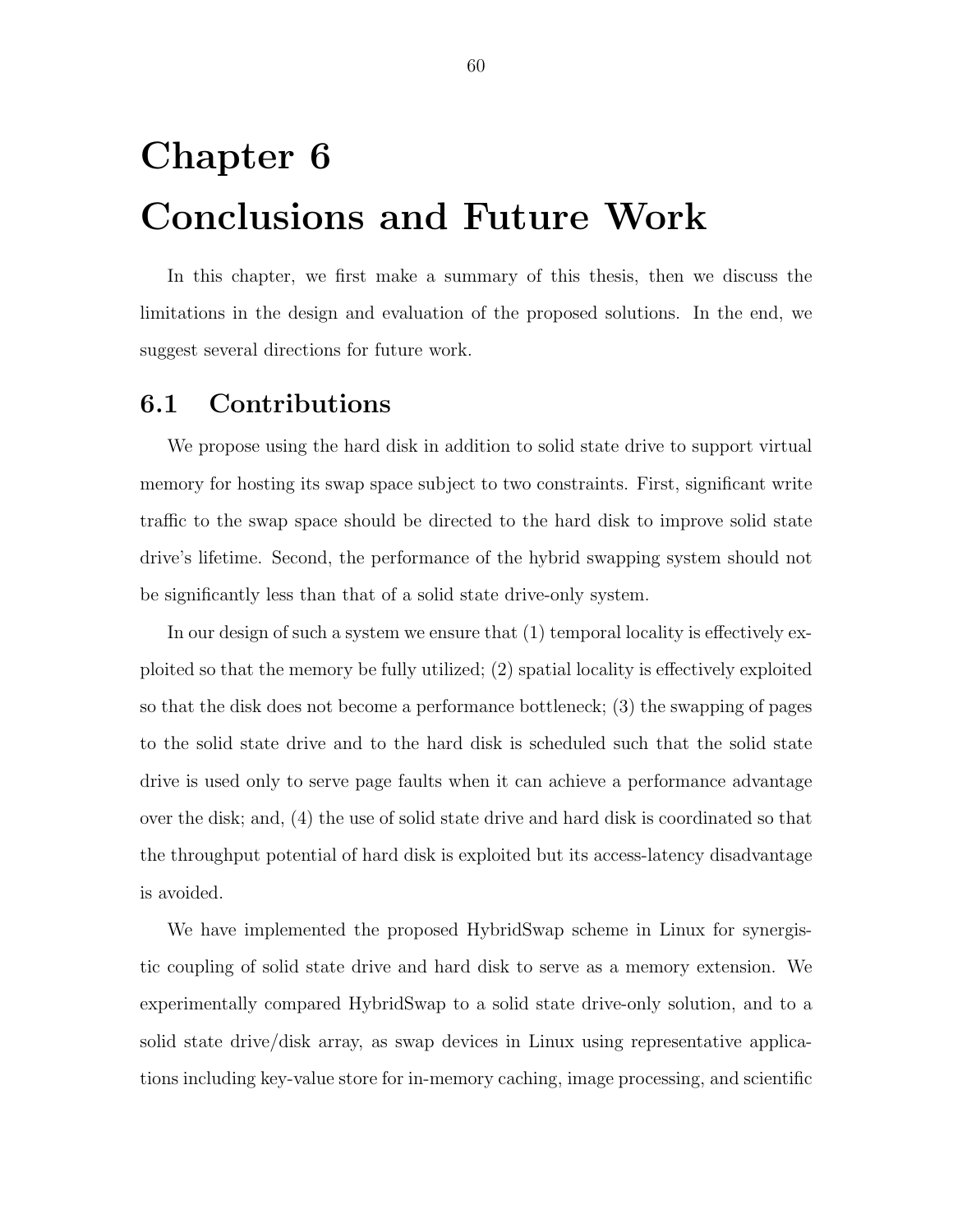computations. Our evaluation shows that HybridSwap can reduce writes to the solid state drive by up to 40% with the system's performance comparable to that with pure solid state drive swapping.

#### 6.2 Limitations and Future Work

Although this work has shown promising results with the proposed techniques to reduce solid state drive writes without comprosing performance, there are some limitations in this work and will be addressed in future work.

First, this work only considers about processes without the presence of large shared memory segments. In the current design, they simply put shared anonymous pages into solid state drives. For applications like database system, there might be lots of shared anonymous pages and our design needs to handle the case. Second, the benchmark of this work concentrates on scientific applications such as matrix inverse and correlation computation. We need to evaluate with some benchmarks in other application domains.

In future, first, we will take shared anonymous pages into our design to make our design could handle more general cases and test it with corresponding benchmarks. Second, we will evaluate our design with more common applications such as Word, video player. Third, we will incorporate the existing work of virtual memory making use of solid state drive only into our design such as FlashVM, SSDAlloc to find out how much improvement we can get together.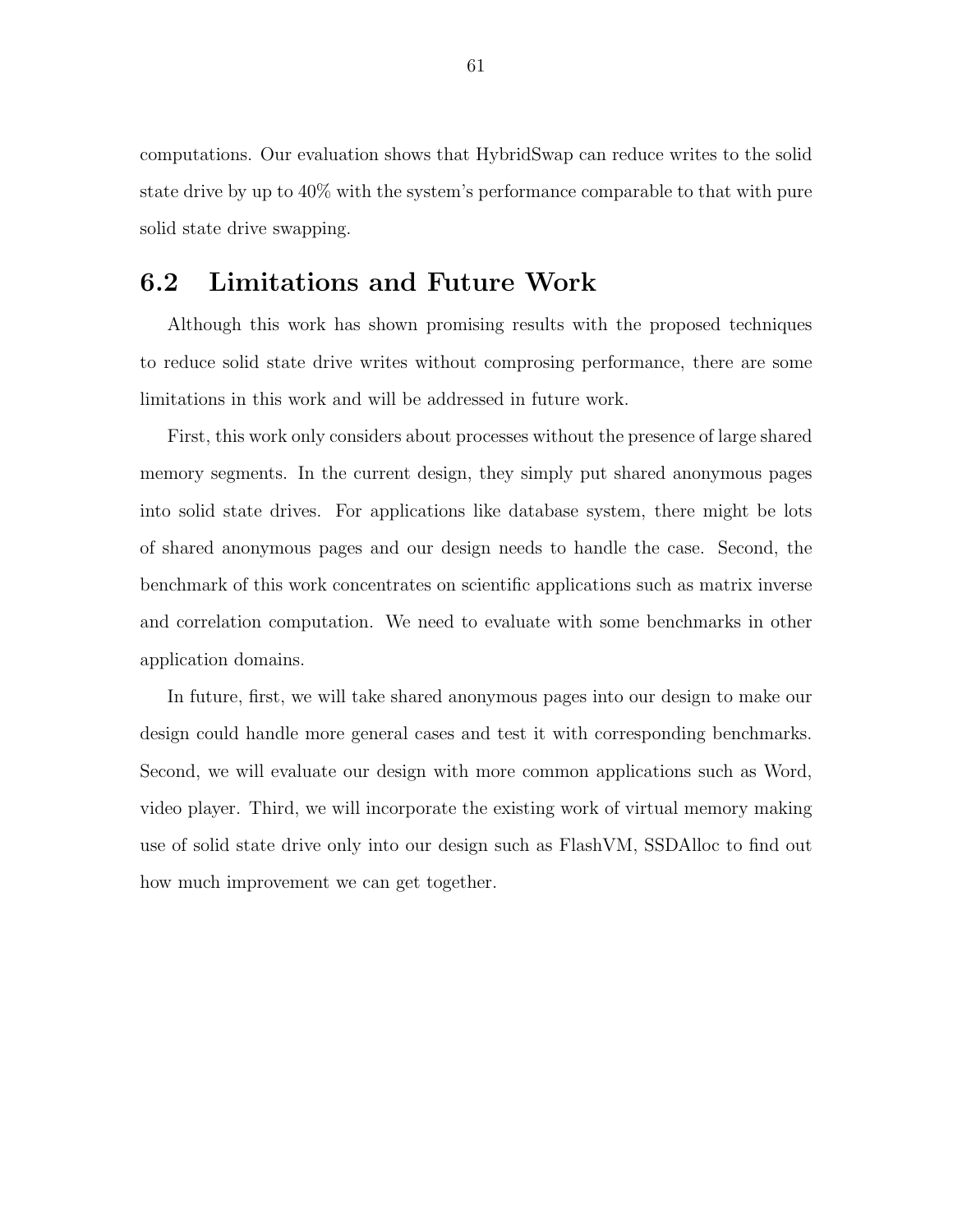#### REFERENCES

- [1] Alglib, a cross-platform numerical analysis and data processing library, 2012. <http://www.alglib.net/>.
- [2] J. Axboe. Completely fair queueing (cfq) scheduler, 2010. [http://en.](http://en.wikipedia.org/wiki/CFQ) [wikipedia.org/wiki/CFQ](http://en.wikipedia.org/wiki/CFQ).
- [3] T. Coughlin and E. Grochowski Hard Disk Drive Capital Equipment and Technology Report, 2012. [http://www.tomcoughlin.com/Techpapers/2012%](http://www.tomcoughlin.com/Techpapers/2012%20Capital%20Equipment%20Report%20Brochure%20021112.pdf) [20Capital%20Equipment%20Report%20Brochure%20021112.pdf](http://www.tomcoughlin.com/Techpapers/2012%20Capital%20Equipment%20Report%20Brochure%20021112.pdf).
- [4] R. ARPACI-DUSSEAU Paging: Introduction [http://pages.cs.wisc.edu/](http://pages.cs.wisc.edu/~remzi/OSFEP/vm-paging.pdf) [~remzi/OSFEP/vm-paging.pdf](http://pages.cs.wisc.edu/~remzi/OSFEP/vm-paging.pdf).
- [5] M. Srinivasan and P. Saab. Flashcache: a general purpose writeback block cache for linux, 2011. <https://github.com/facebook/flashcache>.
- [6] Imagemagick, 2012. <http://www.imagemagick.org/script/index.php>.
- [7] J. Axboe. Noop scheduler, 2010. <http://en.wikipedia.org/wiki/Noop>.
- [8] Memcached, 2011. <http:/memcached.org/>.
- [9] V. Vleck, Thomas. Multics General Info and FAQ, 2012 [http://www.](http://www.multicians.org/general.html) [multicians.org/general.html](http://www.multicians.org/general.html).
- [10] Belady, L.A. A study of replacement algo-rithms for virtual storage computers IBM Sys-tems J. 5, 1966
- [11] D. Bovet, M. Cesati. Understanding the Linux Kernel, Third Edition. Oreilly, 2005.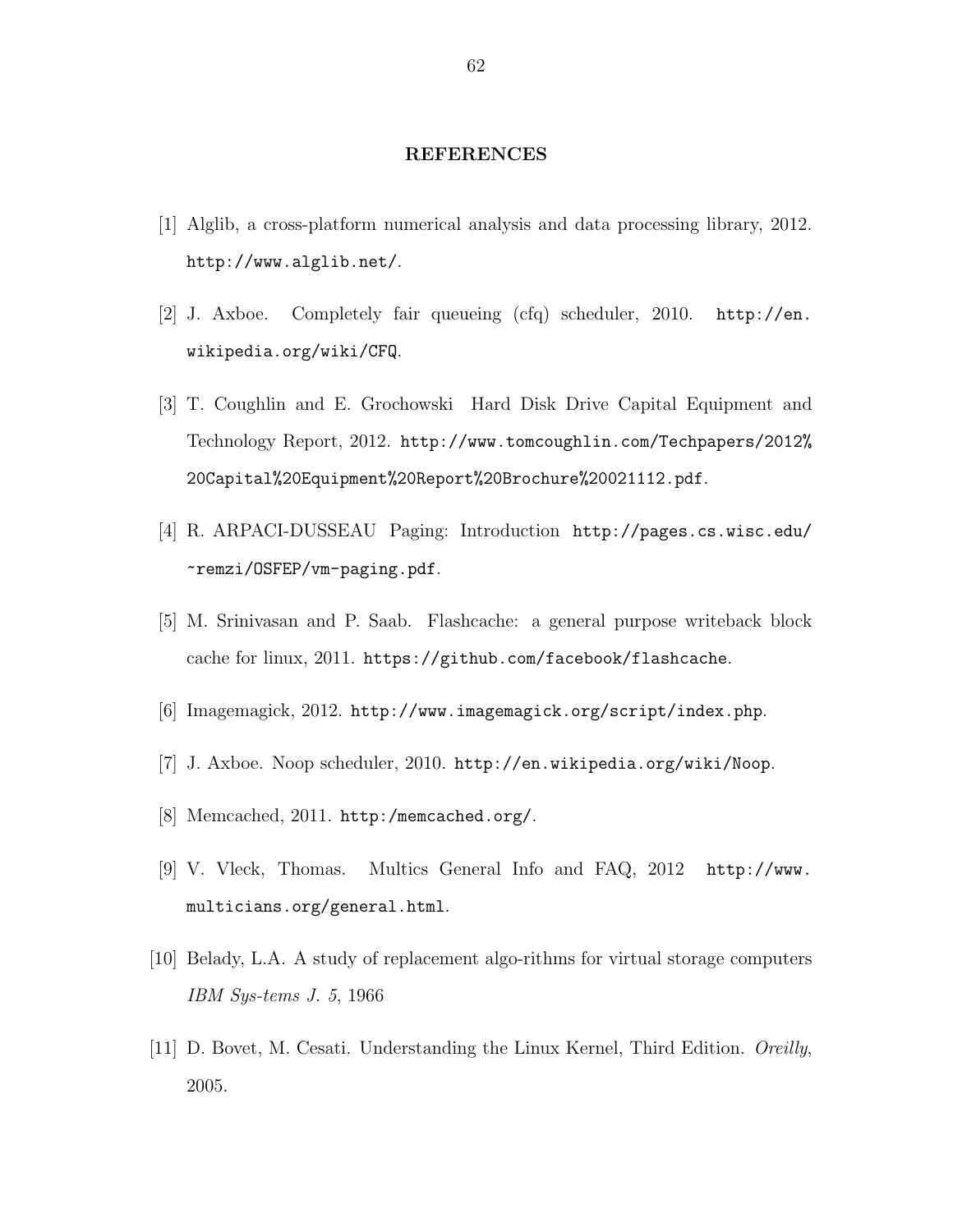- [12] A. Badam and V. S. Pai. Ssdalloc: Hybrid ssd/ram memory management made easy. In the 8th USENIX Symposium on Networked Systems Design and Implementation. USENIX, 2011.
- [13] A. T. Campbell. A quality of service architecture. In Ph.D Thesis, Computing Department, Lancaster University, 1996.
- [14] F. Chen, D. Koufaty, and X. Zhang. Understanding Intrinsic Characteristics and System Implications of Flash Memory based Solid State Drives. ACM SIG-METRICS Conference on Measurement and Modeling of Computer Systems, 2009.
- [15] F. Chen, D. Koufaty, and X. Zhang. Hystor: Making the best use of solid state drives in high performance storage systems. International Conference on Supercomputing, 2011.
- [16] Chase, J. S., H. M. Levy, M. J. Feeley, and E. D. Lazowska. Sharing and protection in a single-address-space operating system ACM TOCS 12, 1994
- [17] Peter J. Denning. BEFORE MEMORY WAS VIRTUAL, 1996 [http://cs.](http://cs.gmu.edu/cne/pjd/PUBS/bvm.pdf) [gmu.edu/cne/pjd/PUBS/bvm.pdf](http://cs.gmu.edu/cne/pjd/PUBS/bvm.pdf).
- [18] Englander, Irv The architecture of computer hardware and systems software. Wiley, 2003
- [19] Mel Gorman. Understanding the Linux Virtual Memory Manager. Prentice Hall, 2004
- [20] M. M. Franceschini and L. Lastras-Montano. Improving read performance of phase change memories via write cancellation and write pausing. The 16th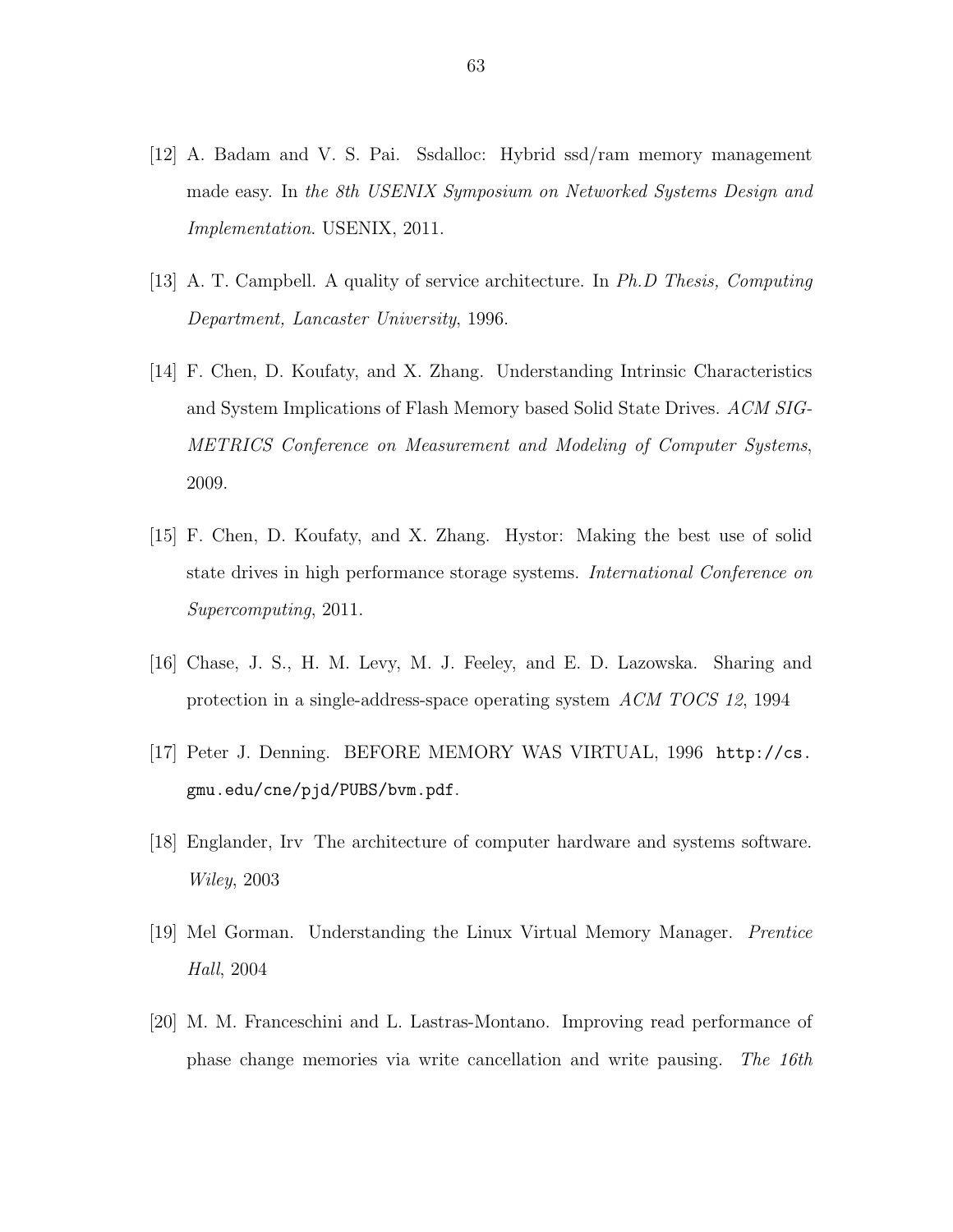IEEE International Symposium on High Performance Computer Architecture, 2010.

- [21] R. F. Freitas and W. W. Wilcke. Storage-class memory: The next storage system technology. IBM Journal of Research and Development, 52, 2008.
- [22] M. B. G. Soundararajan, V. Prabhakaran and T. Wobber. Extending ssd lifetimes with disk-based write caches. In the 8th USENIX Conference on File and Storage Technologies. USENIX, 2010.
- [23] L. M. Grupp, A. M. Caulfield, J. Coburn, S. Swanson, E. Yaakobi, P. H. Siegel, and J. K. Wolf. Characterizing flash memory: Anomalies, observations and applications. In the  $42nd$  Annual IEEE/ACM International Symposium on Microarchitecture. IEEE/ACM, 2009.
- [24] L. M. Grupp, J. D. Davis, and S. Swanson. The bleak future of nand flash memory. In the USENIX Conference on File and Storage Technologies. USENIX, 2012.
- [25] S. M. Hand. Self-paging in the nemesis operating system. In the third symposium on Operating systems design and implementation, 1999.
- [26] X.-Y. Hu, E. Eleftheriou, R. Haas, I. Iliadis, and R. Pletka. Write amplification analysis in flash-based solid state drives. In SYSTOR'09: The Israeli Experimental Systems Conference, 2009.
- [27] T. Johnson and D. Shasha. 2q: A low overhead high performance buffer management replacement algorithm. In International Conference on Very Large Data Bases, 1994.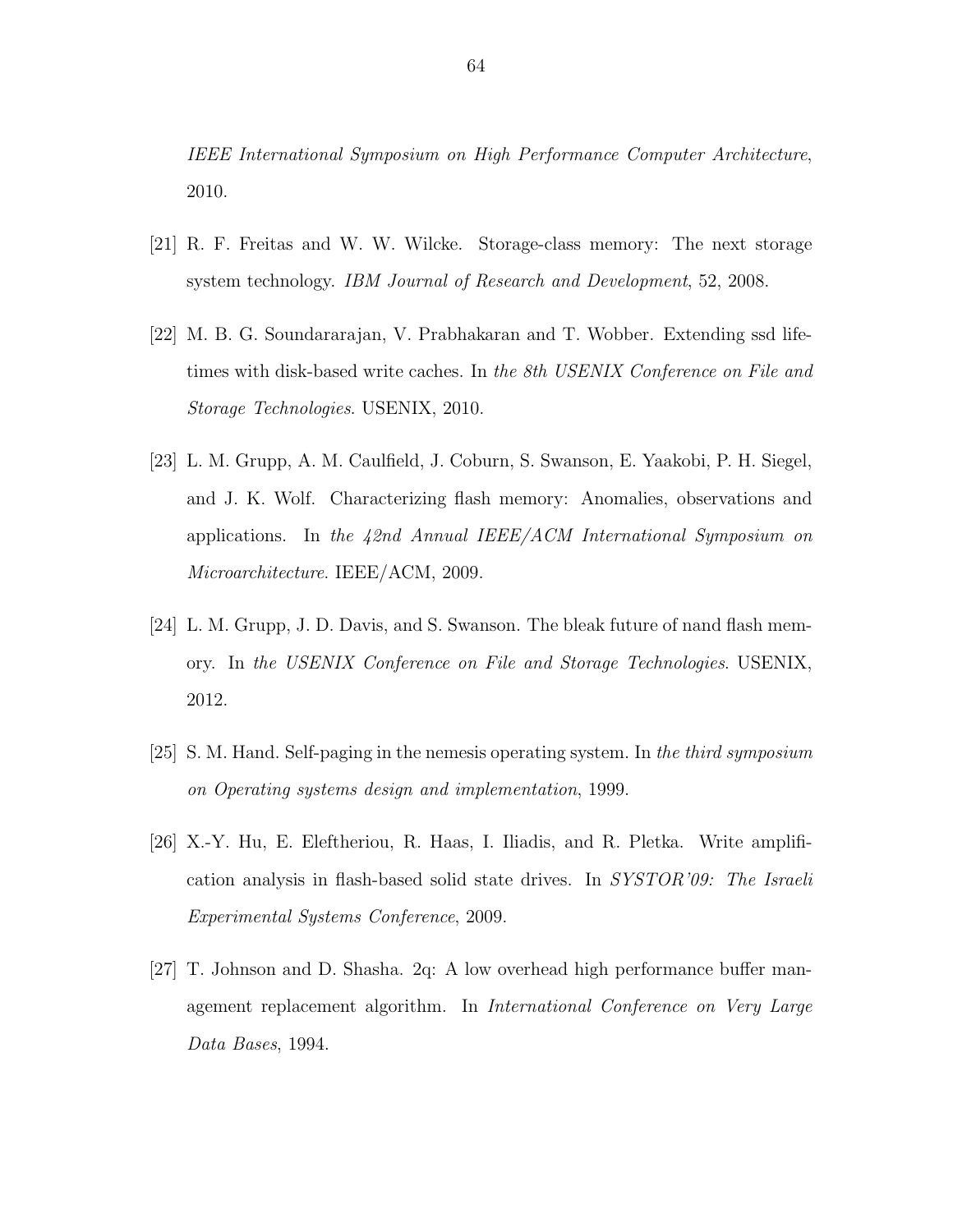- [28] S. Ko, S. Jun, Y. Ryu, O. Kwon, and K. Koh. A new linux swap system for flash memory storage devices. In *International Conference on Computational* Sciences and its Applications, 2008.
- [29] S. Jiang and X. Zhang. Lirs: An efficient low inter-reference recency set replacement policy to improve buffer cache performance. In *International Conference* on Measurement and Modeling of Computer Systems (SIGMETRICS'02), 2002.
- [30] T. Johnson and D. Shasha. 2q: A low overhead high performance buffer management replacement algorithm. In International Conference on Very Large Data Bases(VLDB'94), 1994.
- [31] Y. Smaragdakis and S. Kaplan. EELRU: Simple and Effective Adaptive Page Replacement. In International Conference on Measurement and Modeling of Computer Systems (SIGMETRICS'99), 1999.
- [32] N. Mielke, T. Marquart, N. Wu, J. Kessenich, H. Belgal, E. Schares, F. Trivedi, E. Goodness, and L. R. Nevill. Bit error rate in nand flash memories. IEEE International Reliability Physics Symposium, 2008.
- [33] J. C. Mogul, E. Argollo, M. Shah, and P. Faraboschi. Operating system support for nvm+dram hybrid main memory. In the 12th conference on Hot topics in operating systems, 2009.
- [34] L. Ray. SSD Flash drives enter the enterprise. Silverton Consulting, 2008
- [35] M.Qureshi, J. Karidis, M. Franceschini, V. Srinivasan, L. Lastras, and B. Abali. Enhancing lifetime and security of pcm-based main memory with start-gap wear levelings. In the 42nd Annual IEEE/ACM International Symposium on Microarchitecture. IEEE/ACM, 2009.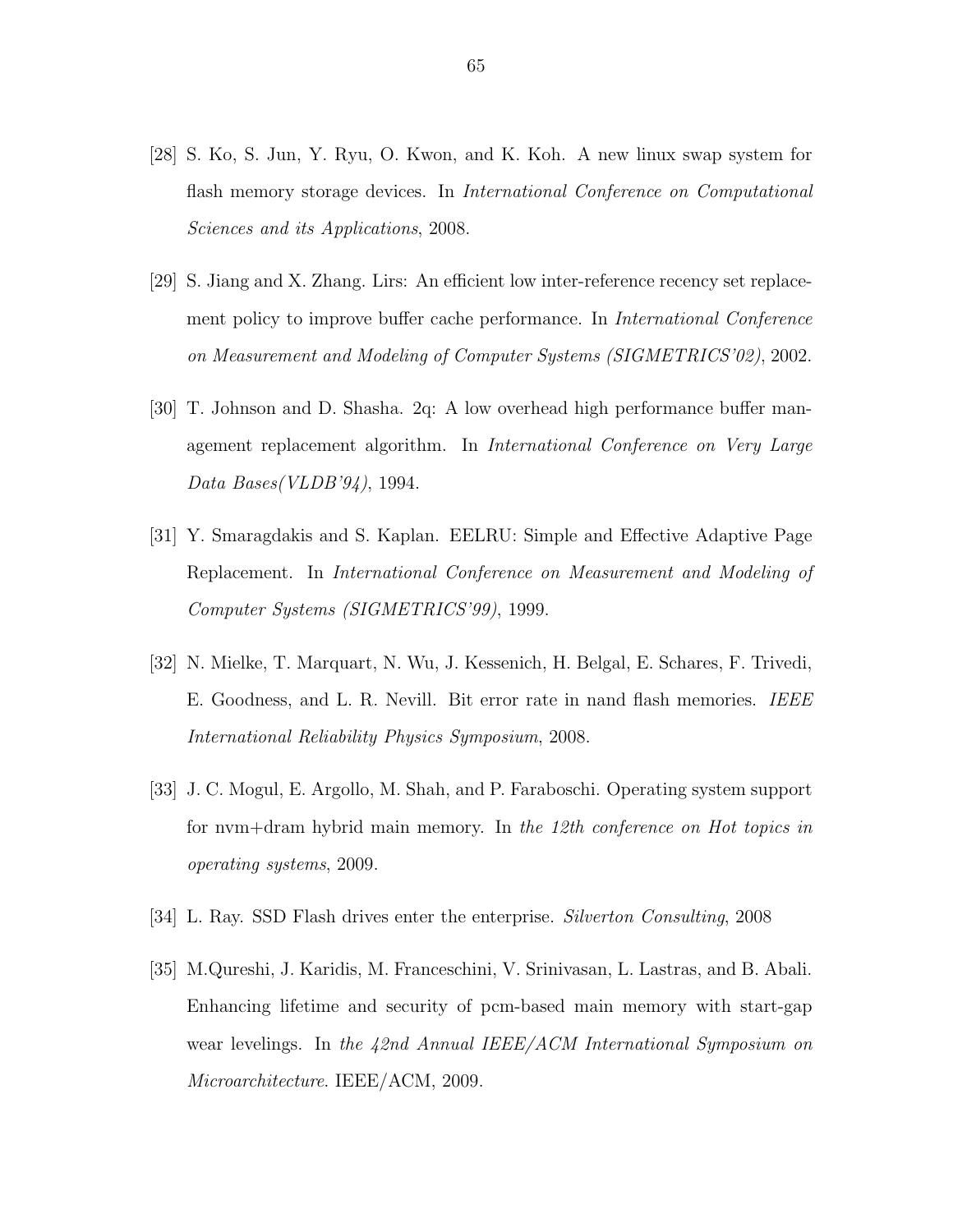- [36] H. Payer, M. A. Sanvido, Z. Bandic, and C. M. Kirsch. Combo drive: Optimizing cost and performance in a heterogeneous storage device. the 1st Workshop on integrating solid-state memory into the storage hierarchy, 2009.
- [37] T. Pritchett and M. Thottethodi. Sievestore: A highly-selective, ensembel-level disk cache for cost-performance. In Proceeding of 37th International Symposium on Computer Architecture. ACM, 2010.
- [38] J. Ren and Q. Yang. I-cash:intelligently coupled array of ssd and hdd. The 17th IEEE Symposium on High Performance Computer Architecture, 2011.
- [39] M. Saxena and M. M. Swift. Flashvm: Virtual memory management on flash. In Proceeding of the 2010 USENIX Annual Technical Conference. USENIX, 2010.
- [40] S. W. Schlosser, J. Schindler, S. Papadomanolakis, M. Shao, A. Ailamaki, C. Faloutsos, and G. R. Ganger. On multidimensional data and modern disks. In the 4th USENIX Conference on File and Storage Technologies. USENIX, 2005.
- [41] Tanenbaum Distributed Operating Systems Prentice-Hall, 1995
- [42] C. Wang, S. Vazhkudai, X. Ma, F. Meng, Y. Kim, and C. Eagelmann. Nvmalloc: Exposing an aggregate ssd store as a memory partition in extreme-scale machines. 26th IEEE International Parallel and Distributed Processing Symposium, 2012.
- [43] William Stallings Operating Systems: Internals and Design Principles Prentice Hall, 2008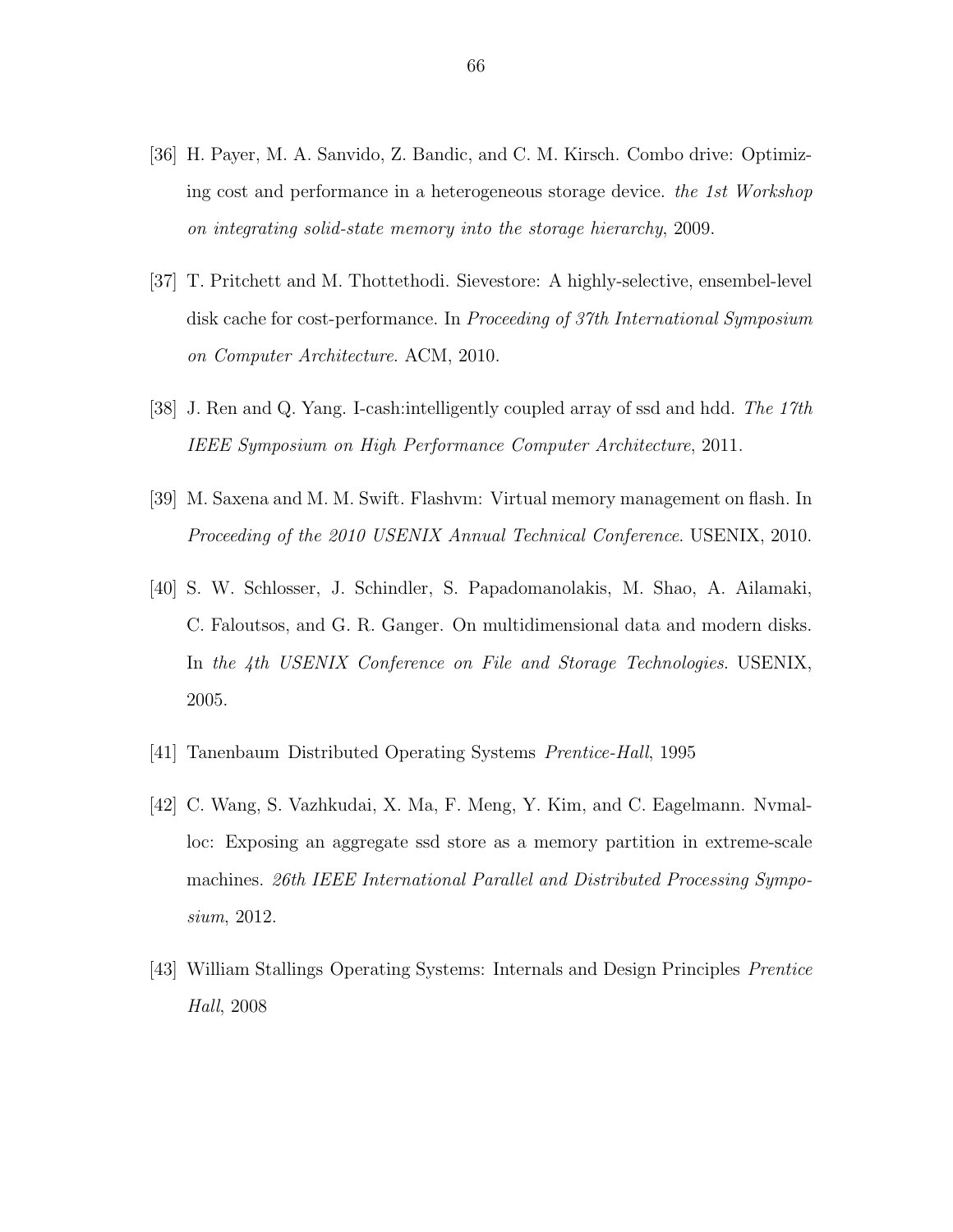[44] P. Zhou, B. Zhao, J. Yang, and Y. Zhang. A durable and energy efficient main memory using phase change memory technology. The 36th International Symposium on Computer Architecture, 2009.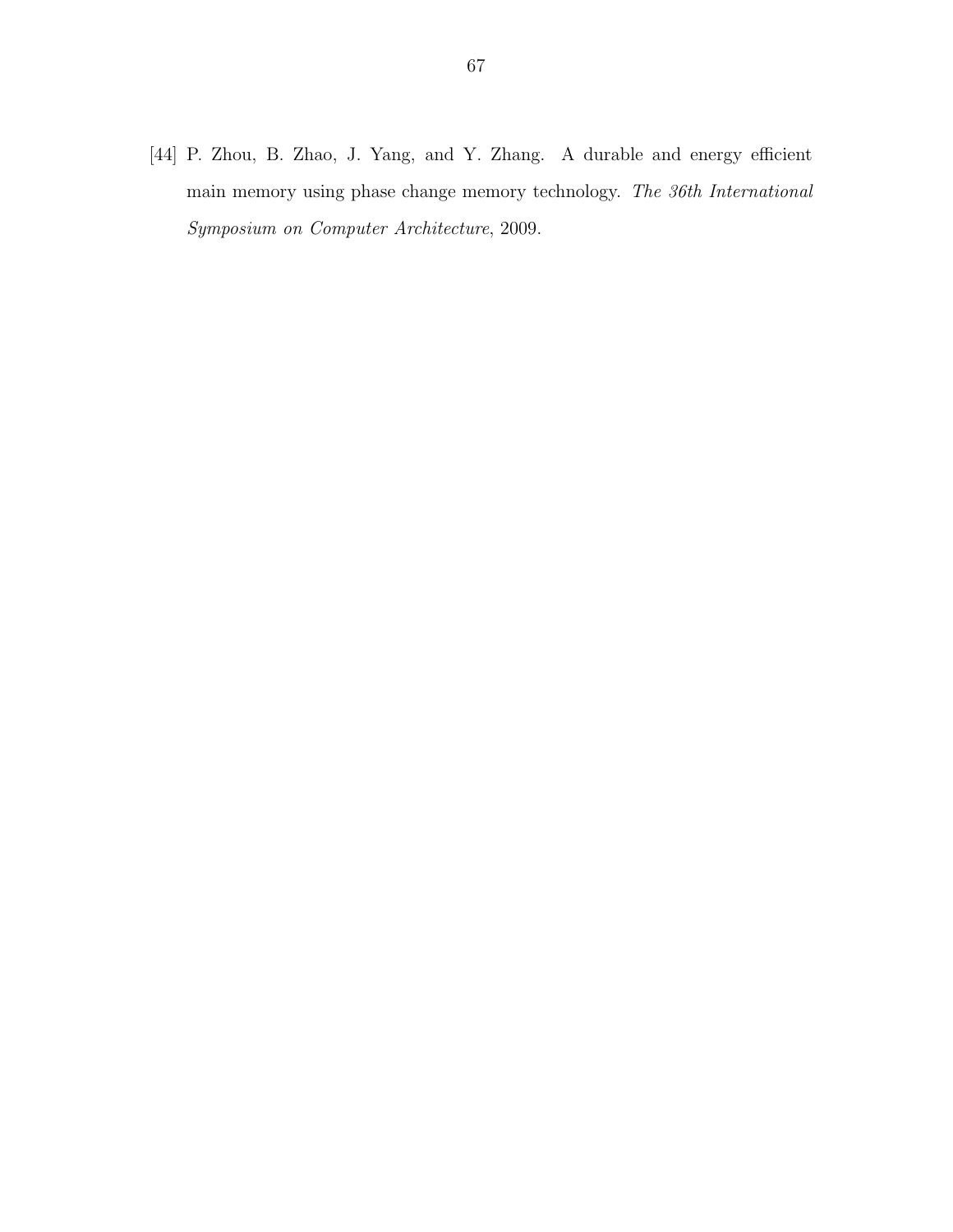### ABSTRACT

# SYNERGISTICALLY COUPLING OF SOLID STATE DRIVES AND HARD DISKS FOR QOS-AWARE VIRTUAL MEMORY

by

## KE LIU

May 2013

Advisor: Dr. Song Jiang

Major: Computer Engineering

Degree: Master of Science

With significant advantages in capacity, power consumption, and price, solid state disk (SSD) has good potential to be employed as an extension of dynamic randomaccess memory, such that applications with large working sets could run efficiently on a modestly configured system. While initial results reported in recent works show promising prospects for this use of SSD by incorporating it into the management of virtual memory, frequent writes from write-intensive programs could quickly wear out SSD, making the idea less practical.

This thesis makes four contributions towards solving this issue. First, we propose a scheme, *HybridSwap*, that integrates a hard disk with an SSD for virtual memory management, synergistically achieving the advantages of both. In addition, HybridSwap can constrain performance loss caused by swapping according to user-specified QoS requirements.

Second, We develop an efficient algorithm to record memory access history and to identify page access sequences and evaluate their locality. Using a history of page access patterns HybridSwap dynamically creates an out-of-memory virtual memory page layout on the swap space spanning the SSD and hard disk such that random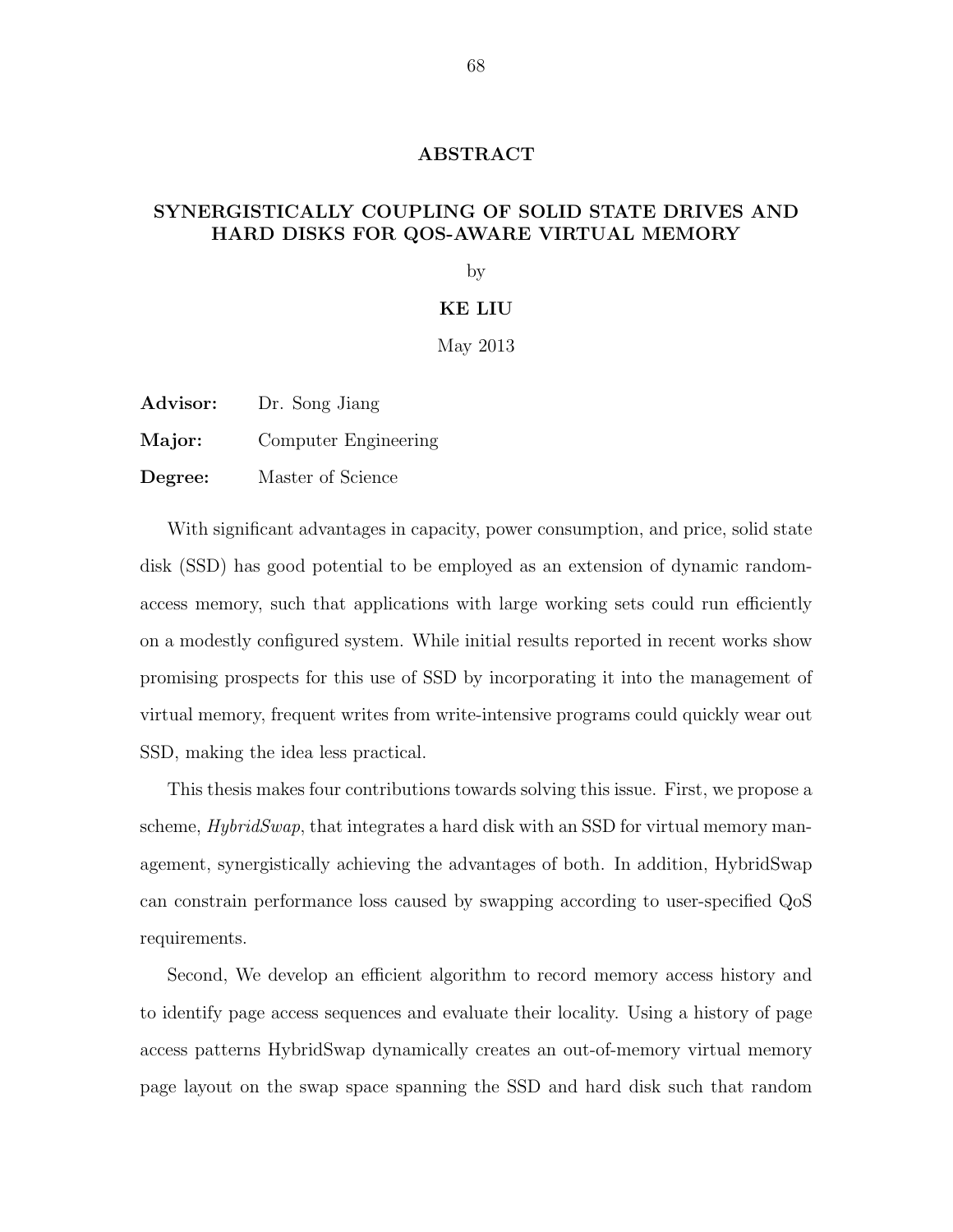reads are served by SSD and sequential reads are asynchronously served by the hard disk with high efficiency.

Third, we build a QoS-assurance mechanism into HybridSwap to demonstrate the flexibility of the system in bounding the performance penalty due to swapping. It allows users to specify a bound on the program stall time due to page faults as a percentage of the program's total run time.

Forth, we have implemented HybridSwap in a recent Linux kernel, version 2.6.35.7. Our evaluation with representative benchmarks, such as Memcached for key-value store, and scientific programs from the ALGLIB cross-platform numerical analysis and data processing library, shows that the number of writes to SSD can be reduced by 40% with the system's performance comparable to that with pure SSD swapping, and can satisfy a swapping-related QoS requirement as long as the I/O resource is sufficient.